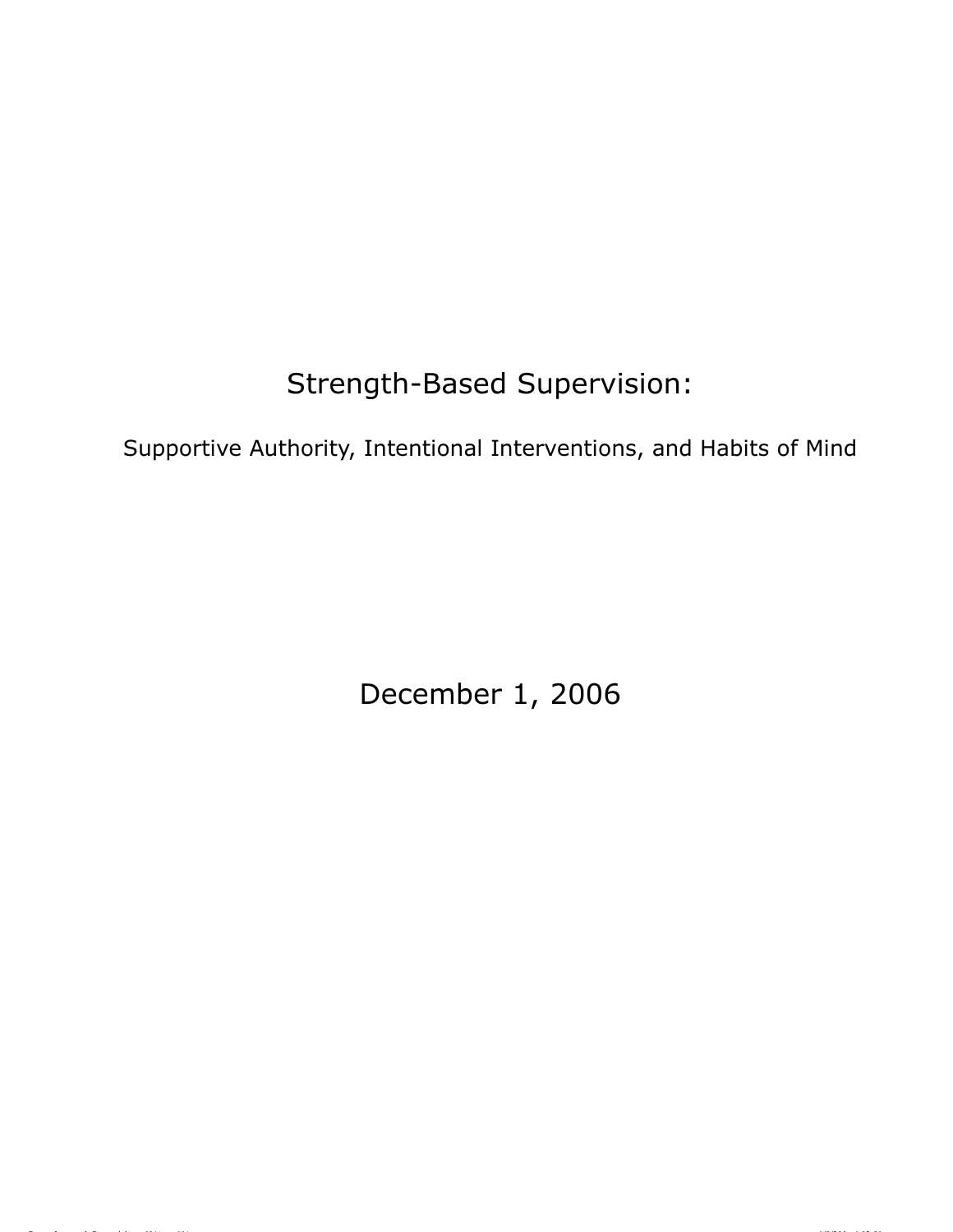Developed in collaboration with the Vermont Department of Corrections by: Vermont Consultants for Language and Learning (dba) Nine East Network 9 West Street Montpelier, VT 05602 802-229-0100 www.nineeast.net June, 2006

Written by Chico Martin and Diane Robie with contributions from Joe Aldrich, John Gorczyk, Brian Bilodeau, Christine Leslie, and Dana Lesperance.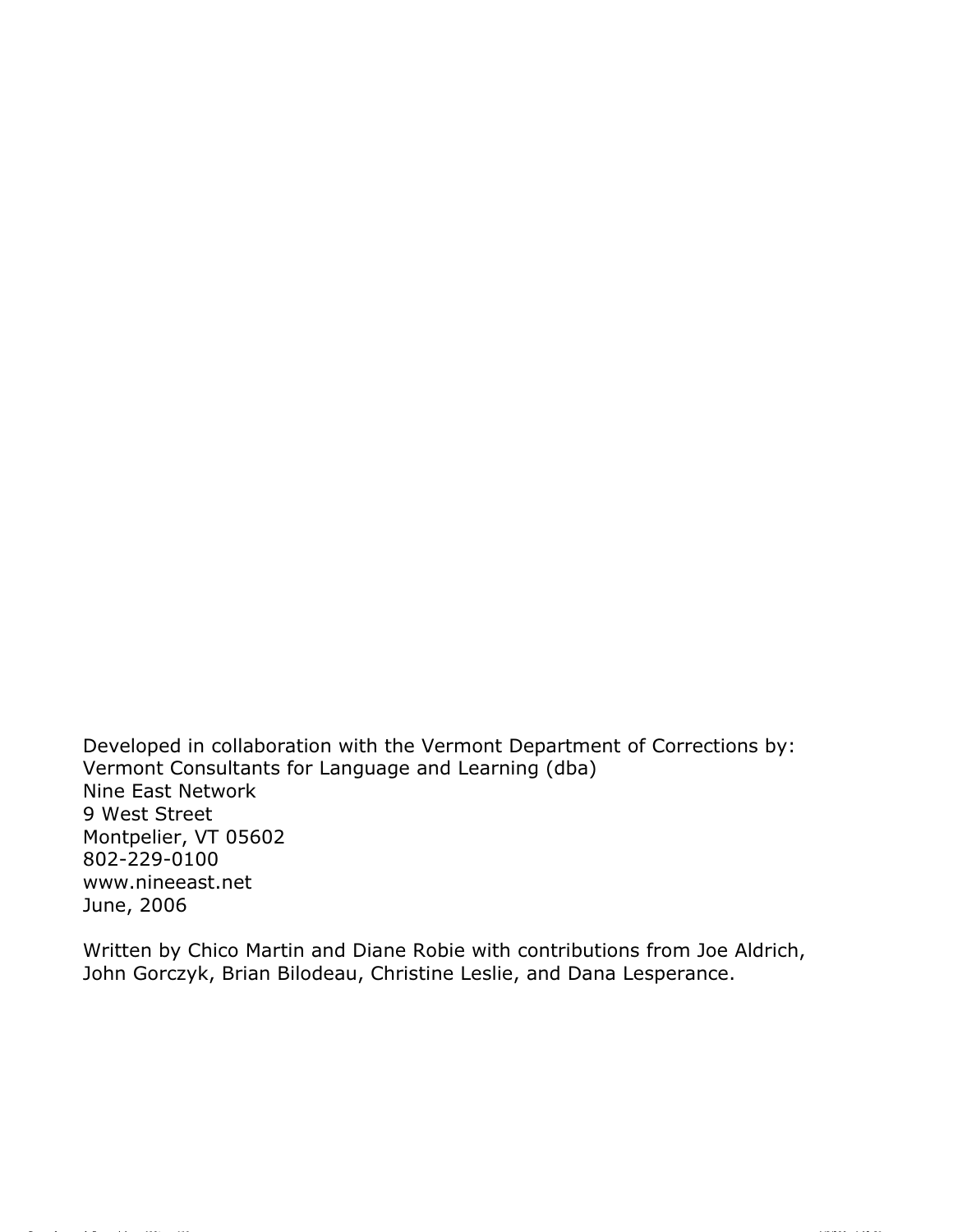# Table of Contents and Allen and Allen and Allen and Allen and Allen and Allen and Allen and Allen and Allen and Allen and Allen and Allen and Allen and Allen and Allen and Allen and Allen and Allen and Allen and Allen and

| Overview                         | 4  |
|----------------------------------|----|
| <b>Historical Perspective</b>    | 6  |
| Skills, Knowledge, and Attitudes | 8  |
| Day 1                            | 9  |
| Handouts, Day 1                  | 20 |
| Day 2                            | 30 |
| Handouts, Day 2                  | 38 |
| Day 3                            | 42 |
| Handouts, Day 3                  | 50 |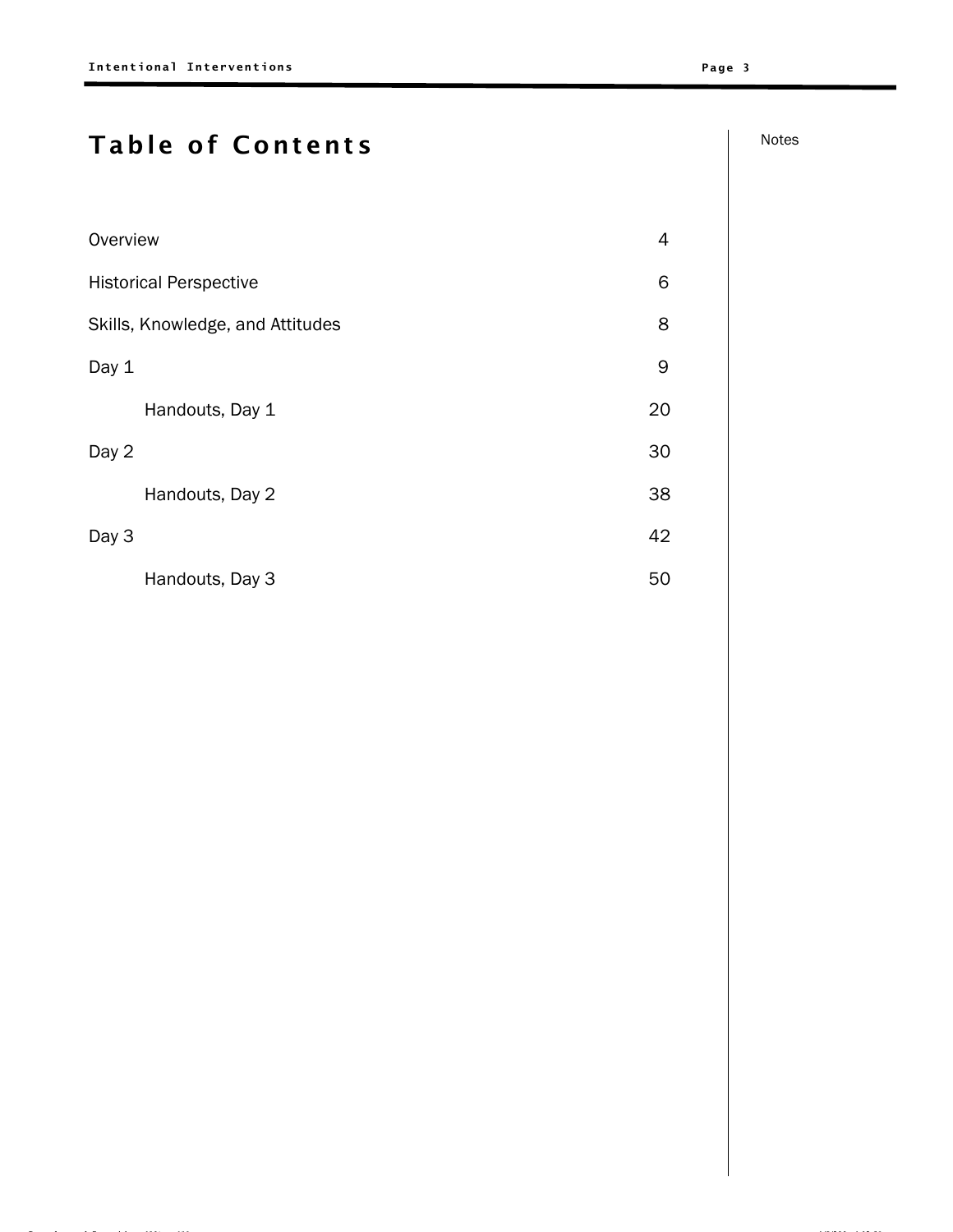# Notes **Overview**

### Underlying Assumptions

The Strength-Based Supervision curriculum complements the Academy Basic Correctional Officer Training and subsequent Corrections Department Advanced Communication Techniques (ACT) and Habits of Mind (HOM) Trainings. The underlying assumption of this training is that continuing professional development of strength-based approaches to supervision enhances staff safety and facility security while reducing the rate of offender recidivism. Professionals who employ these approaches report improved ability to fulfill job responsibilities, increased job satisfaction, and changed offender behaviors.

Strength-based approaches can be used to intervene with offenders along the entire behavioral spectrum. Both the pro-social and anti-social lengths of the spectrum provide unique challenges and opportunities. In any situation, strength-based approaches shift staff's focus away from offender shortcomings and direct attention to offender assets. Strength-based supervision offers a positive alternative to dictatorial models by helping offenders identify strengths and apply newly discovered personal resources to problem-solving.

### Intended Results

Using strength-based approaches, staff work together with offenders to influence attitudes and achieve behavioral outcomes. The internalization of changes in attitude, combined with practiced success in the application of new skills to guide thinking and acting, provides offenders with a strong foundation for responsible decision-making and a basis for successful community re-entry.

Communication is the key for obtaining the information necessary to make strength-based approaches work. Relationship building in a "can do" rather than a "can't do" environment prepares the way for the more focused interventions that promote offender self-identification of strengths, recognition of choices, and acceptance of responsibility for the effects of thoughts and feelings on behavior.

Intervention can occur along a continuum from physical intervention to verbal de-escalation to strength-based. This continuum corresponds with the four levels of human interaction described in other trainings: no engagement, operational, relational, and intervention.

While inappropriate choices frequently provide a chance to direct offender awareness to the choice moment and its consequences, opportunities to re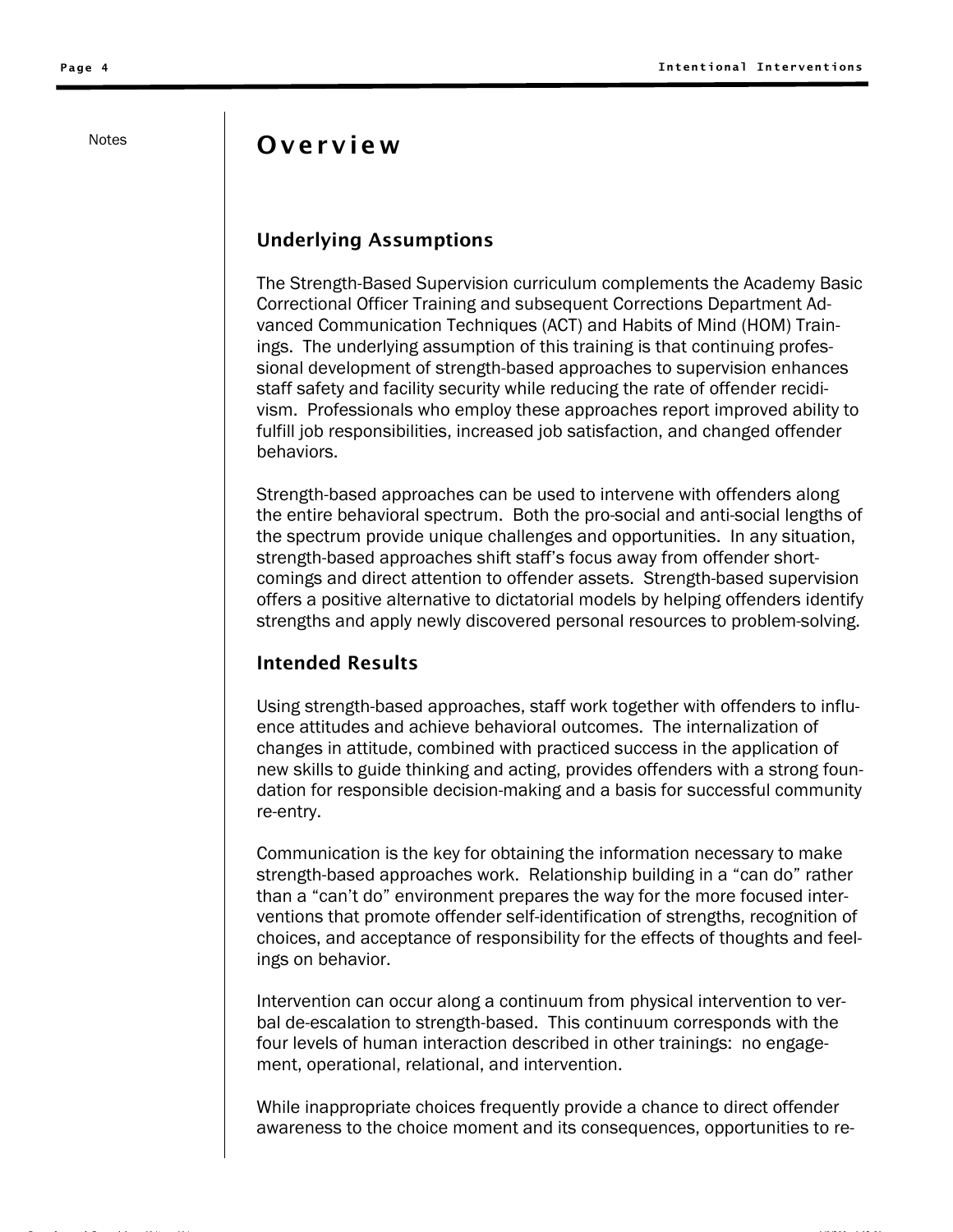for laying the groundwork and effecting lasting behavior change can be found when staff learn to become more mindful and intentional in the way they think and interact with offenders. inforce appropriate choices are often overlooked. Abundant opportunities

### Design

The Strength-Based Supervision curriculum challenges participants to look at their assumptions and perceptions as a means to focus on strength-based behavior. Participants will practice application of strength-based approaches and examine areas for further growth. They will also consider the implications of such approaches for themselves and the facilities where they work.

Specifically, the curriculum uses a strength-based lens to examine the application of the following:

- Supportive Authority,
- Intentional Interventions, including Challenging Choices and Cognitive-Reflective-Communication, and
- Habits of Mind.

When successfully employed, these non-judgmental approaches invite the offender to examine his or her thinking, feelings, and behavior and to build opportunity for self-responsibility.

Day One creates awareness of the values and beliefs of the Department of Corrections and those held by the participant. Anyone who engages in the process of helping others to look at their feelings, thoughts, and behaviors needs to be able to look at their own.

Day Two focuses on the use of intentional interventions and provides opportunity for skill building. Intentional Interventions are focused and depend on a practiced set of communication skills.

Day Three emphasizes structured reflection and the development of future steps. Reflection activities help personalize and internalize learning and form a basis for applying new learning.

Habits of Mind are introduced, trained, and reflected upon throughout all three days.

Notes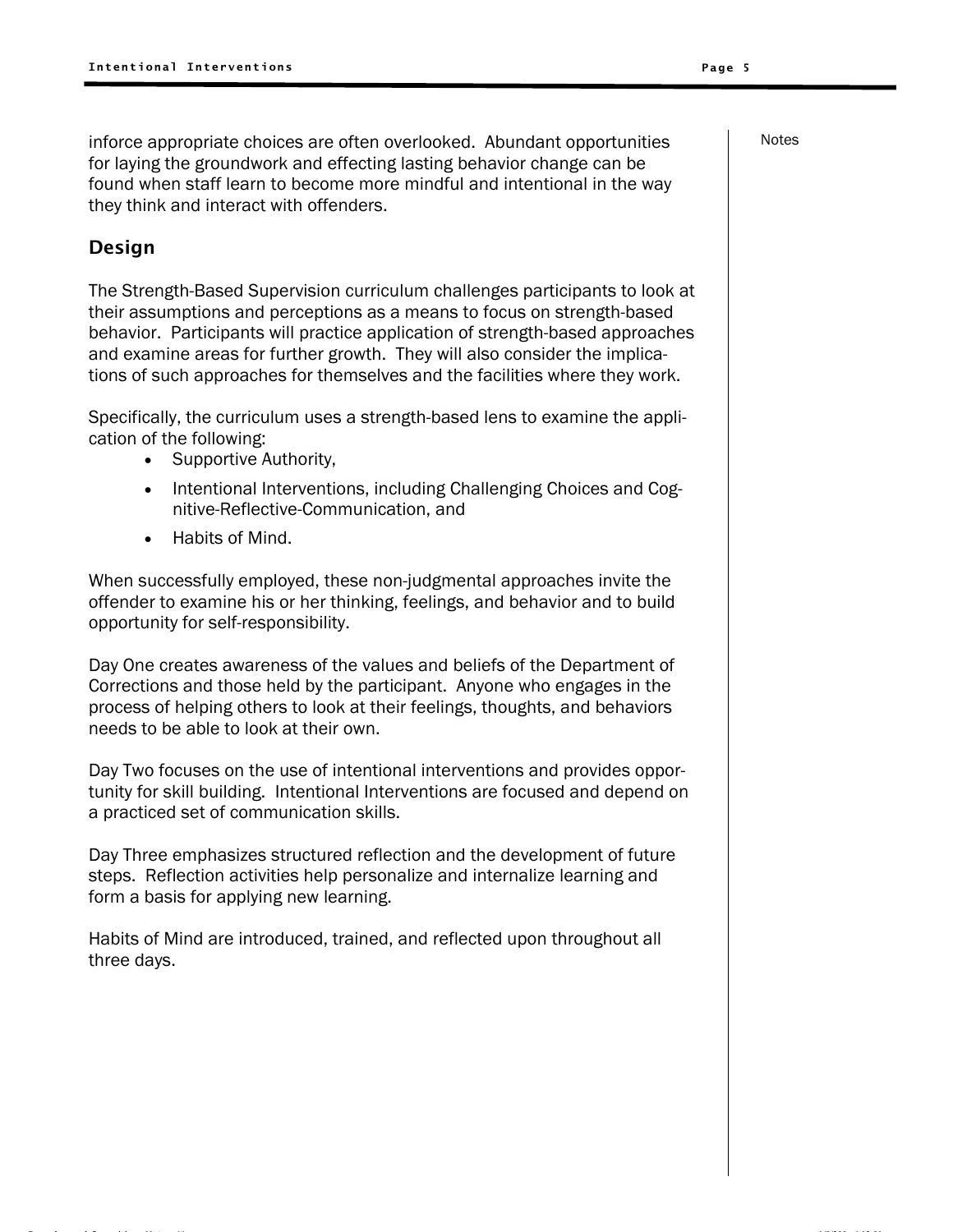# Notes | Historical Perspective

The Vermont Department of Corrections (VDOC) has had a history of innovation since its inception as a Department within the Agency of Human Services in 1969 and the passage of progressive 'community corrections' legislation governing its mission by the 1971 adjourned session. Its fulfillment of this mission has often been recognized at the national level as a model for the expression of best practice in the corrections profession.

Vermont became a leader in the development of best practices in the 1970's using the newly emerging approach referred to as 'community corrections'. As one of only a handful of states with a fully integrated corrections administration, in which the functions of probation, parole, jails and prisons are administered by one department within the executive branch of government, Vermont was able to create a relatively seamless approach to supervise the offender population. The Department coordinated its efforts and made a strong commitment to house offenders close to their home communities, and to partner with community representatives to plan for the offenders' return to their communities. Vermont Probation and Parole was one of the first two state organizations in the country to be formally recognized and accredited by its national association for the quality of its case planning and case management activities.

Vermont maintained its national leadership role in the 1980's, when it developed and implemented programs which drew upon and helped to define what has come to be known as the 'what works' literature in the field of Corrections. The nationally recognized Vermont Treatment Program for Sex Offenders began in the early eighties as a twenty-bed program in a single living unit at the Chittenden Correctional Facility. As of 2006, it has grown to two fifty-bed inpatient programs and a statewide network of outpatient treatment and assessment services. The Cognitive Self Change Program, initially called the Violent Offender Program, began in 1986 with funding from the National Institute of Corrections. The program was housed in a single living unit at Northwest State Correctional Facility. As of 2006, Cognitive Self Change has grown to a ninety-bed program with a statewide network of outpatient treatment services. Its development and use of cognitive behavioral interventions to address offender risk has been, and continues to be, a model for corrections jurisdictions throughout the United States and abroad.

In the 1990's, Vermont's leadership in corrections was expressed through its pioneering work in the areas of intermediate sanctions, restorative justice and the development of staff training programs in advanced communications techniques designed to reduce the incidence of negative events and increase staff safety in correctional institutions.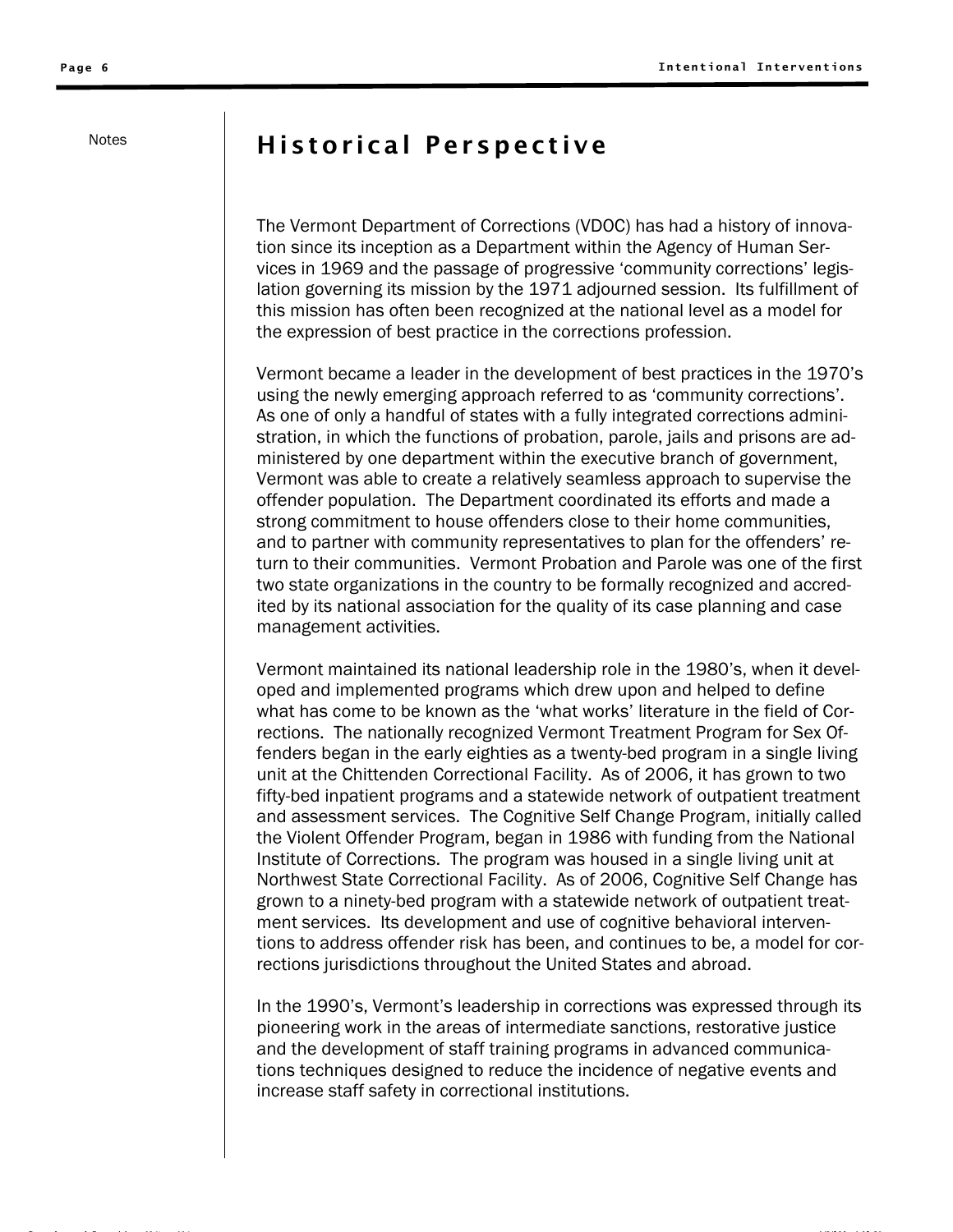The Workforce Development Program was initiated in 2004 to build upon the strengths the VDOC has developed over these past four decades. Specifically, it establishes a working partnership between the Community High School of Vermont, Vermont Offender Work Programs and Corrections uniform and casework staff. The establishment of this single organizational culture is designed to teach and positively reinforce appropriate cognitive behavioral skills. The program builds upon the Department's work regarding advanced communications techniques within the context of the evidencebased practices articulated in the 'what works' literature. The Workforce Development Program is based on social learning theory and utilizes cognitive behavioral methodologies with an emphasis on positive reinforcement to address the needs of targeted moderate and high risk offenders.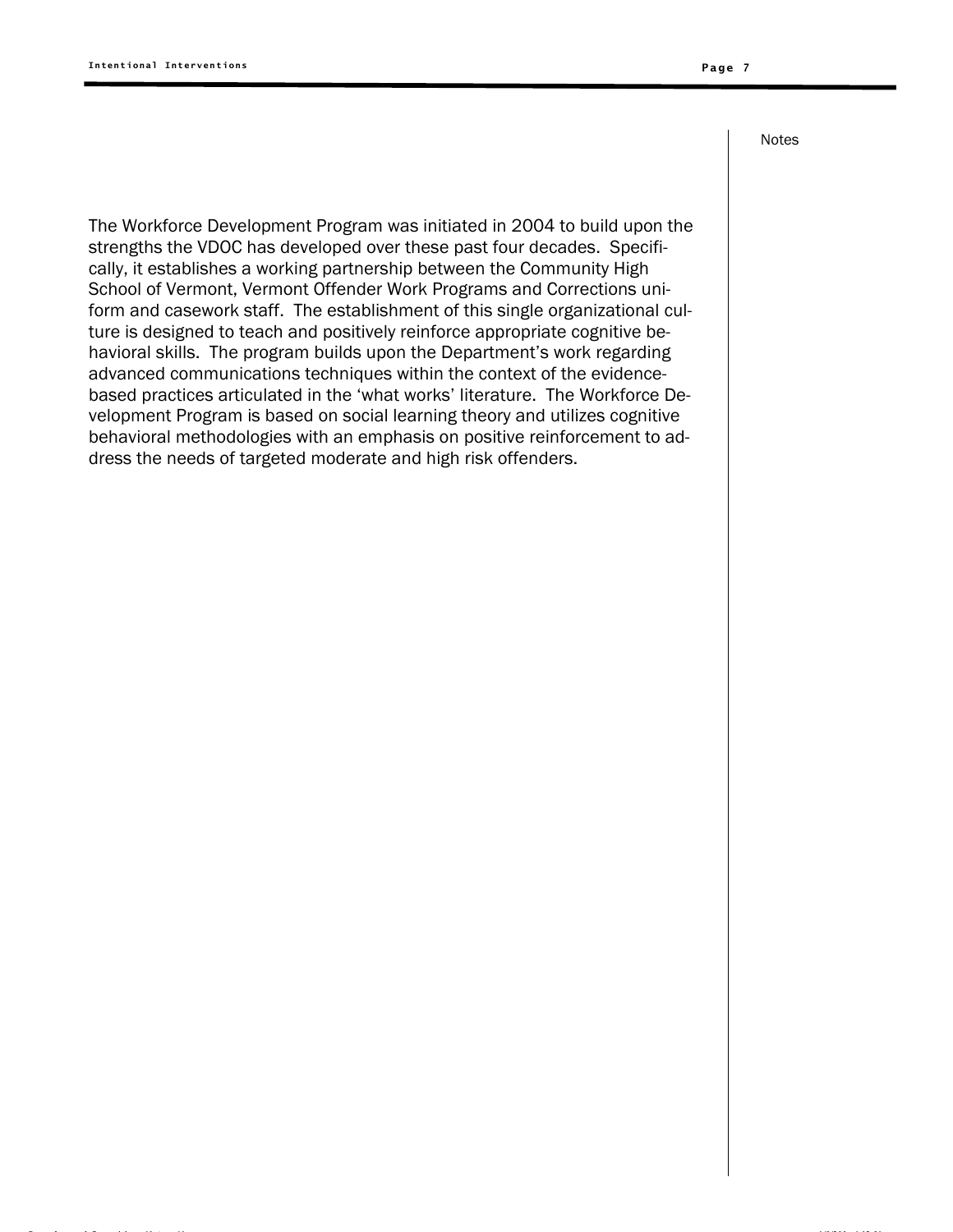# Notes Skills, Knowledge, and Attitudes

### **WHO**

Corrections professionals.

### WHY

To enhance staff's use of strength-based tools to assist offenders in gaining skills to engage in responsible decision-making.

### WHEN

Three six-hour modules.

### WHERE

Classroom setting.

### WHAT

*KNOWLEDGE*

- 1. Impact of Supportive Authority and Strength-Based Approaches
- 2. 16 Habits of Mind
- 3. Intentional Interventions

### *SKILLS:*

- 1. Supportive Authority: able to establish a rapport that supports offender's personal growth.
- 2. Challenging Choices: able to interact with offenders to increase their consciousness of choices and the effect of choices on self and others.
- 3. Cognitive-Reflective Communication: able to assist offenders to develop the ability to make the connections between thoughts, feelings, and behaviors.
- 4. Habits of Mind: able to apply the 16 markers of behavioral intelligence in conjunction with intentional interventions, especially to reinforce offenders' positive choices.

### *ATTITUDES:*

- 1. Focus on strengths rather than weaknesses.
- 2. Identify capabilities rather than deficits.
- 3. Reinforce successes rather than failures.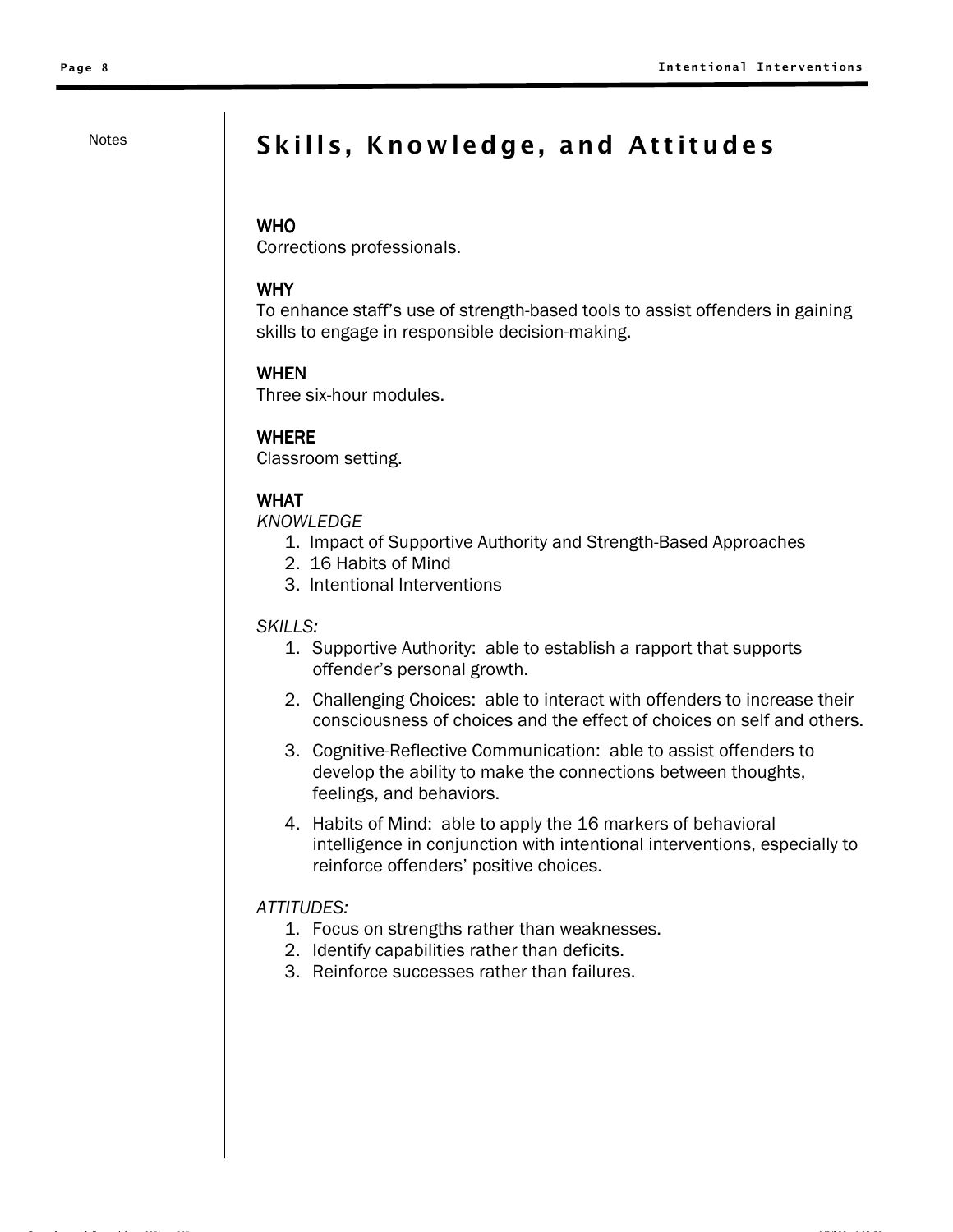# Day I

### Agenda

### Part I

Welcome & Context Setting Introductions Strength-Based Approaches Supportive Authority

### Part II

Universal Steps of Engagement Habits of Mind Tying It Together

### Learning Tasks:

*Participants will:* 

- Identify and reflect on the principles they use to guide their life.
- Review mission statement and discuss how strength-based approaches advance Department of Correction vision, mission, values, and principles.
- Contrast Influential and Dictatorial Supervision.
- Apply Universal Steps of Engagement and examine Supportive Authority.
- Identify Habits of Mind (HOM) used in Universal Steps of Engagement and Supportive Authority.
- Describe the benefits of a strength-based approach that incorporates the use of Supportive Authority, Universal Engagement, and HOM.

Notes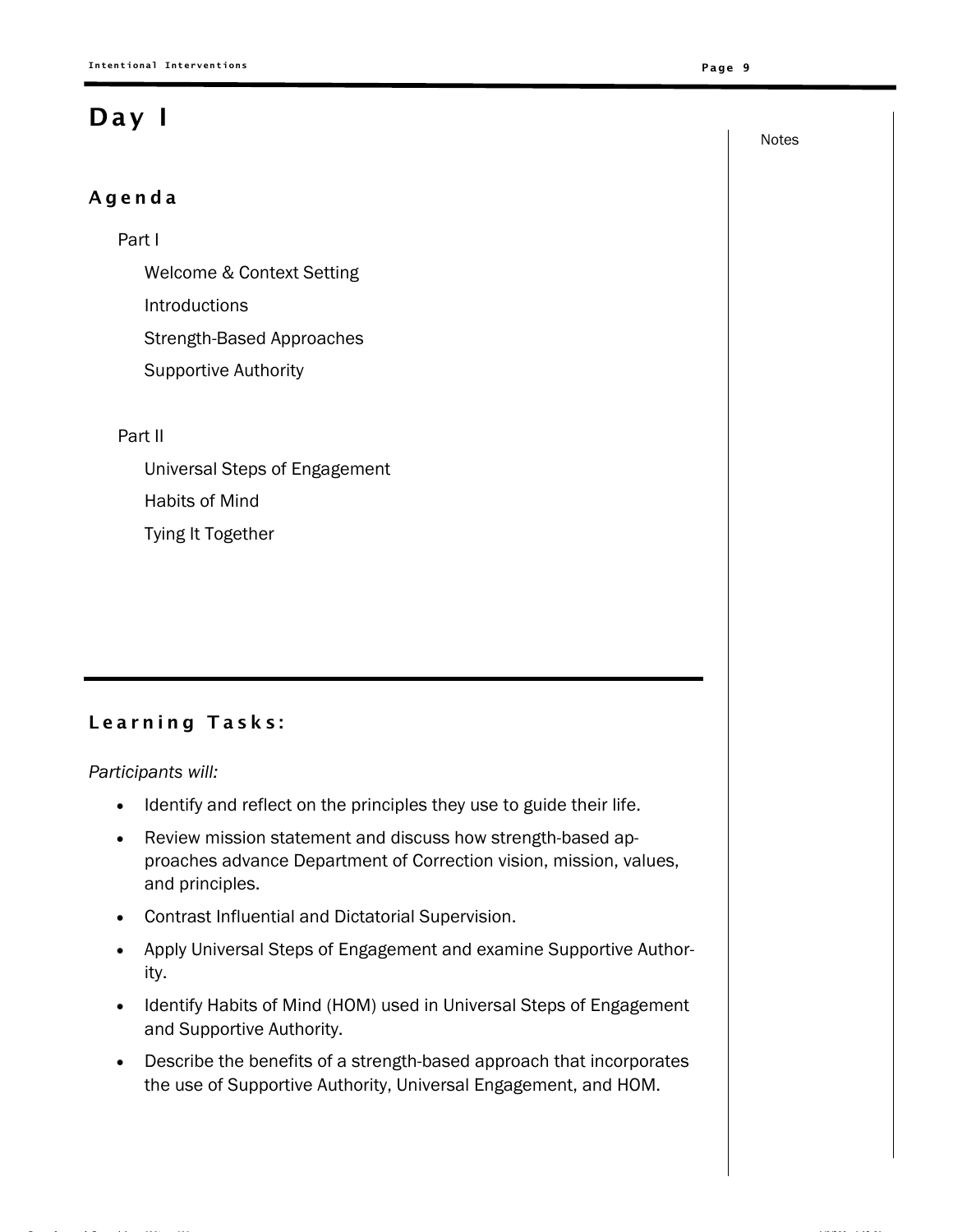### Welcome & Context Setting (15 minutes)

- Introduction of presenters & participants
- Overview of the training
- Historical perspective
- Ground rules
- Housekeeping

### Life Axioms—Warm-Up Exercise (30 minutes)

### Learning Task

guide their life. Participants will identify and reflect on the principles they use to

————————————————————————————————————————————————

**Materials** 

Handout 1—Axioms for Life, page 20

Activity 1—Axioms for Life

- Given participants a copy of Handout 1—Axioms for Life.
- Instruct participants to share a statement or to pick one from the handout that summarizes their approach to life.
- In pairs, ask participants to share the axiom chosen and why.
- In the large group, participants introduce self and state their axiom.
- Reflect on choices—similarities, differences, make connections to strength-based approaches.

### Making the Connection

fenders to challenge their thinking. Our behaviors are influenced by our values and beliefs. Becoming aware of philosophical groundings broadens our perspective, helps us to better understand our resistance to change, and creates an openness to new ideas. It is important for us to realize our underpinnings before engaging with of-

*Depending on the size and nature of the group, this may be done as a wholegroup exercise.*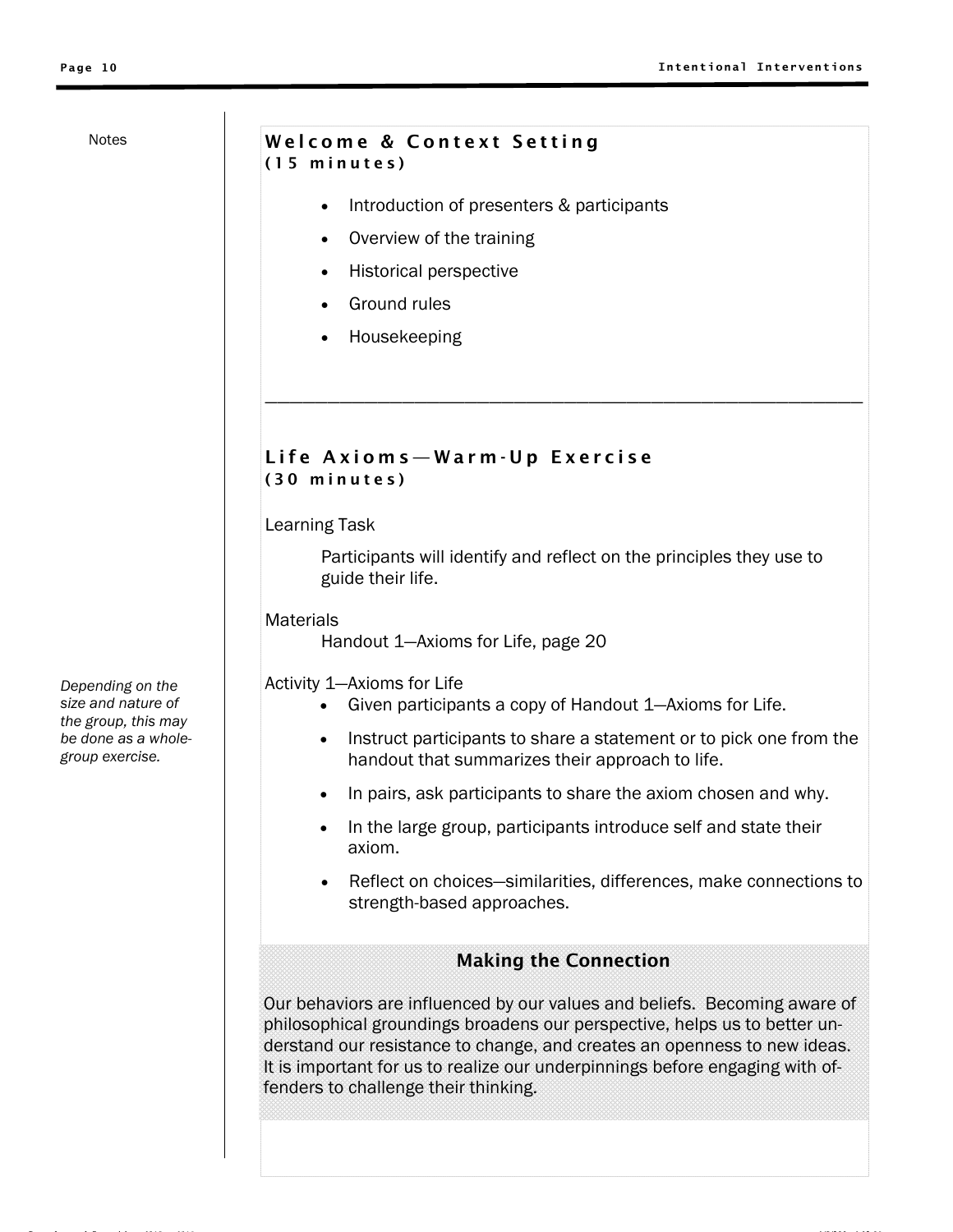### Strength-Based Approaches (30 minutes)

### Learning Task

Participants will review mission statement and discuss how strength-based approaches advance the Department of Corrections vision, mission, values, and principles.

### **Materials**

Handout 2—DOC Vision, Mission, Values, and Principles, page 21 Handout 3—Strength-Based Approaches, page 22 Newsprint and markers for related activity

Activity 1—Vision, Mission, Values, and Principles

- Provide participants with a copy of Handout 2, DOC Vision, Mission, Values, and Principles.
- Instruct participants to individually read the statements, highlighting statements that intrigue, surprise, or strike a chord with them.
- Share reflections with larger group.
- Ask participants what practices they engage in that support the vision, mission, values, and principles.
- Identify practices that are not aligned with vision, mission, values, and principles.

Activity 2—Mini-Lecture Strength-Based Approaches

- Prepare Power Point slide, overhead, or newsprint with information from Handout 3. Provide participants with a copy of the handout.
- Through a mini-lecture, present definition, purpose, principles and when to use. Give examples to illustrate points.
- Ask participants their reactions and thoughts. Ask for examples of how strength-based approaches support the Department vision, mission, values, and principles.

### Making the Connection

Traditional approaches in Corrections have focused on deficits and punishment. In recent years, there has been a shift to using strength-based approaches which have shown to be more effective in producing change that is sustained over time. The Mission, Vision, and Principles of the Department incorporate and support strength-based approaches.

*This may evoke discussion about fundamental principles and practices. Allow participants to share thoughts. Keep the focus positive. The concepts and ideas will be revisited throughout the curriculum. People's perceptions may shift as they go through the training.*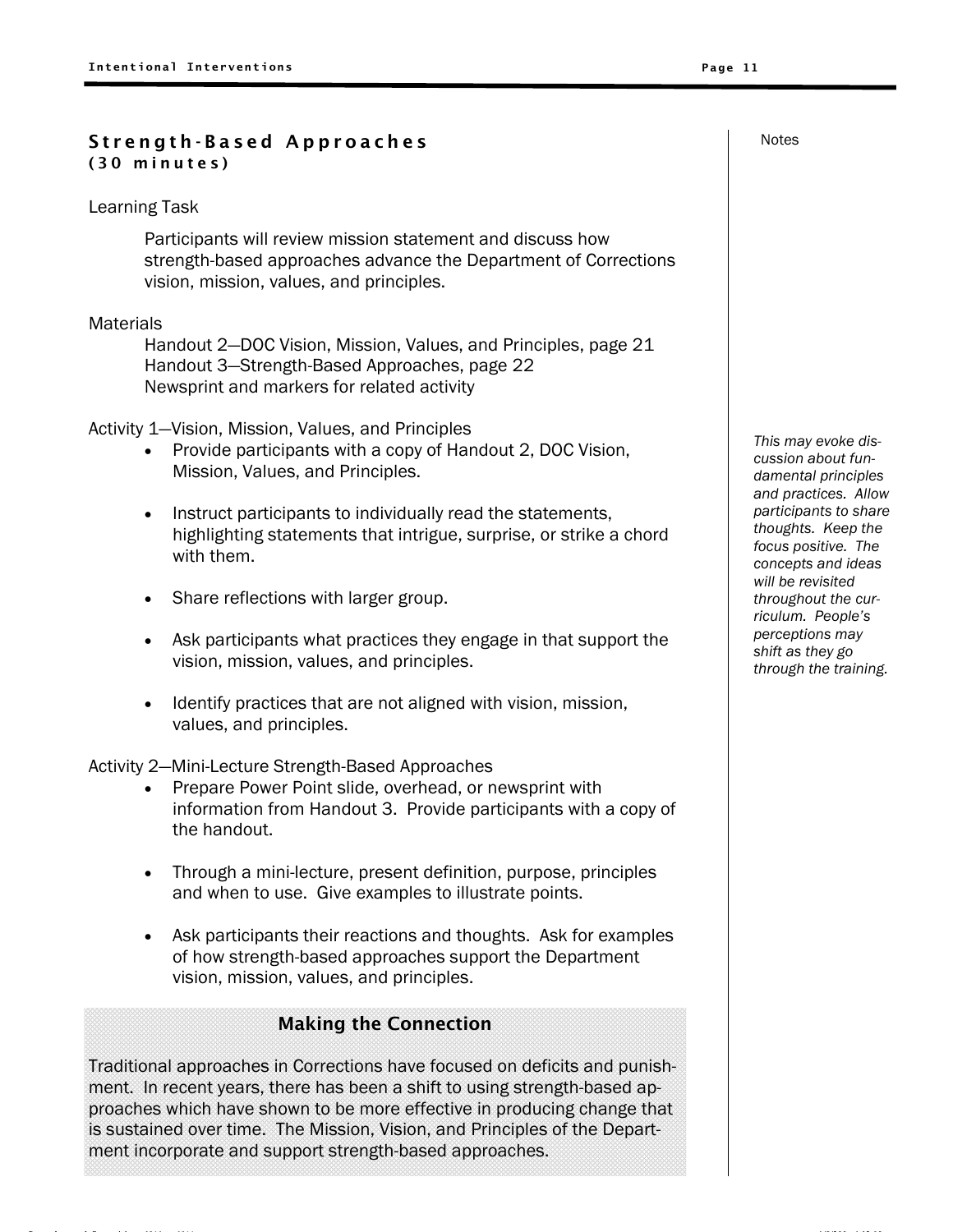### Supportive Authority (45 minutes)

Learning Task

Participants will contrast Influential and Dictatorial Supervision.

### **Materials**

Handout 4—Supportive Authority, page 23 Newsprint and markers

Activity 1—Pair and Share, Telling vs. Inviting

- In pairs, share a time when you were told you needed to do something and another time when you were invited to participate. In each situation,
	- What did you feel?
	- What did you think?
	- What did you do?
- In the large group, popcorn out a few responses.

Activity 2—Mini-Lecture Supportive Authority

- Prepare Power Point slide, overhead, or newsprint with information from Handout 4. Provide participants with a copy of the handout.
- Through a mini-lecture, highlight key concepts of Supportive Authority, noting definition, purpose, and principles.

Activity 3—Contrast Influential & Dictatorial Supervision

- Divide into two groups. Give each group newsprint and markers.
- Instruct one group to discuss characteristics of Influential Supervision and the other group the characteristics of Dictatorial Supervision.
- Each group presents to the larger group. Participants reflect and add to each other's work.

### Making the Connection

We are more apt to experience greater resistance and defensiveness when we are told to do something. When communication is respectful and inviting, the level of influence increases. Offenders are more likely to cooperate and engage in self-examination with people with whom they have a positive rapport. Relationship building occurs in a professional context and is not compromised when boundaries between personal and professional relationships are respected. Embracing a Supportive Authority model allows for offenders to be held accountable and encourages learning and personal growth.

*Mention that this is a parallel process. The goal is to embrace a strengthbased approach in all our interactions at all levels—with coworkers, offenders, and others.*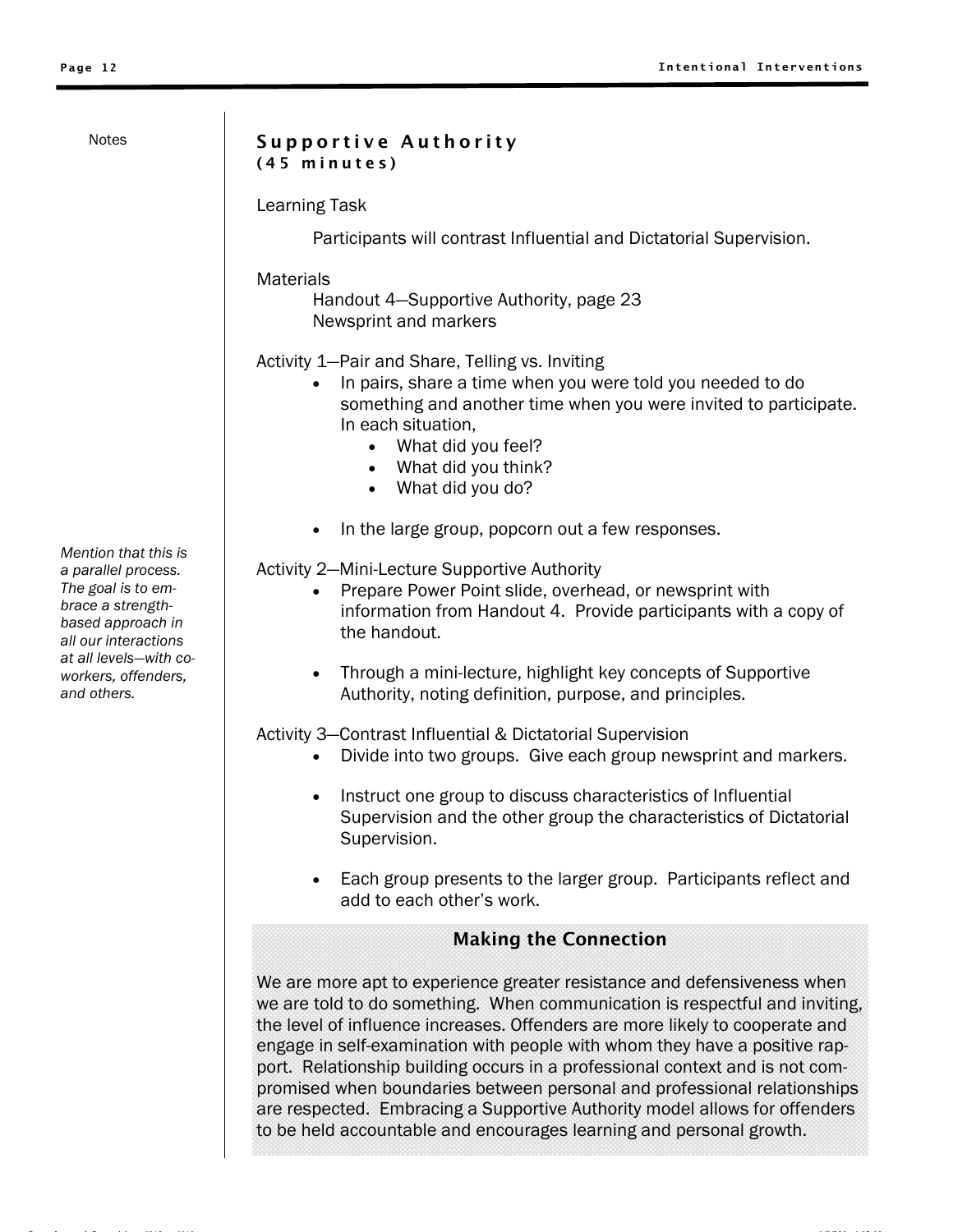### Universal Steps of Engagement (45 minutes)

Learning Task

Participants will apply Universal Steps of Engagement.

**Materials** 

Handout 5—Universal Steps of Engagement, page 24 Handout 6—Case Scenarios, page 25

- Activity 1—Mini-Lecture Universal Steps of Engagement
	- Prepare Power Point slide, overhead, or newsprint with information from Handout 5. Provide participants with a copy of the handout.
	- In pairs, ask participants what step(s) they find easy to apply and which one(s) are more challenging.

Activity 2—Practice Application, Changing the Lens

- Ask group for a situation where Dictatorial Authority was used.
- Write situations on a flip chart.
- Pick one example to use to shift thinking to using a Supportive Authority framework. Walk through each of the four steps.
	- 1. Observe the behavior What specific behaviors did you observe?
	- 2. Thinking about the thinking

What do you think the offender was thinking/ experiencing at the time? What causes you to think this?

What might the corrections professional have been thinking/experiencing as s/he observed the behavior? What causes you to think this?

What shifts in thinking might the staff person make to move from using a Dictatorial to a Supportive Authority model?

3. Plan your approach

How might you approach the offender in a respectful way?

How is this choice affected by past experiences with the offender and/or similar situations?

*Review the intervention continuum and the Four Levels of Human Interaction that are described on page 4.*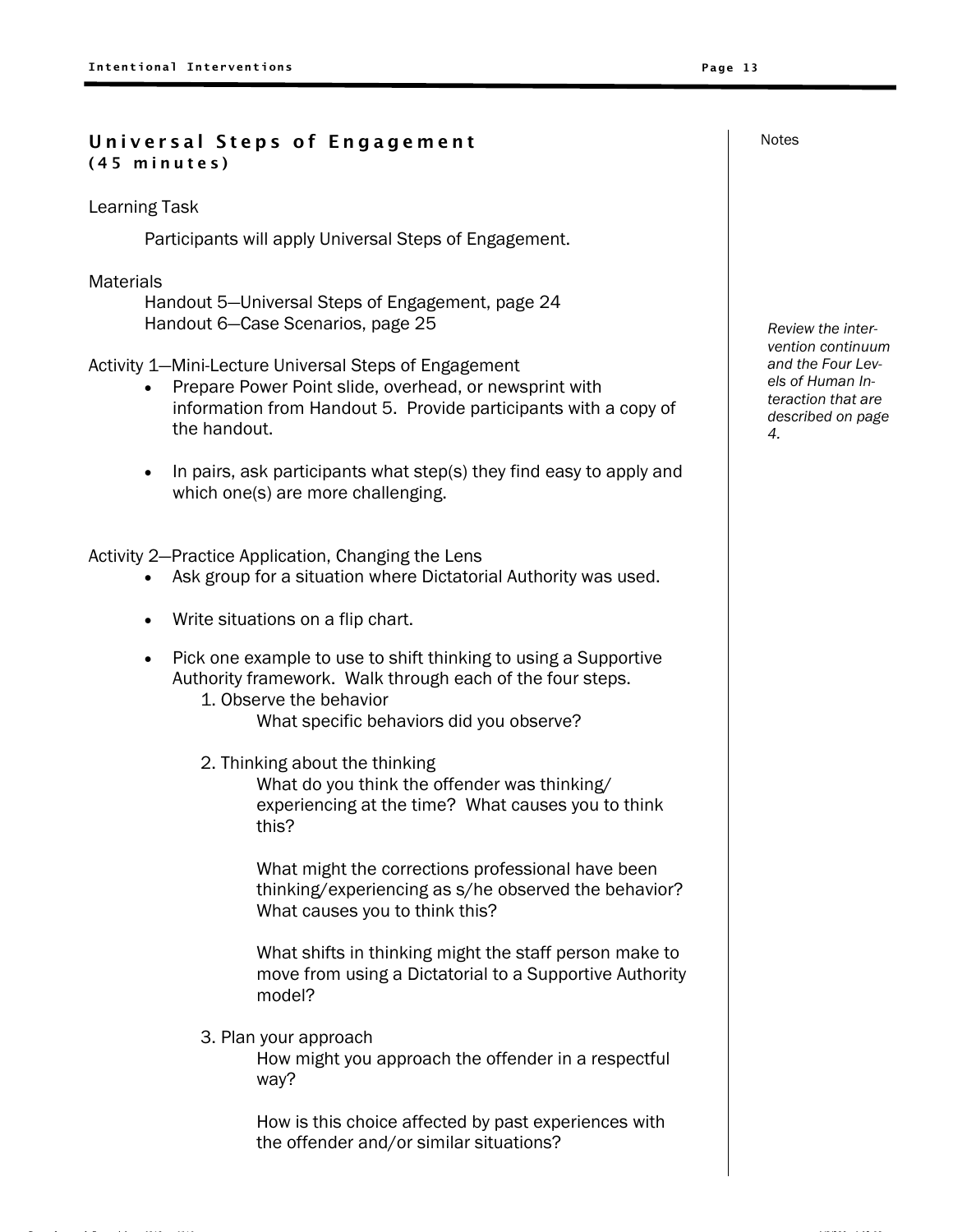| Notes<br>What could be accomplished in this situation?<br>What new learnings or awareness might the offender<br>gain?<br>How might this change current and future behavior?<br>How will you know when to stop and let the offender<br>process on his or her own?<br>4. Engage and constantly adjust<br>What is the first thing you will say? |  |
|----------------------------------------------------------------------------------------------------------------------------------------------------------------------------------------------------------------------------------------------------------------------------------------------------------------------------------------------|--|
|                                                                                                                                                                                                                                                                                                                                              |  |
|                                                                                                                                                                                                                                                                                                                                              |  |
|                                                                                                                                                                                                                                                                                                                                              |  |
|                                                                                                                                                                                                                                                                                                                                              |  |
|                                                                                                                                                                                                                                                                                                                                              |  |
| What adjustments can you anticipate?                                                                                                                                                                                                                                                                                                         |  |
| Activity 3-Enactment of Engagement<br>If there are two trainers, they will present the role play. If there is one<br>trainer, s/he will play the role of the offender and a participant will<br>play the role of the corrections professional.                                                                                               |  |
| Choose one situation brainstormed above or a case scenario from<br>Handout 6.                                                                                                                                                                                                                                                                |  |
| Set the stage by describing the situation and the observed<br>behavior.                                                                                                                                                                                                                                                                      |  |
| Ask each participant to jot a note or two about what they think<br>$\bullet$<br>each person in the role play is thinking.                                                                                                                                                                                                                    |  |
| Have each person in the role play describe what s/he is thinking.                                                                                                                                                                                                                                                                            |  |
| Role play the approach and engagement.                                                                                                                                                                                                                                                                                                       |  |
| Ask those who participated in the role play<br>How they felt and thought?<br>What went well?<br>What they would do differently?                                                                                                                                                                                                              |  |
| Ask group, what did they observe?<br>How close did their assumptions about thinking match those<br>in the role play?<br>How effective was the preparation?<br>How effective was the approach?<br>Did the interaction stimulate offender awareness?<br>What communication skills were used?<br>What could have been done differently?         |  |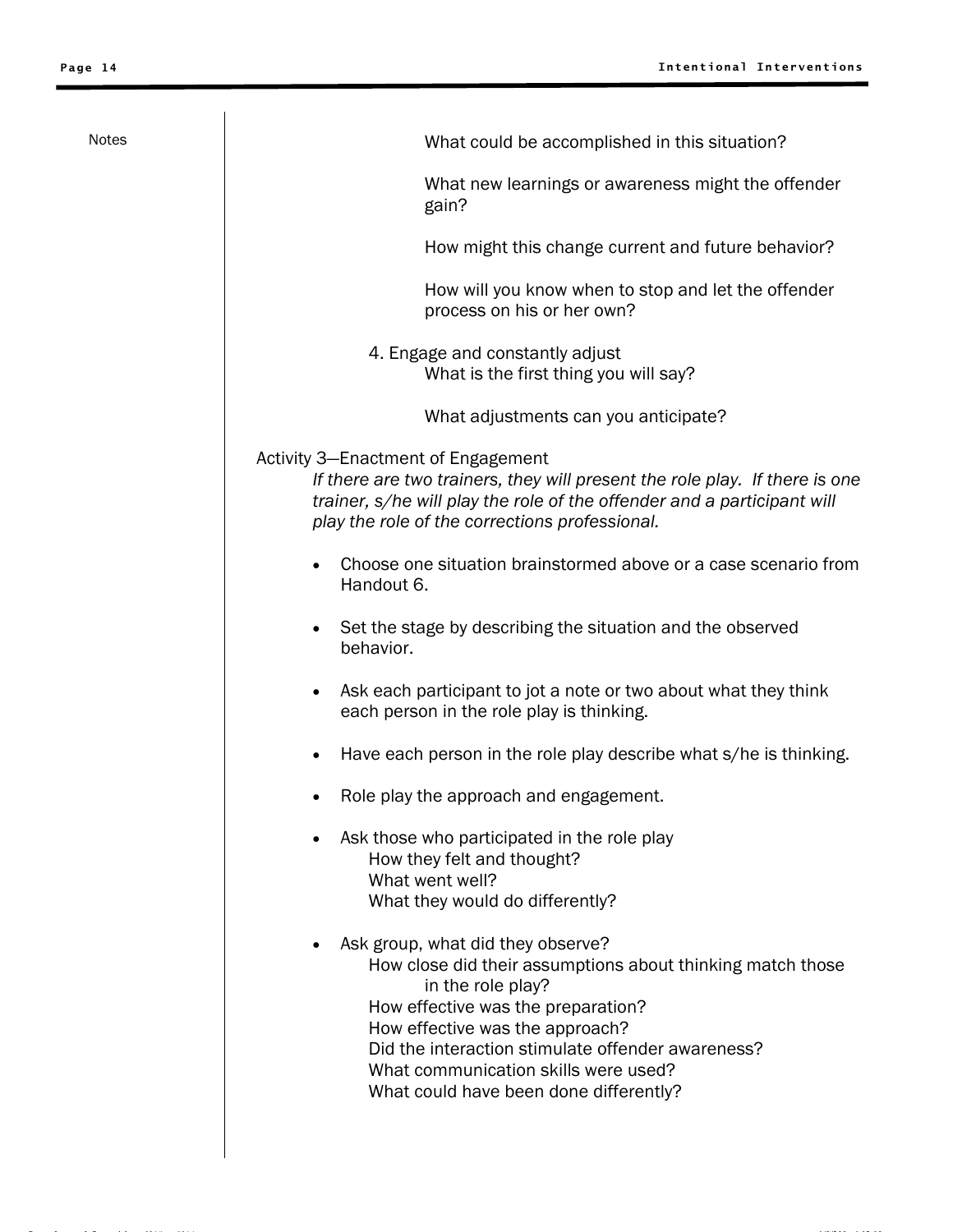### **Making the Connection Making the Connection**

The four steps of Universal Engagement can be applied to any interaction between two people. The steps provide a framework for considering the feelings, thoughts, and actions of both people. At first, it may feel trite or constrained to apply the four steps. As you become more proficient, you will develop a style that is more comfortable and reflective of your individualism.

### Related Activities (optional)

One way of using Supportive Authority is to model good listening skills.

> Active listening: *what I hear you saying is . . .* Clarifying: *tell me more about this . . .* Comments: *oh, wow . . .* Empathy: *I can understand that feeling . . .* Non-verbal: *nodding, making eye contact . . .*

The following two optional activities emphasize good listening skills.

- 1. How do you know when someone is listening to you?
- Break into teams of two. Trainers pass out paper and markers.
- One participant tells his or her partner about something that happened to them in the school, work, or residential unit during the past week. Keep the story to a couple of minutes. Then switch off.
- After both are finished, they work together making two lists: one to describe at least five things that demonstrate listening; and the other at least five things that demonstrate what it feels like to be listened to.
- Regroup and share responses.
- Possible responses: things that show one person was listening while the other was talking: *pays attention, engages in eye contact, nods, indicates level of understanding, avoids interruptions, gives feedback*.
- Possible responses: things that show what it was like to be listened to: *understood, cared about, respected, good, selfconscious, embarrassed.*
- 2. Film clip.
- Show a scene from a movie, such as nun/offender interaction in *Dead Man Walking*, that shows empathetic and active listening.
- Discuss examples of Active Listening.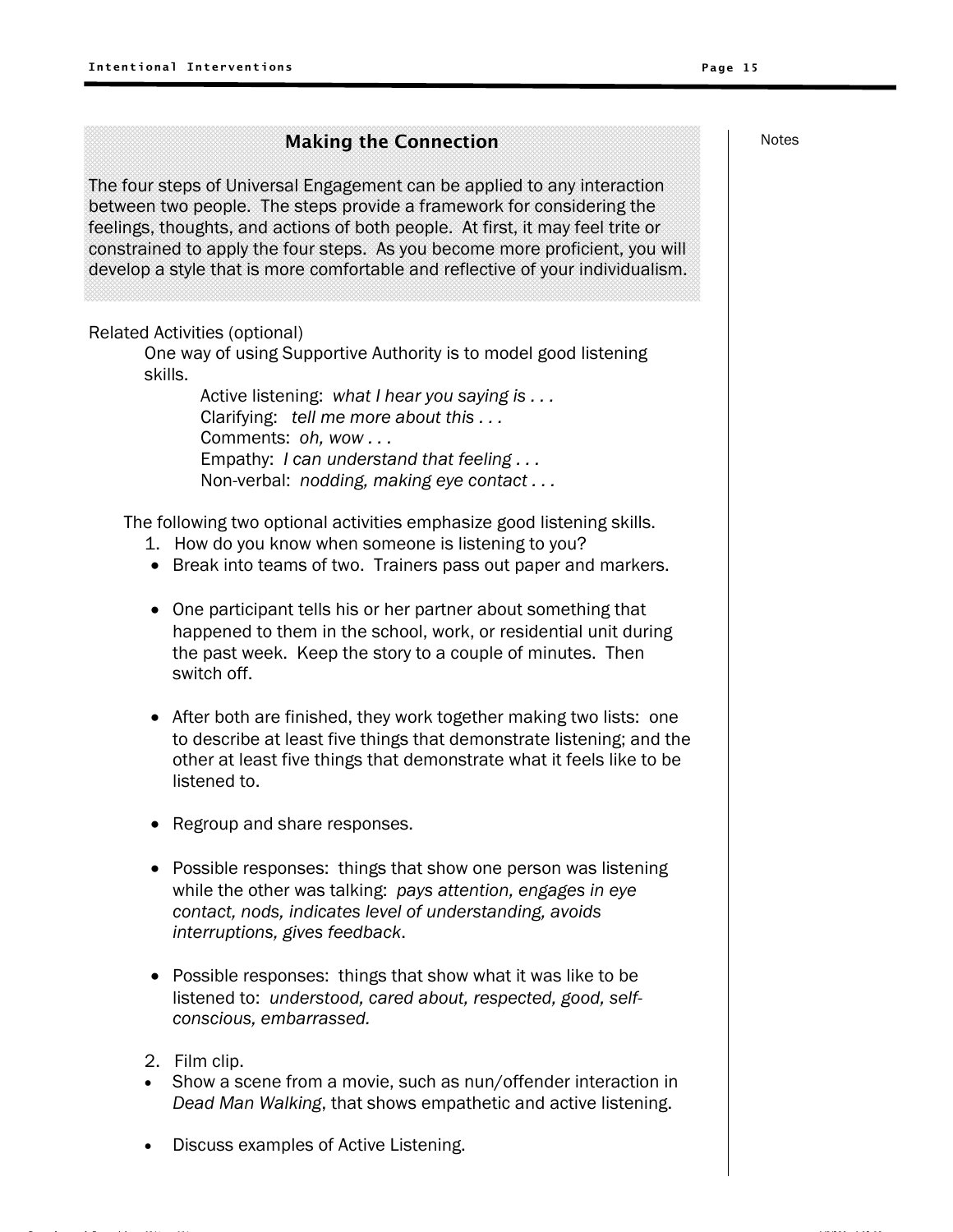### Habits of Mind (90 minutes)

Learning Task

Participants will identify HOM used in Universal Steps of Engagement and Supportive Authority.

### **Materials**

Handout 7—Habits of Mind, page 26 Power Point slide, overhead, or newsprint with 16 HOM 16 pieces of construction paper with one HOM on each Newsprint and markers

Activity 1—Problem-Solving Behaviors

- Brainstorm a list of behaviors people use to effectively solve problems and make decisions.
- Introduce the 16 Habits of Mind.
- Compare the two lists.

### Activity 2—Mini-Lecture

• Discuss brain function and how HOM can help offenders think differently. Use newsprint and markers to draw a person's head and label the parts of the learning brain.

### Activity 3—HOM

- Hang the construction paper with the HOM around the room.
- Ask participants to use the sticky notes to write a phrase or word that reflects how they have used that HOM. (Only one idea on each sticky.) Encourage participants to try to think of at least one for each HOM; however, it is okay if they can't come up with something for all of them.
- Post the sticky notes on the wall under the appropriate HOM.
- Ask participants to walk around the room and view what is listed for each HOM.
- Instruct participants to stop at an HOM that most interests them.
- As a small group, ask participants to share what interested them about this HOM and to discuss anything striking about the sticky notes.
- Reflect as a large group
	- What HOM generated the most interest? Which ones are easier to use? Which ones take more practice?
	- When are some times you have consciously used HOM?

*A good source for the mini-lecture and drawing is Teaching with the Brain in Mind, by Eric Jensen.*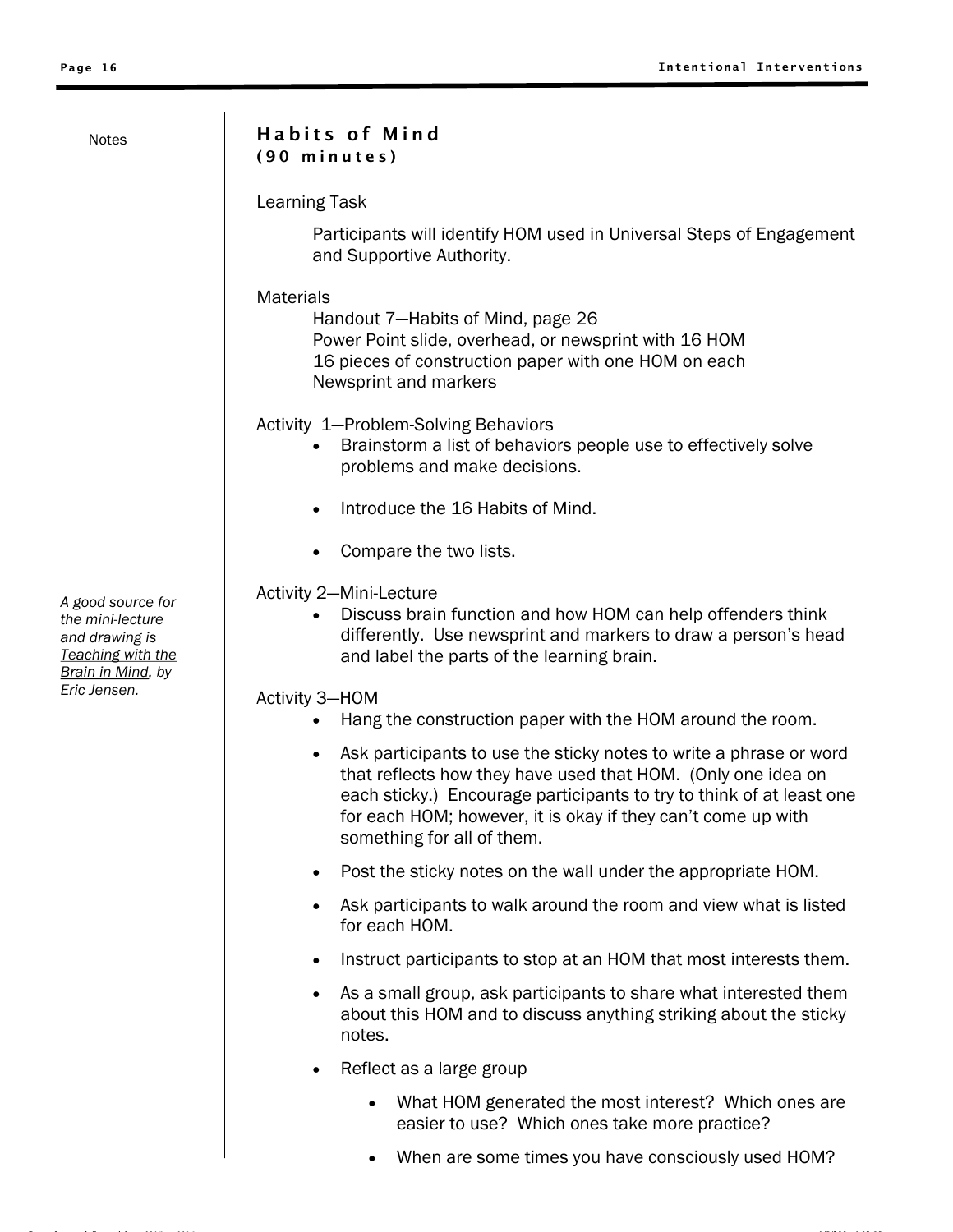How was it helpful? What might the outcome have been if  $\blacksquare$ you hadn't used a HOM and reacted differently?

Activity 4—Application

- Divide newsprint into two columns, one for offender and one for corrections professional.
- Ask group, "What Habits of Mind were employed by the offender and the corrections professional during the earlier role-play of the Universal Steps of Engagement and practice of supportive authority?" Note HOM used by each.
- With a partner, ask participants to discuss what they notice about the lists and what HOM they tend to use in their interactions with offenders.

### Making the Connection

Habits of Mind are a set of cognitive skills that, when employed repeatedly, form a pattern of intelligent behavior that results in better decision-making capabilities. HOM are a reflection of the internal and external dialogue we have with ourselves and others. Most everyone uses HOM to one degree or another without thinking about them. Some HOM come easier than others. As we sharpen our use of HOM, we build skills and internal resources that can help with decision-making and problem-solving. We never perfect the HOM.

### Related Activities

**Materials** 

Activity 1

Set of index cards with the 16 Habits of Mind Container to hold the index cards

 Activity 2 Handout 8—Self-Assessment, page 27

### Activity 1—Which One Am I?

- Ask for volunteers to randomly choose a card with the HOM.
- Instruct volunteer to come up with a behavior that is an example of the HOM.

For instance:

Persisting—doing something a number of times Thinking Interdependently—asking someone's opinion

• Volunteer acts out the behavior. Talking is allowed and s/he may recruit another volunteer if necessary.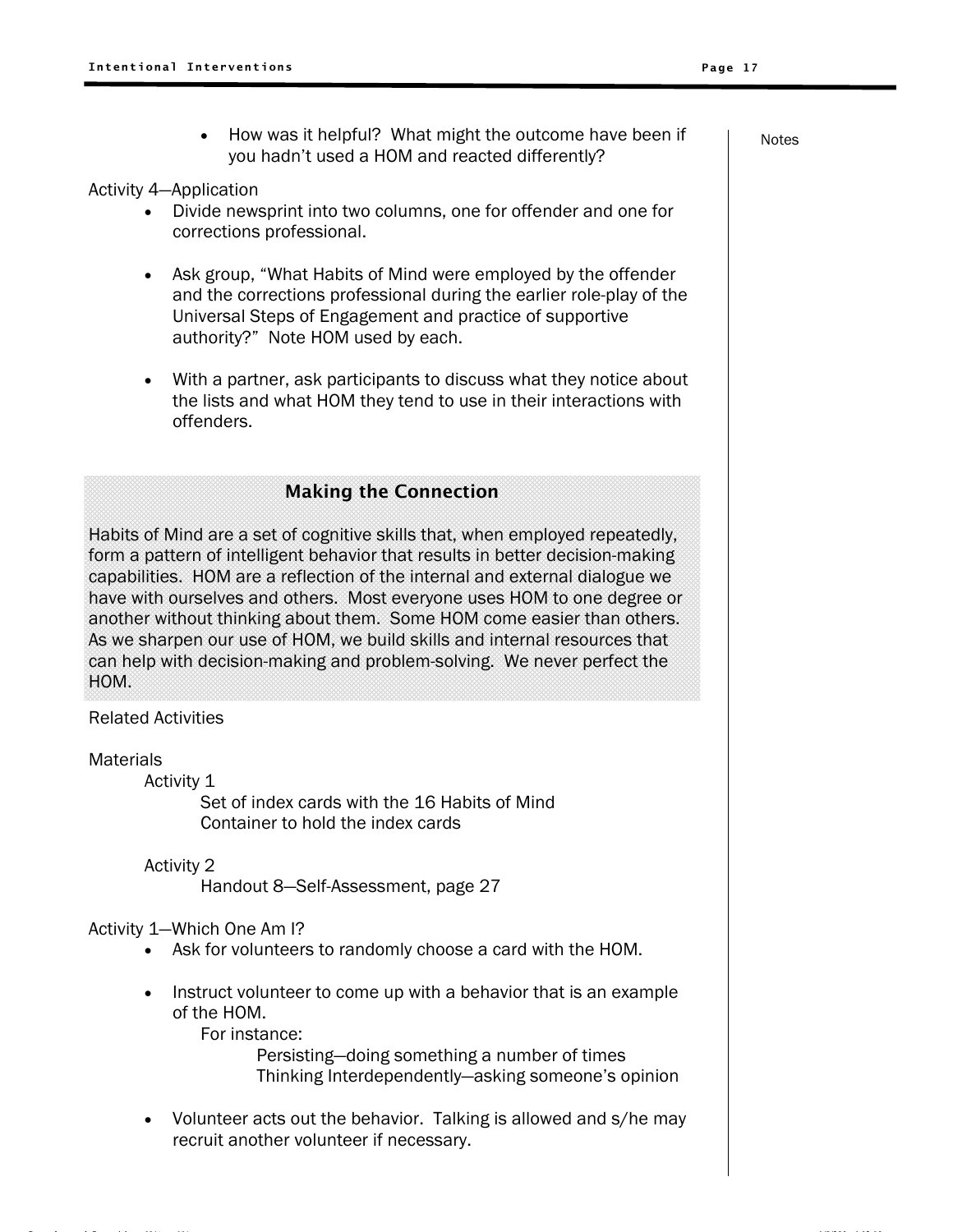- Other participants guess the HOM.
- Repeat with all the HOM.

### Activity 2—Self-Assessment

- Given each participate a copy of Handout 8.
- Ask participants to rate their use of HOM on the job.
- With a partner, share 3 HOM you regularly practice and give an example 3 HOM you want to focus on and how you will do that

\_\_\_\_\_\_\_\_\_\_\_\_\_\_\_\_\_\_\_\_\_\_\_\_\_\_\_\_\_\_\_\_\_\_\_\_\_\_\_\_\_\_\_\_\_\_\_\_\_\_\_\_\_\_\_\_\_\_\_\_\_\_\_\_\_

As a large group reflect on the following questions: What did I learn about myself? How I will use this information?

### Wrapping It Up (30 minutes)

Learning Task

Participants describe the benefits of a strength-based approach that incorporates the use of Supportive Authority, Universal Engagement, and HOM.

### Materials

Handout 9—Tying It Together, page 28

Activity 1—Creating a PSA

- Prepare Power Point slide, overhead, or newsprint with the questions on Handout 9.
- Divide into groups of 4-5 people.

6 K G 6 L L \$ GI 6 K 6 L L GI

- Ask each group to consider the questions on Handout 9 and then to create a 30-second Public Service Announcement about the benefits of a strength-based approach that incorporates the use of Supportive Authority, Universal Engagement, and HOM.
- Choose one person to read the PSA to the larger group.
- Reflect on the day and congratulate participants for their work.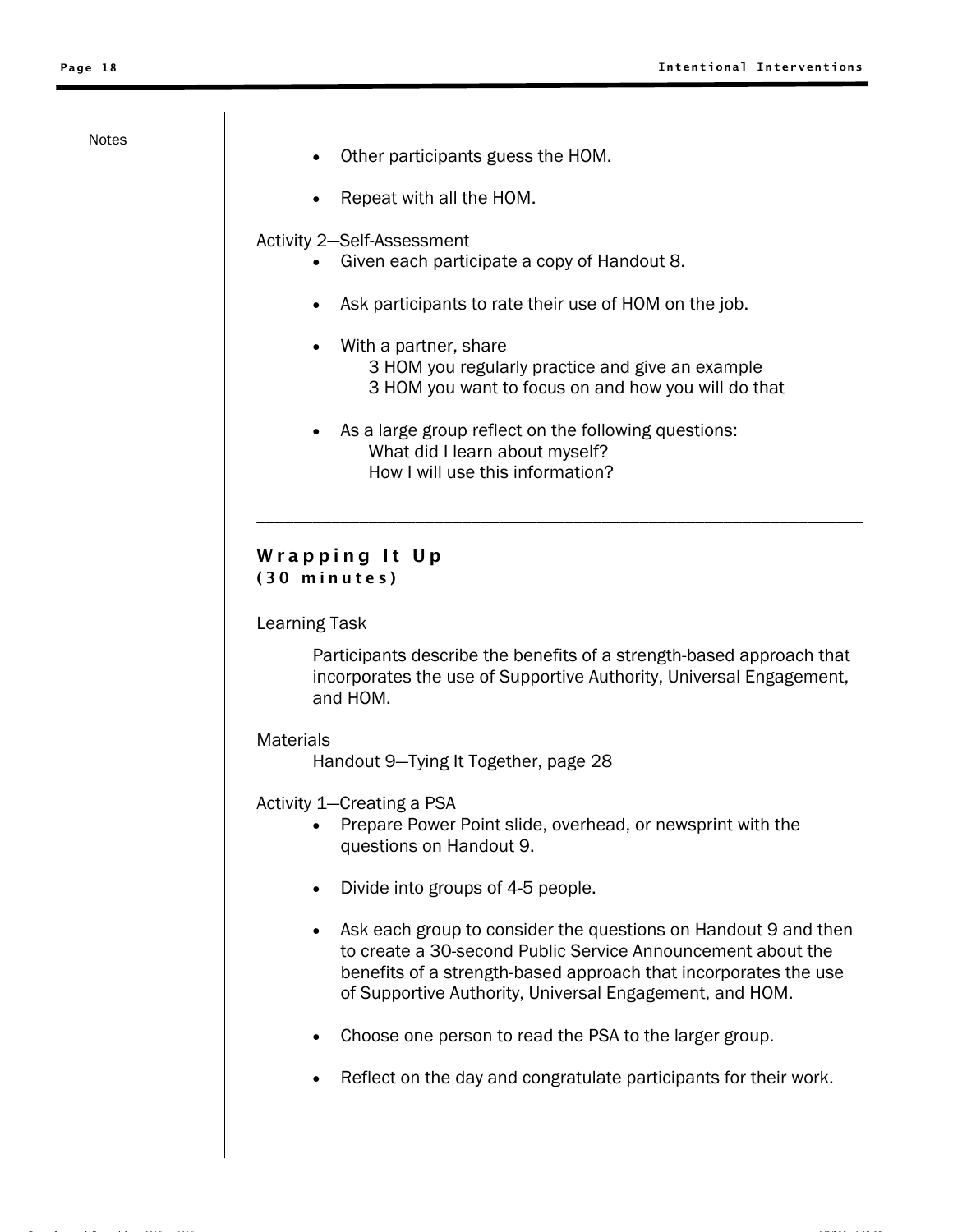Activity 2—Rate the Training

- Ask participants to rate the day on a scale of 1-10, with one being not a total waste of time and 10 being wow, what a great day.
- Ask what would make the next two days more useful.

### Making the Connection

Many of the activities today were designed to encourage us to think about thinking. To effectively engage others in examining their thinking and behaviors, we must be willing to participate in a parallel process.

We also explored how to use the Universal Steps of Engagement as a means for structuring our interactions in an intentional way to promote awareness and new learning.

Learning new skills requires practice. At first, practicing these techniques may feel awkward and constrained. With time, you will develop your own style and they will become more comfortable.

The Habits of Mind were introduced to provide a set of cognitive skills which can enhance problem-solving and decision-making.

For trainings that are scheduled back-to-back, ask participants to try using the Universal Steps of Engagement in a situation, any situation, they encounter between now and tomorrow morning. This could be an exchange with another participant, a family member, the cashier at the local market—anyone. Use the four steps. Note feelings, thoughts, and behaviors.

For trainings scheduled over a period of time, ask participants to be mindful of their interactions with others and to intentionally employ the strategies discussed today. Encourage them to note significant events in a journal. Ask participants to prepare something that they can share with the group in two minutes or less that summarizes their experience. It could be a journal entry, a poem or song, a picture or graphic, anything that conveys their experience. Remind participants of this assignment a week before the next session.

Notes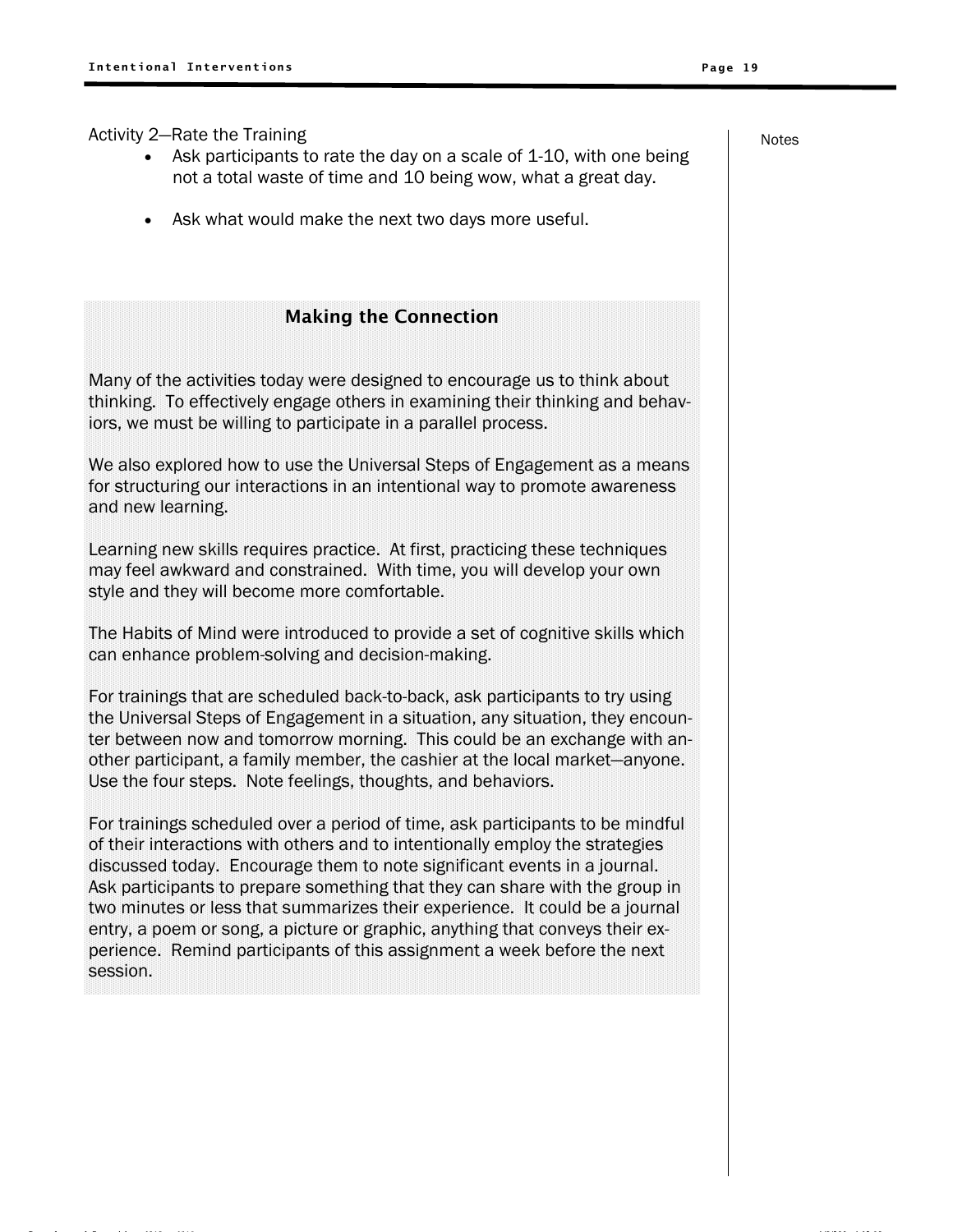# Handout 1—Axioms for Life

- Treat others as you want to be treated
- Turn the other cheek
- Stitch in time saves nine
- Better safe than sorry
- Do and ask for permission later
- Live and let live
- Seize the day
- Eye for an eye
- Think before you speak
- Take the middle road
- Shit happens
- Do your best and leave the rest
- Do before others do unto you
- Fake it 'til you make it
- One day at a time
- Easy does it
- Practice random acts of kindness
- Early to bed, early to rise
- Better late than never
- Go for the gusto
- The end justifies the means
- Tit for tat
- Steal from Peter to pay Paul
- Don't count your chickens before they hatch
- A bird in the hand is worth two in the bush
- Fool me once, shame on you; fool me twice, shame on me
- Squeaky wheel gets the grease
- Ounce of prevention is worth a pound of cure
- When the going gets tough the tough get going
- All for one and one for all
- She who hesitates is lost
- Can't never could
- When we change the way we look at things, the things we look at change
- No good deed goes unpunished
- Stick with the winners
- Far better to be hated for who we are than loved for who we are not
- I would rather fail at what I am called to do than succeed at what others want me to do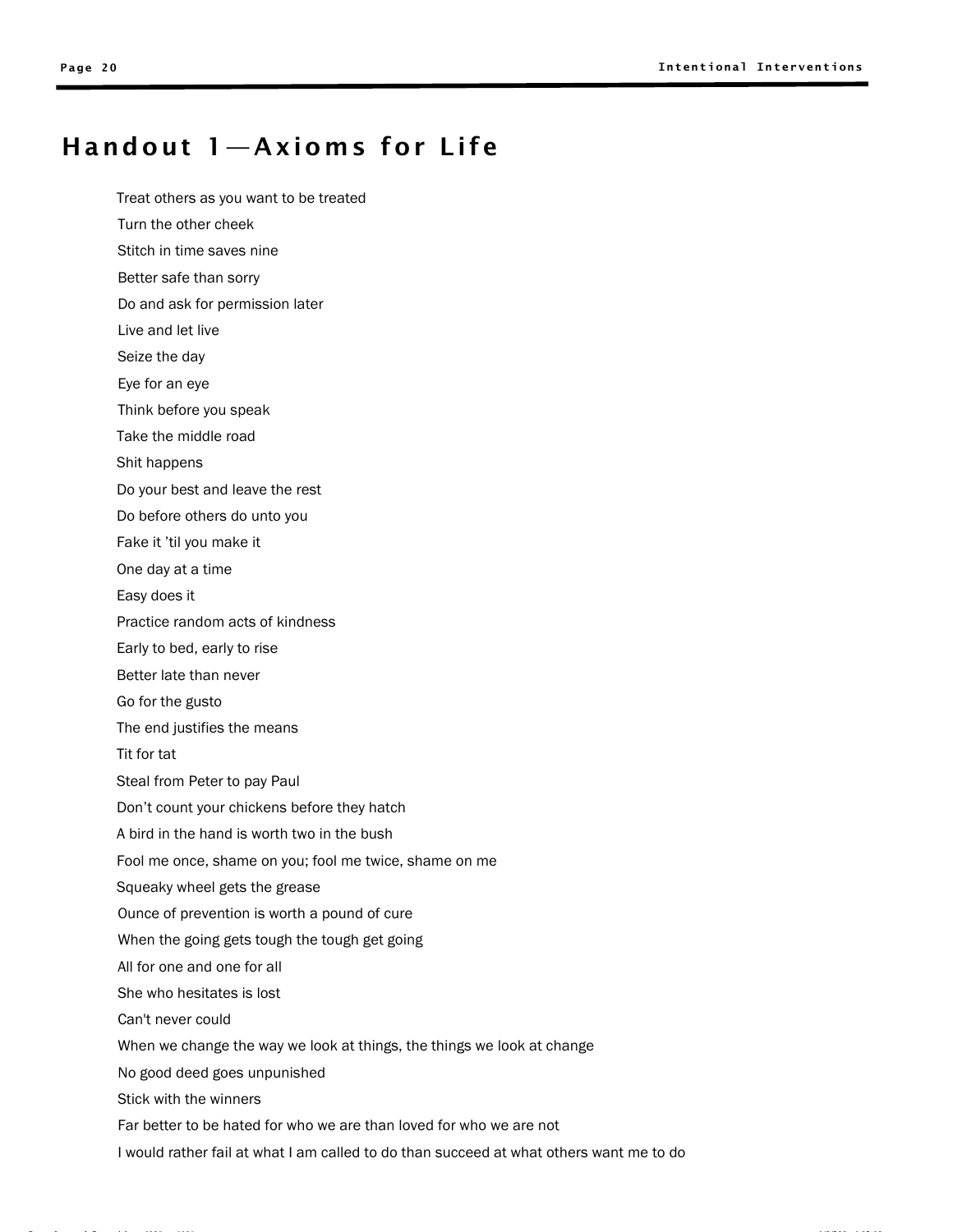# Handout 2—Department of Corrections

### Vision Statement

To be valued by the citizens of Vermont as a partner in the prevention, research, control, and treatment of criminal behavior.

### Mission Statement

In partnership with the community, we support safe communities by providing leadership in crime prevention, repairing the harm done, addressing the needs of crime victims, ensuring offender accountability for criminal acts, and managing the risk posed by offenders.

This is accomplished through a commitment to quality services and continuous improvement while respecting diversity, legal rights, human dignity, and productivity.

### Values

Responsibility, Commitment, Integrity, Judgment, Creativity, Enthusiasm, Compassion

### **Principles**

We believe:

- That people can change
- That community participation and support are essential for the successful delivery of correctional services
- In the inherent worth and dignity of all individuals
- In treating people with respect and dignity
- In teamwork and the process of continuous improvement
- In professional self-improvement
- In the placement of offenders in the least restrictive environment consistent with public safety and offense severity
- In fairness throughout all decision-making
- In respect for the liberty, interest, rights, and entitlements of the individual
- In individual empowerment
- In non-violent conflict resolution
- In maintaining a safe and secure environment
- In the value of individual, racial, and cultural diversity

6 K G 6 L L \$ GI 6 K 6 L L GI

- That victims have the right to have an active role in determining how their needs can best be met
- That offenders are responsible, to the extent possible, to repair harm done to victims and the community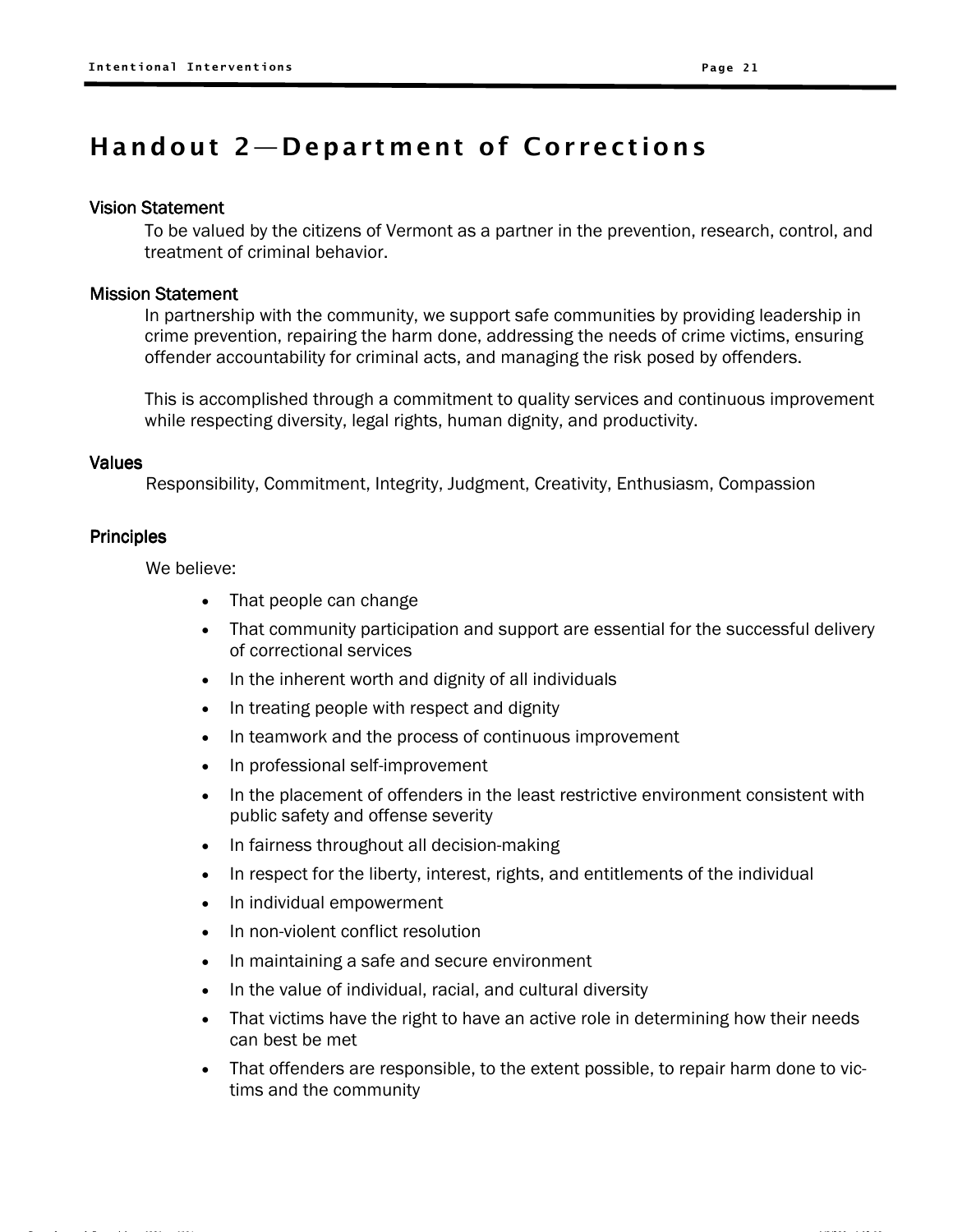# Handout 3—Strength-Based Approaches

### **Definition**

An approach to practice that focuses on strengths, capabilities, resources, success, and successive approximations.

### Purpose

To increase the ability of corrections professionals to influence offender attitudes, behaviors, and long-term success.

### **Principles**

- There is good in every offender
- Opportunities can be found to help all offenders learn and grow as individuals
- All offenders have assets and strengths
- Corrections professionals can actively reinforce the assets and strengths offenders already possess
- Corrections professionals can help offenders recognize their opportunities to generalize the use of strengths and attributes across all areas of their lives

### When to use

- In day-to-day interactions
- When reinforcing positive behavior
- When addressing negative behaviors of concern

### How to use

- 1. Observe behavior
- 2. Think about the thinking
- 3. Plan your approach
- 4. Engage and constantly adjust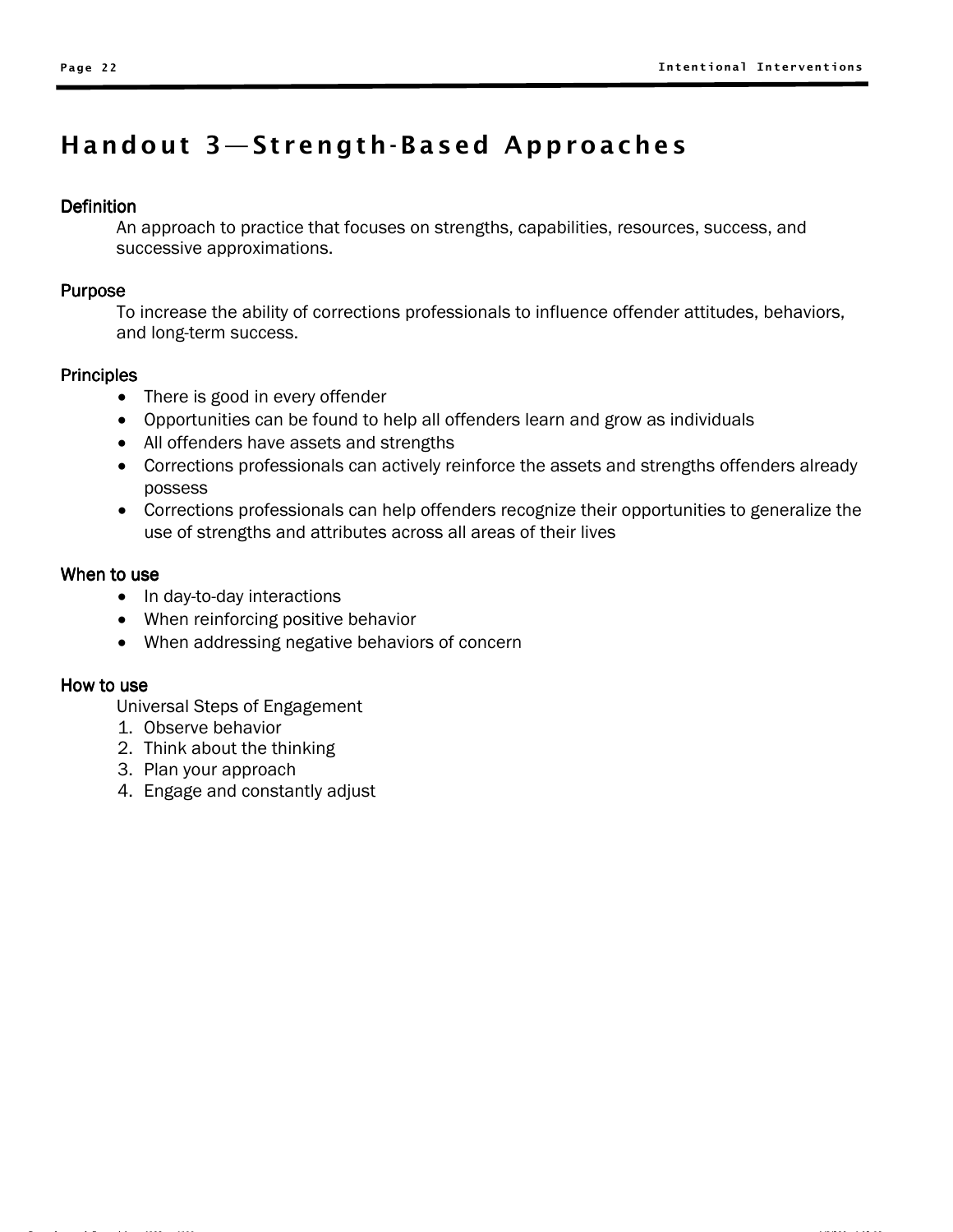# Handout 4—Supportive Authority

### **Definition**

A model that fosters human and respectful communication with offenders in order to support offender growth. Professional initiated rapport and relationship building with offenders to effectively balance risk-control strategies and offender accountability with modeling, coaching, and mentoring.

### Purpose

Supportive authority increases the ability of corrections professionals to influence offender attitudes, behaviors, and long-term success. Proficiency is developed through successive approximation.

### **Principles**

- Professional and humane application of rules and related sanctions
- Development of respectful relationships that enhance collaboration and promote partnerships
- Use of intervention techniques to promote skill building and provide opportunities for offenders to practice self-regulation
- Mastery gained through successive approximation; emphasis on practice, not perfection
- Investment in offender success
- Encouragement of offender capacity to make conscious, deliberate choices and to participate constructively in social environments

### When to use

- In day-to-day interactions
- When reinforcing positive behavior
- When addressing negative behaviors of concern

### How to use:

- 1. Observe behavior
- 2. Think about the thinking
- 3. Plan your approach
- 4. Engage and constantly adjust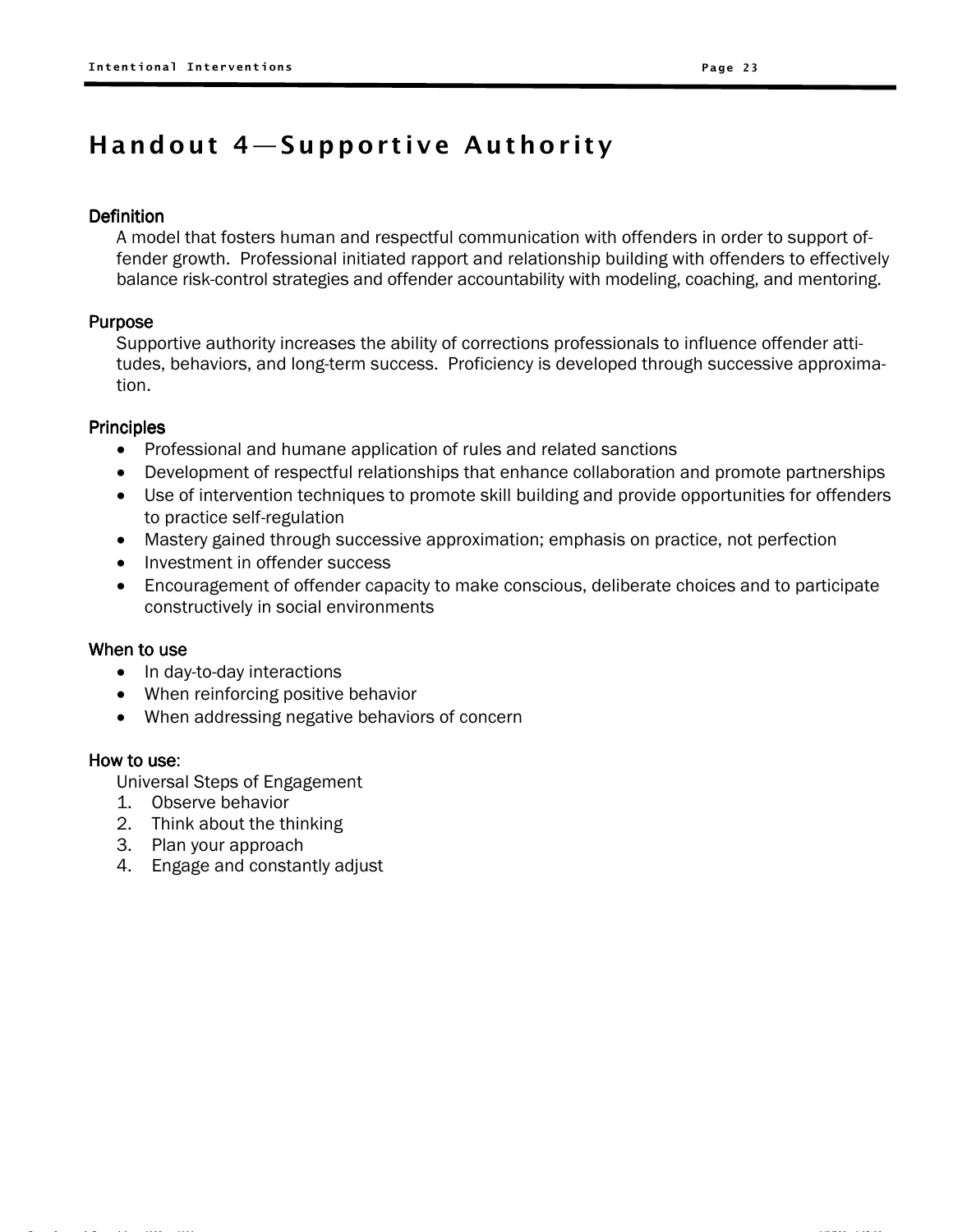# Handout 5—Universal Steps of Engagement

### **Definition**

Model of engagement with offenders that can be applied to all intervention scenarios.

### Purpose

Universal Steps of Engagement provide a framework for professionals to effectively intervene with offenders in an influential manner.

### **Principles**

- Know as much as possible about a situation beforehand when intervening.
- It is as important to recognize where you are emotionally and cognitively when intervening as it is to know where the offender is emotionally and cognitively.
- Offenders should always be approached in a respectful and humane manner.
- Coming up with a plan for intervening increases the likelihood that you will be able to address the offender's strengths and assets during the intervention.
- Interventions always provide opportunities to facilitate offender learning and growth.
- Professionals remain flexible and responsive during encounters with offenders.

### When to use

- In day-to-day interactions
- When reinforcing positive behavior
- When addressing behaviors of concern

### How to use

- 1. Observe behavior
- 2. Think about the thinking
- 3. Plan your approach
- 4. Engage and constantly adjust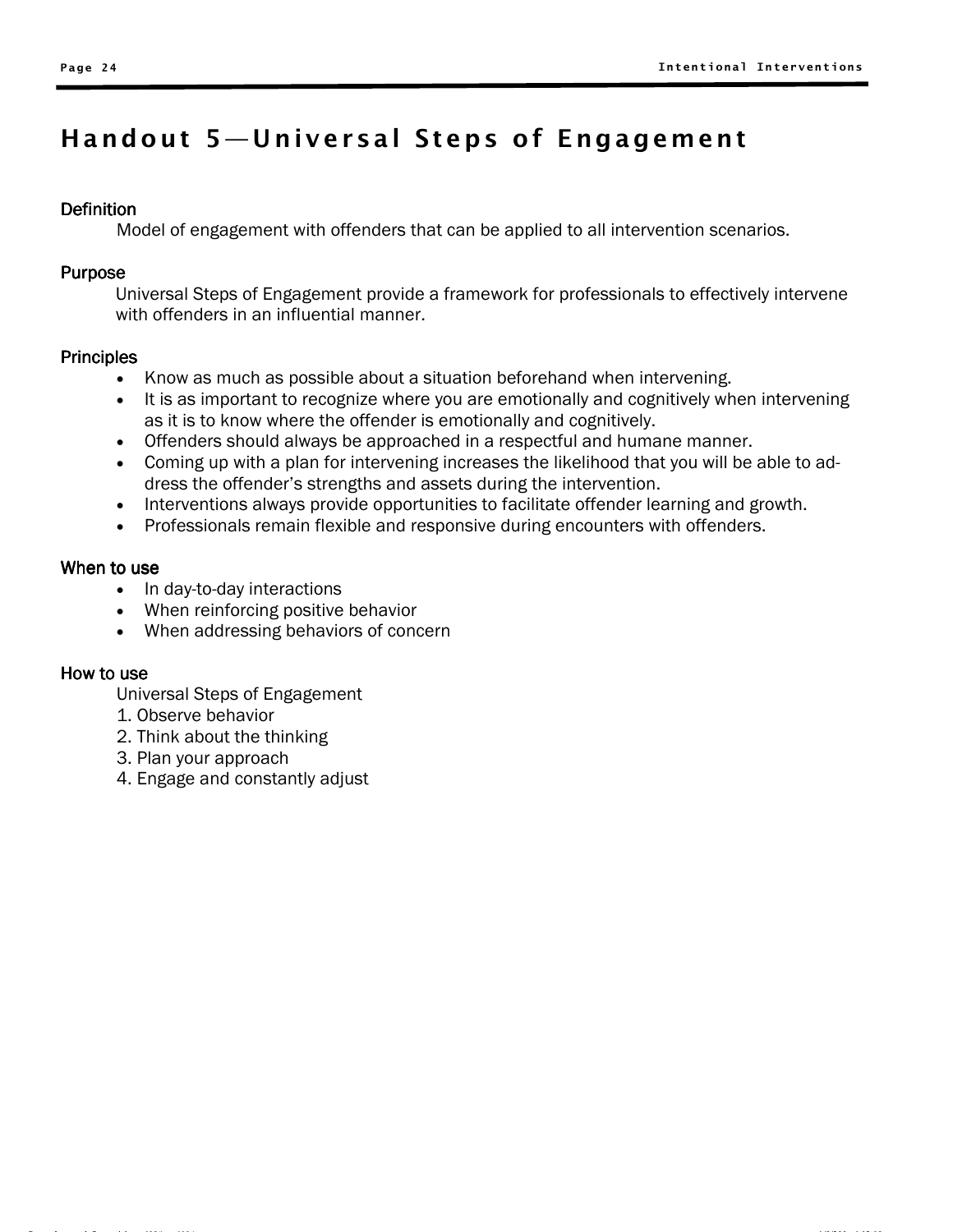# Handout 6—Case Scenarios

- As an officer, you notice that inmate Smith is yelling across the dayroom.
- Inmate Jones is in segregation yelling, punching the walls and kicking the door.
- During your routine rounds, you notice inmate Jones sitting on her bunk with her head in her hands, crying.
- Two inmates are in each other's face in the unit. They are shouting and yelling at each other.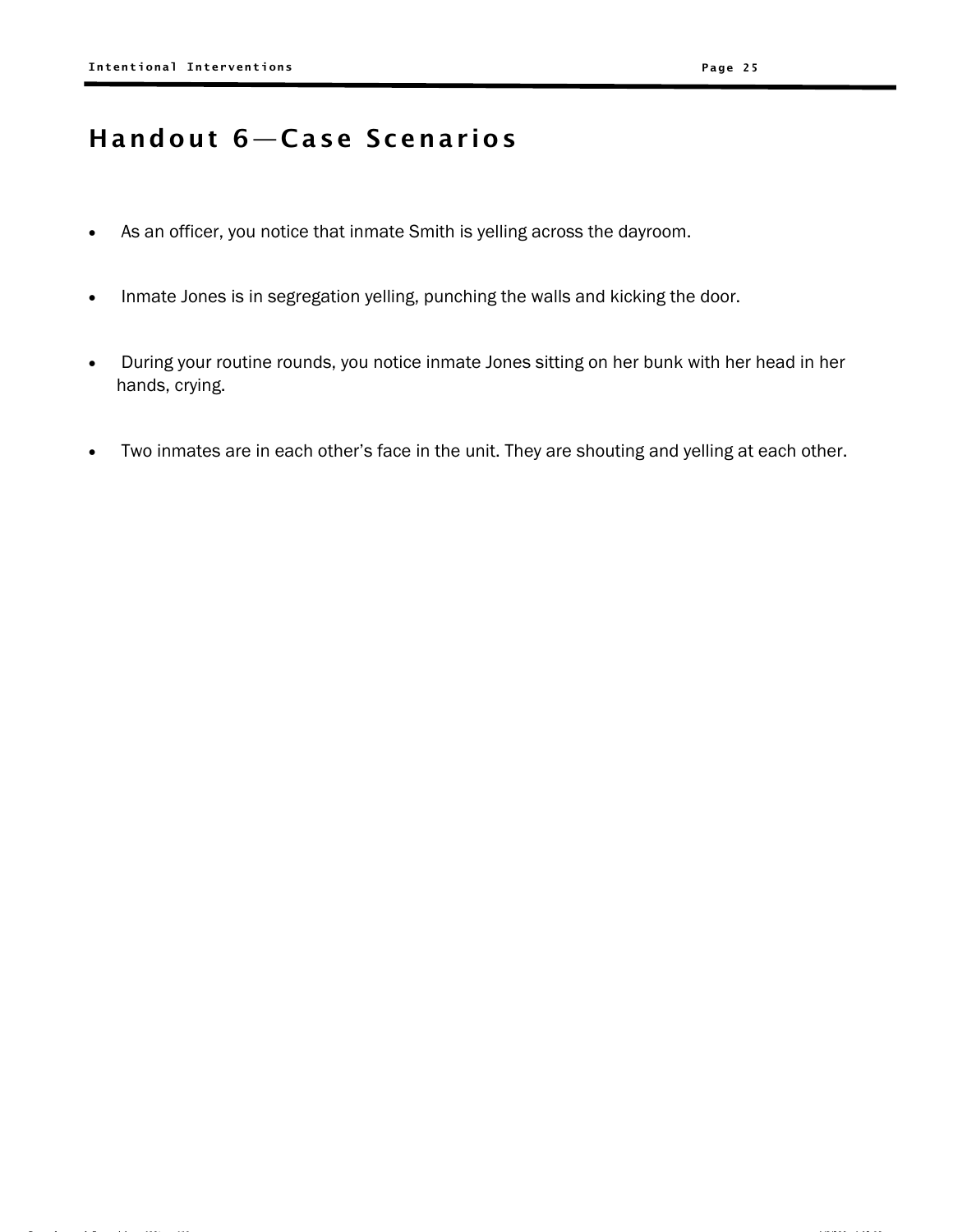# Handout 7—Habits of Mind

### **Definition**

Cognitive attributes that facilitate decision-making and problem-solving

### Purpose

Provides a set of markers for developing attitudes, skills, and predisposition for thinking and behaving intelligently

### **Principles**

16 Habits of Mind

- Persisting
- Managing Impulsivity
- Listening to Others with Understanding and Empathy
- Thinking Flexibly
- Thinking about Thinking
- Striving for Accuracy and Precision
- Questioning and Posing Problems
- Applying Past Knowledge to New Situations
- Thinking and Communicating with Clarity and Precision
- Gathering Data through All Senses
- Creating, Imagining, and Innovating
- Responding with Wonderment and Awe
- Taking Responsible Risks
- Finding Humor
- Thinking Interdependently
- Learning Continuously

### When to use

- In day-to-day interactions
- When reinforcing positive behavior
- When addressing negative behaviors of concern

### How to use

- 1. Observe behavior
- 2. Think about the thinking
- 3. Plan your approach
- 4. Engage and constantly adjust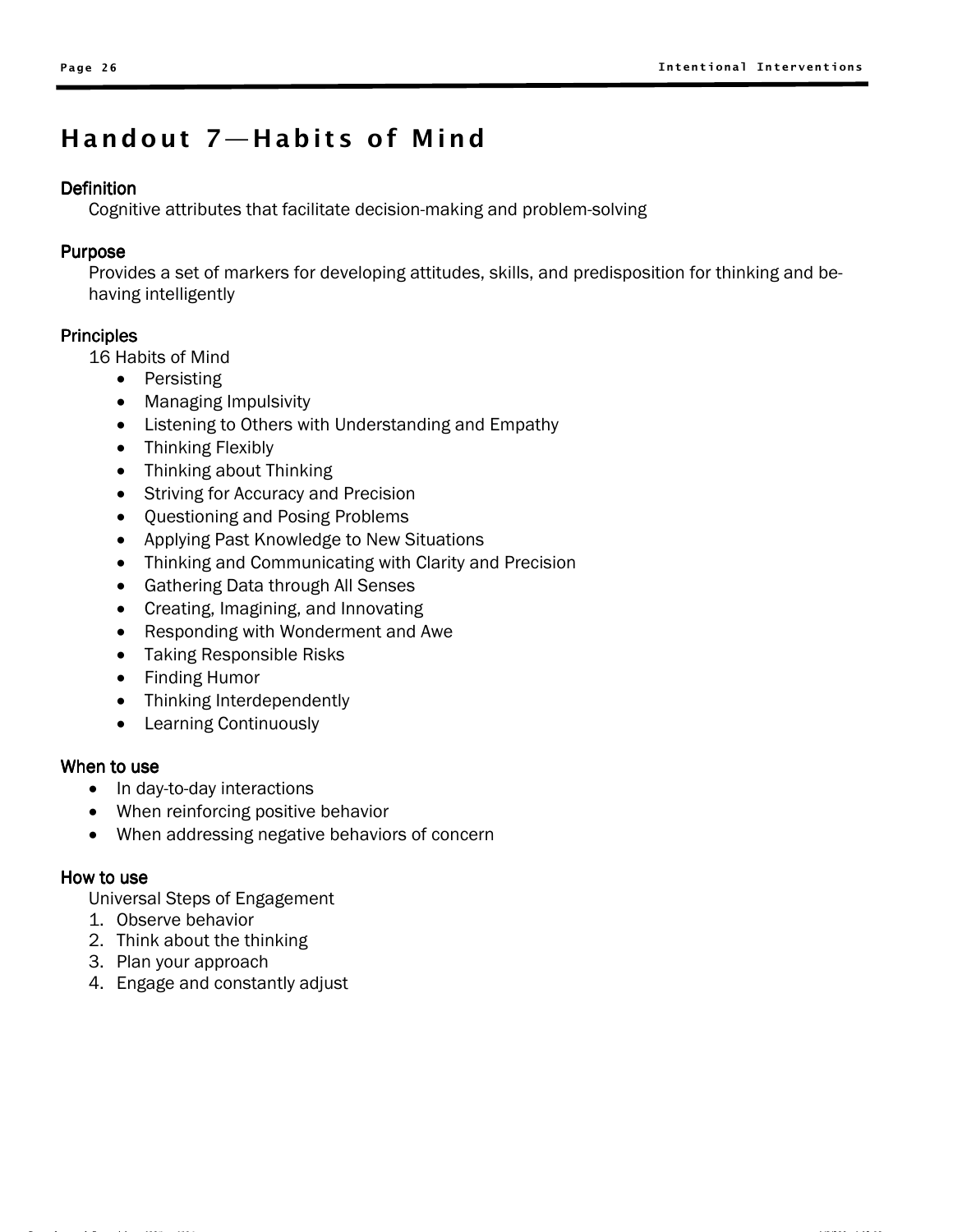|                                                                                            | Habits of Mind | Monthly Participant Rating Form |                |                  |
|--------------------------------------------------------------------------------------------|----------------|---------------------------------|----------------|------------------|
| Participant                                                                                | Rating Date    |                                 | Facility       |                  |
| Participant self-rating form to be completed monthly: please check one column for each HOM |                |                                 |                |                  |
| Habits of Mind                                                                             | Rarely         | Sometimes                       | <b>Usually</b> | Most of the Time |
| Persisting                                                                                 |                |                                 |                |                  |
| Managing Impulsivity                                                                       |                |                                 |                |                  |
| Listening w/ understanding & empathy                                                       |                |                                 |                |                  |
| Thinking flexibly                                                                          |                |                                 |                |                  |
| Thinking about thinking                                                                    |                |                                 |                |                  |
| Striving for accuracy                                                                      |                |                                 |                |                  |
| Questioning & posing problems                                                              |                |                                 |                |                  |
| ations<br>Applying past knowledge to new situ                                              |                |                                 |                |                  |
| Thinking & communicating with clarity & precision                                          |                |                                 |                |                  |
| Gathering data through all the senses                                                      |                |                                 |                |                  |
| Creating, imagining, &innovating                                                           |                |                                 |                |                  |
| awe<br>$\dot{\infty}$<br>Responding with wonderment                                        |                |                                 |                |                  |
| Taking responsible risks                                                                   |                |                                 |                |                  |
| Finding humor                                                                              |                |                                 |                |                  |
| Thinking interdependently                                                                  |                |                                 |                |                  |
| Remaining open to continuous learning                                                      |                |                                 |                |                  |

6 K G 6 L L \$ GI 6 K 6 L L GI

# [Rating Scale: Rarely = 1, Sometimes = 2, Usually = 3, Most of the time = 4]

# Handout 8—HOM Self-Assessment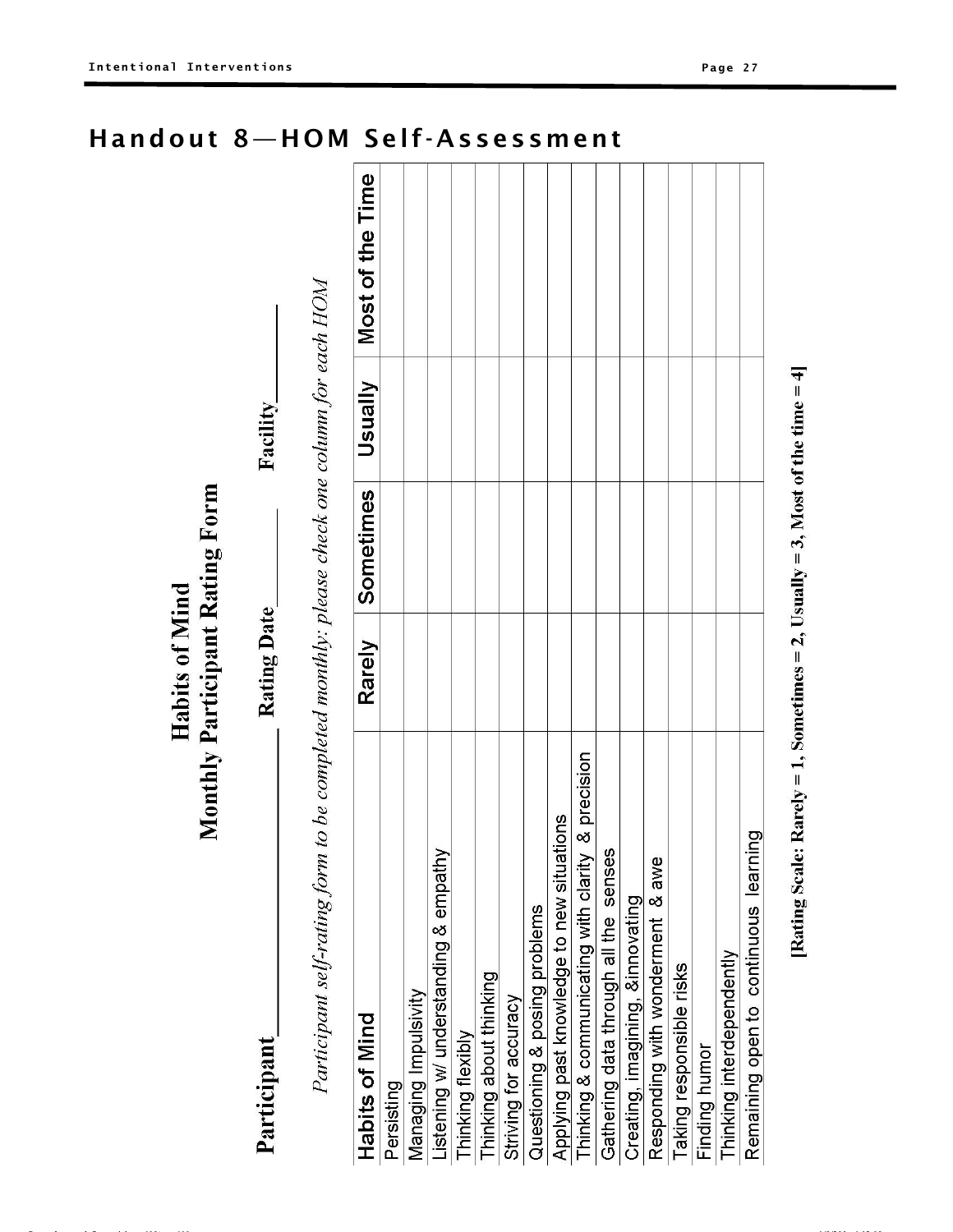# Handout 9—Tying It Together

What are the benefits of a strength-based approach?

How do Supportive Authority, HOM, and Universal Steps of Engagement complement each other?

How do these approaches lead to improved outcomes and quality of life for offenders?

Write your Public Service Announcement (PSA):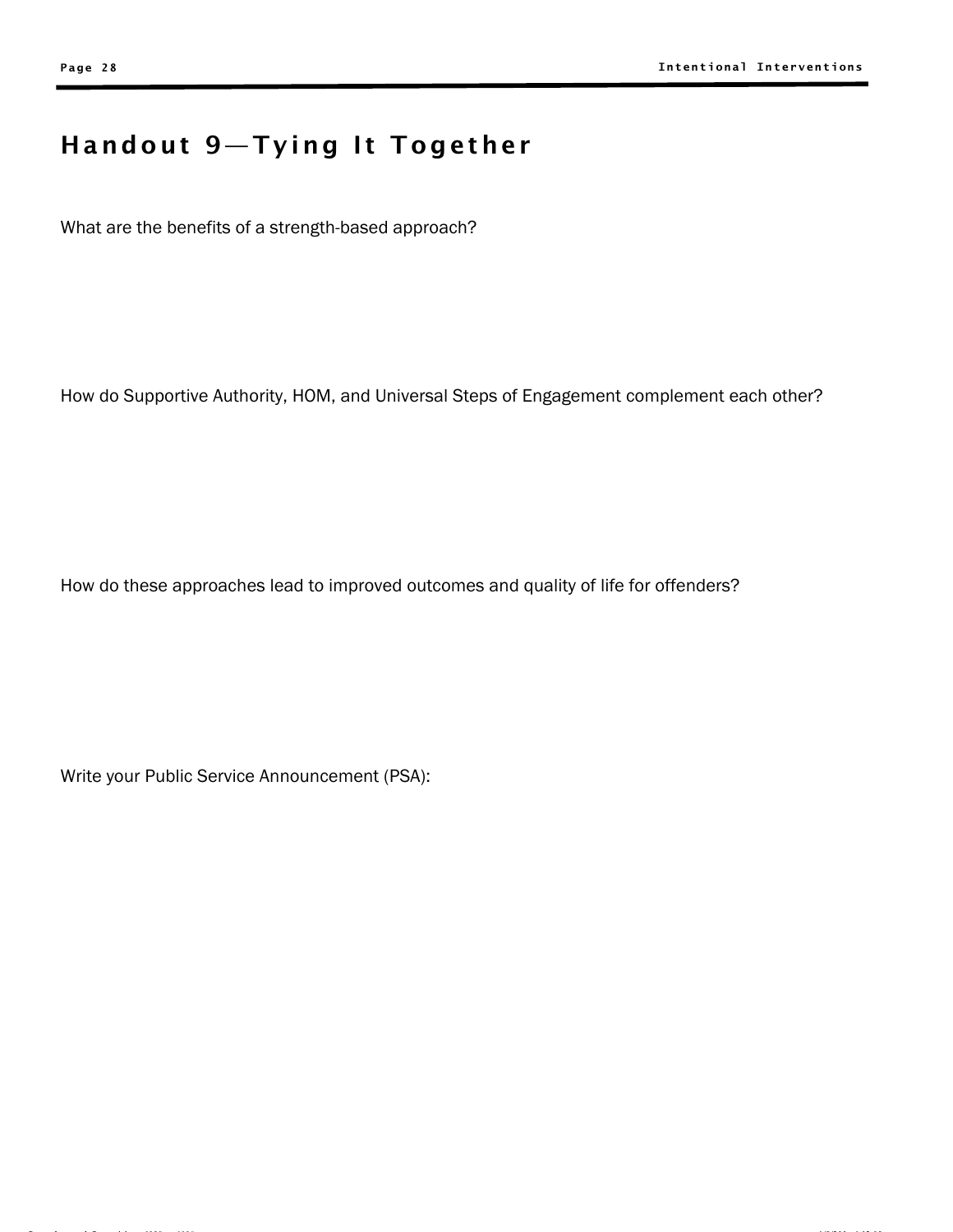# References and the set of the set of the set of the set of the set of the set of the set of the set of the set o

- Arthur L. Costa and Bena Kallick. Habits of Mind: A Developmental Series. Book 1: Discovering and Exploring Habits of Mind. Association for Supervision and Curriculum Development. Alexandria, Virginia. 2000.
- Arthur L. Costa and Bena Kallick. Habits of Mind: A Developmental Series. Book 2: Activating and Engaging. Association for Supervision and Curriculum Development. Alexandria, Virginia. 2000.
- Eric Jensen. Teaching with the Brain in Mind. Association for Supervision and Curriculum Development. Alexandria, Virginia. 1998.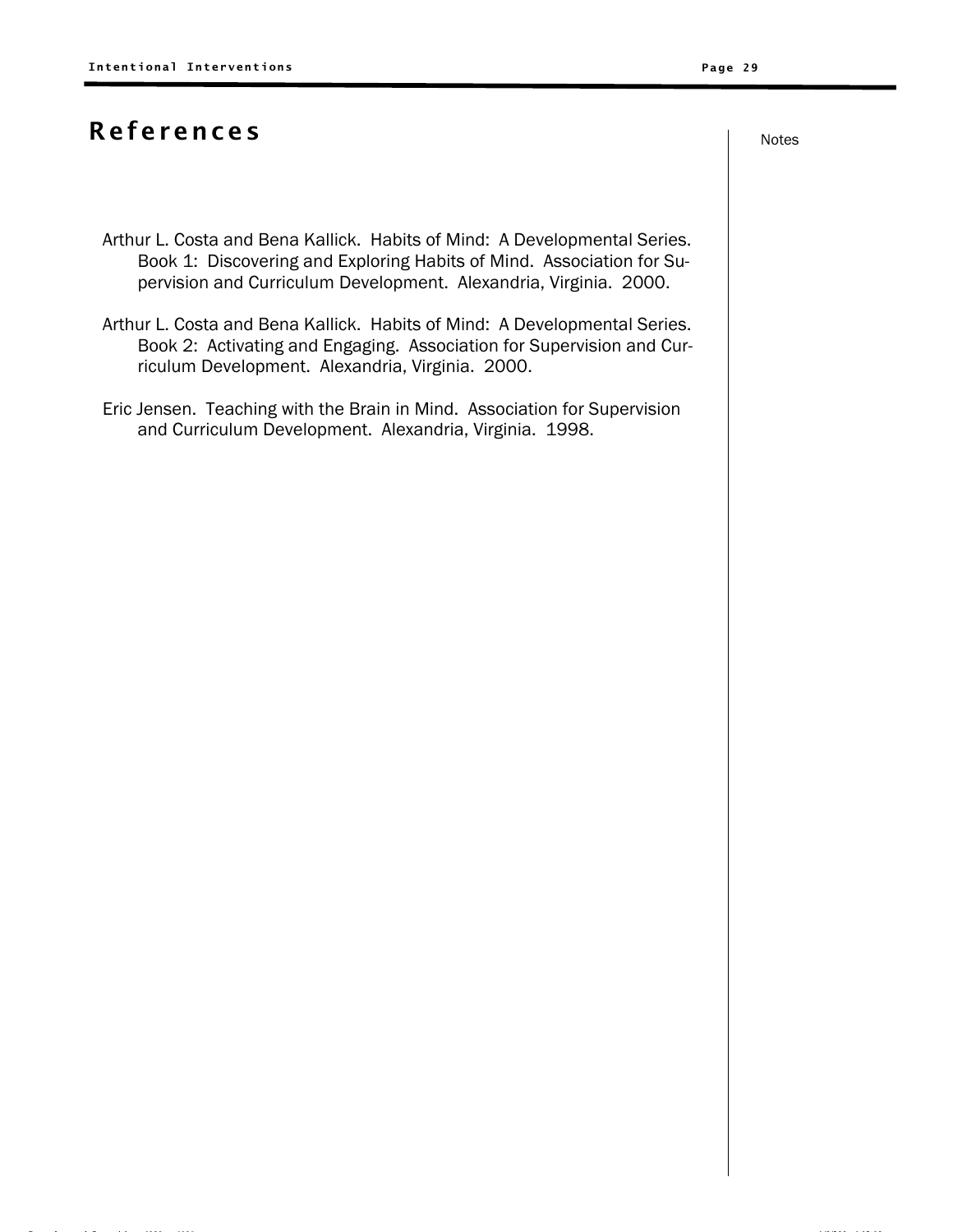# Notes Day 2

### Agenda

Part I

Reflections & Overview Intentional Interventions Challenging Choices

Part II

Cognitive Reflective Communication

Putting It In Action

### Learning Tasks:

*Participants will:* 

- Identify attributes of influential people and discuss how their actions affect others.
- Examine similarities and differences between Intentional Interventions and Supportive Authority.
- Apply Universal Steps of Engagement to Challenging Choices (CC).
- Apply Universal Steps of Engagement to Cognitive Reflective Communication (CRC).
- Identify Habits of Mind (HOM) used in Intentional Interventions, Challenging Choices, and Cognitive Reflective Communication.
- Describe the strength-based foundation of Challenging Choices and Cognitive Reflective Communication.
- Plan steps to improve their practice.

6 K G 6 L L \$ GI 6 K 6 L L GI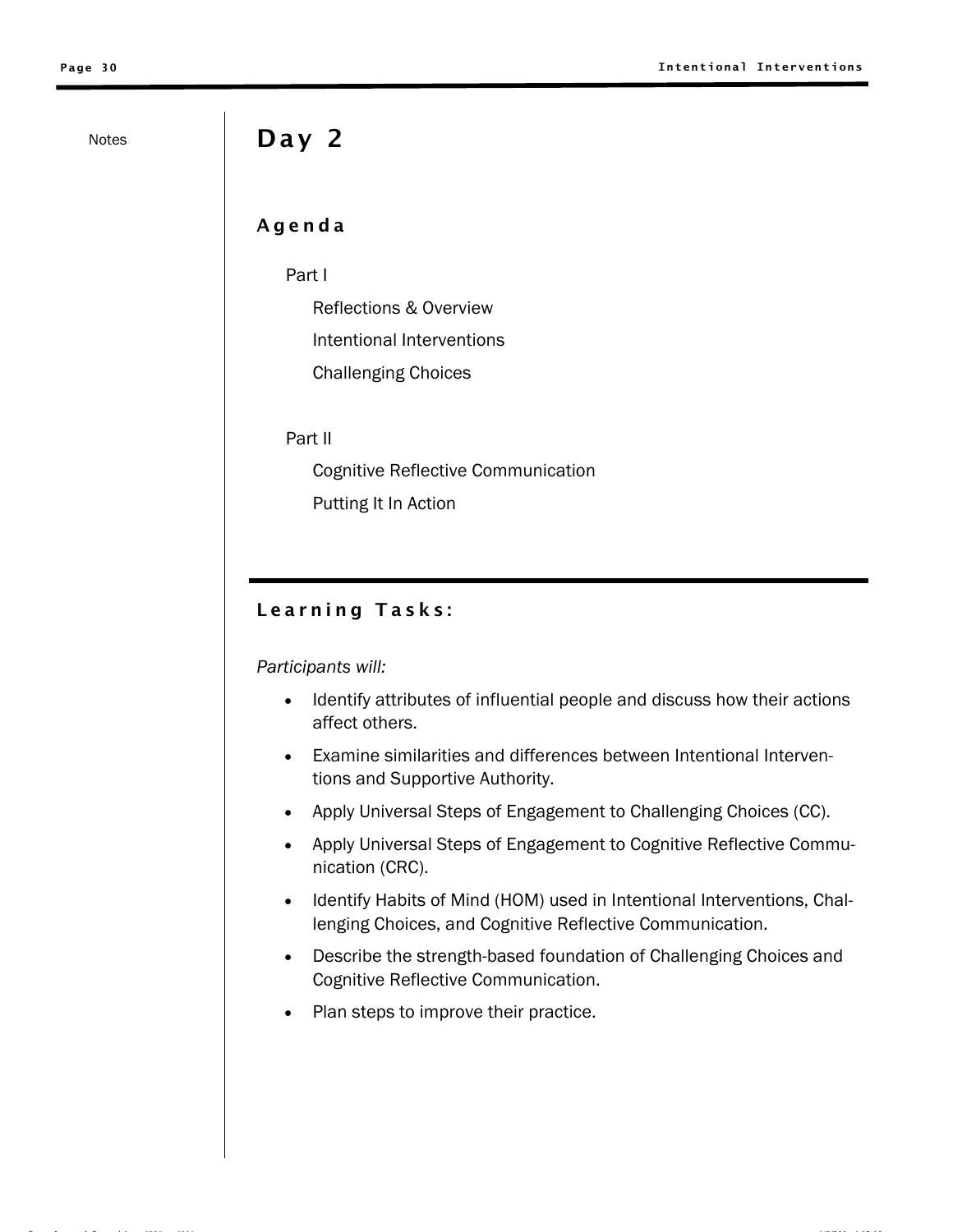### Reflections & Experiences (15 minutes)

• Ask for general reflections & thoughts from previous training.

————————————————————————————————————————————————

- Ask participants to share their experience in using Universal Steps of Engagement.
- Provide an overview of today's agenda.

### Influential People—Warm-Up Exercise (30 minutes)

Learning Task

Participants will identify attributes of influential people and discuss how their actions affect others.

**Materials** 

Flipchart **Markers** 

Activity 1—Pair and Share Influential People

- Think of someone who has had a positive impact on your life. This can be during any period of time. Think of someone who made a difference for you.
- Tell a partner about that person.
	- What attributes did the person have?
	- What did the person do that made a difference for you?
	- How did it make you feel? What did you think? How did it change you?
- On newsprint, record responses to the questions.
- Reflect on responses.

### Making the Connection

Most of us have encountered someone during some period of our life who had a positive impact on the person we have become. Who the person was and what s/he did may vary; however, there are some common attributes that influential people share. Through some action, they showed their concern and encouraged us. They affected our thoughts and feelings about our self-worth. Similarly, we can intentionally be influential people in the lives of others.

*This can be a very powerful experience and may be the turning point for some as they see how they can make a difference for someone else.*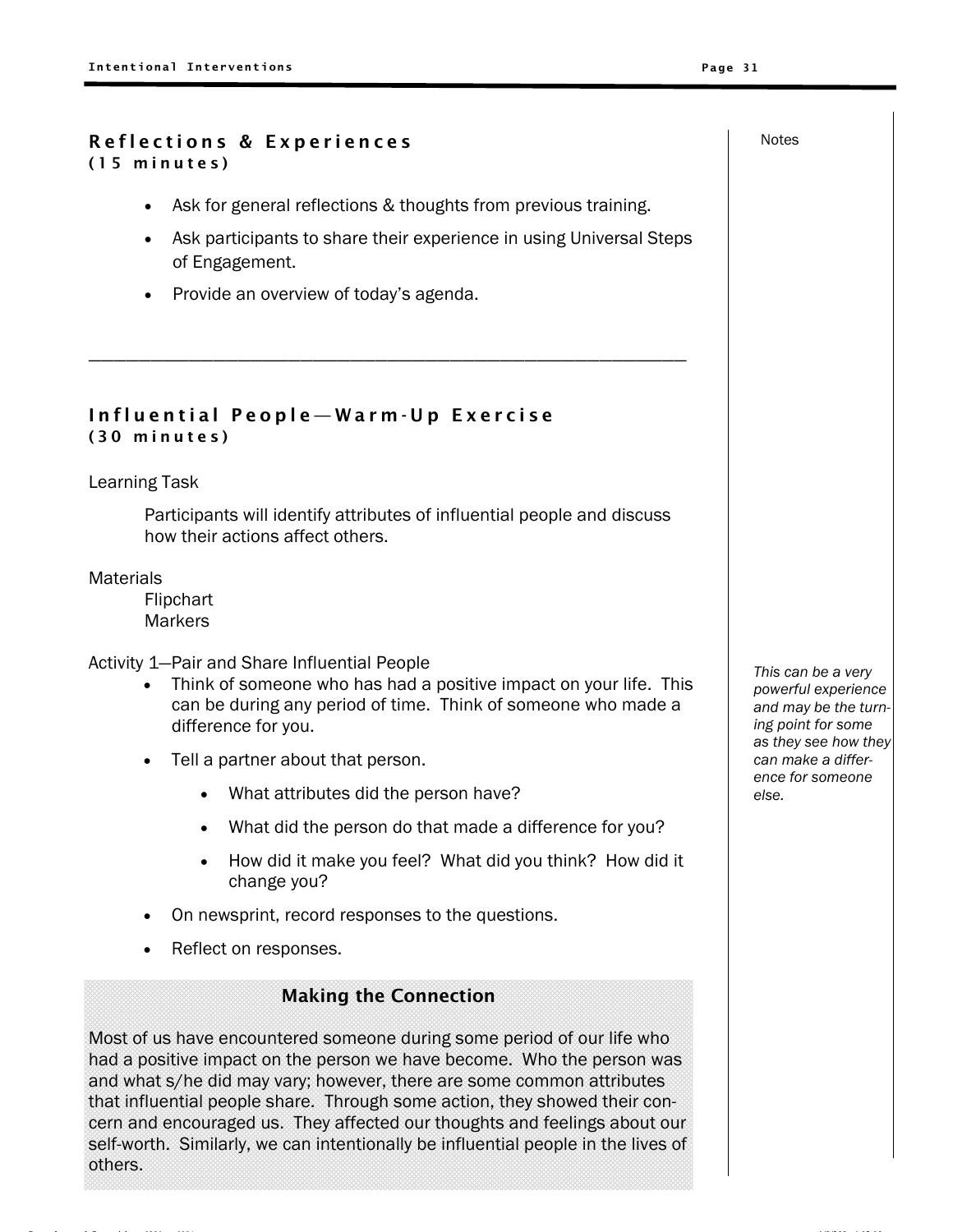### Notes | Intentional Interventions (30 minutes)

Learning Task

Participants will examine differences between Intentional Interventions and Supportive Authority.

**Materials** 

Flipchart Markers Handout 10—Intentional Intervention, page 38

Activity 1—Mini-Lecture Intentional Interventions

- Prepare Power Point slide, overhead, or newsprint with information from Handout 10. Provide participants with a copy of the handout.
- Through a mini-lecture, highlight key concepts of Intentional Interventions.
- Ask participants how this differs from Supportive Authority and modeling.
- Record answers on newsprint.
- Introduce Challenging Choices and Cognitive Reflective Communication as two Intentional Interventions.

### Making the Connection

Supportive Authority is a philosophical approach. It is not enough to have collaborative relationships and model behavior. We must go further by focusing communications in a very intentional way to influence and effect behavior change. Challenging Choices and Cognitive Reflective Communication are two Intentional Interventions that, when purposefully used, encourage personal insights and help develop motivation for self-change. Becoming more skillful in the application of Intentional Interventions will create opportunities for us to be a positive influence and affect the way offenders think, feel, and act. When engaged in Intentional Interventions, professionals remain non-judgmental and try to encourage offender self-insight rather than "do their thinking for them" by providing the offender with answers to questions or solutions to problems.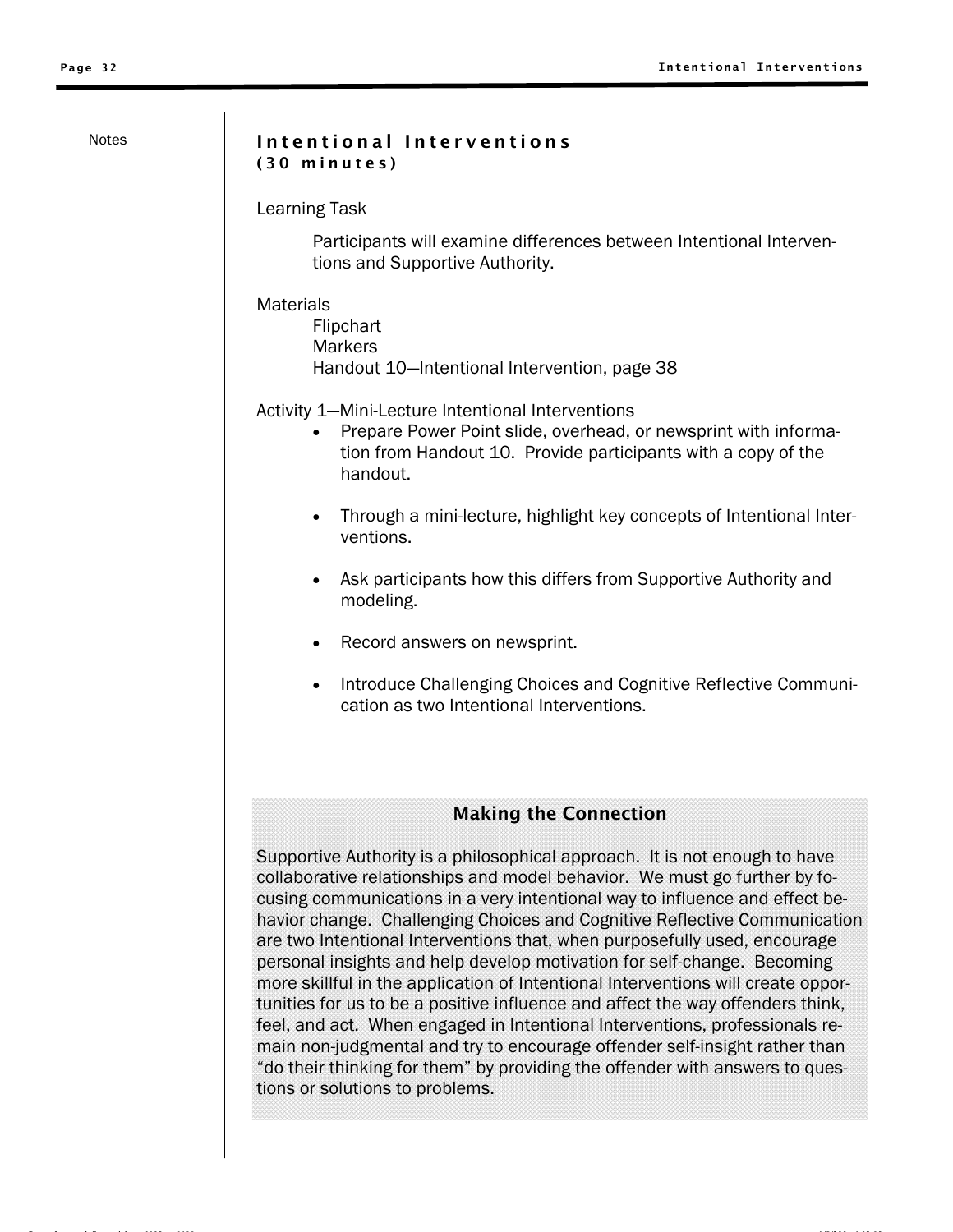### Challenging Choices and the set of the set of the set of the set of the set of the set of the set of the set o (60 minutes)

Learning Task

Participants will apply Universal Steps of Engagement to Challenging Choices and HOM used.

**Materials** 

Flipchart **Markers** Handout 11—Challenging Choices, page 39

Activity 1—Why Challenge Choices

- Hang two pieces of newsprint on the wall. One says Unhealthy Choice and the other says Healthy Choice.
- Ask participants to divide into two groups and brainstorm a list of reasons that it is important to challenge the offender choices.
- Review responses with the large group. Be sure to highlight that Challenging Choices can be used to promote pro-social behavior as well as addressing anti-social behavior.

Activity 2—Replay: Challenging & Reinforcing Choices

- In the same groups, ask participants a time when an offender's choice was not challenged.
- Instruct participants to review Handout 11, Challenging Choices, and then to prepare a short skit using the Universal Steps of Engagement to challenge the previous choices in a way that allows the offender to gain insight.
- Before skits are presented to the large group, ask observers to jot down things they hear or see that indicate to them that the Universal Steps of Engagement are being used to challenge or reinforce choices.
- Ask the first group to give a brief summary to set the scene and then to present the skit.
- Process the skit first with those who performed. Ask them to describe
	- What they were feeling?
	- What they were thinking?
	- What worked well?
	- What they would do different next time?
- Ask the observers what they heard or saw that supported the use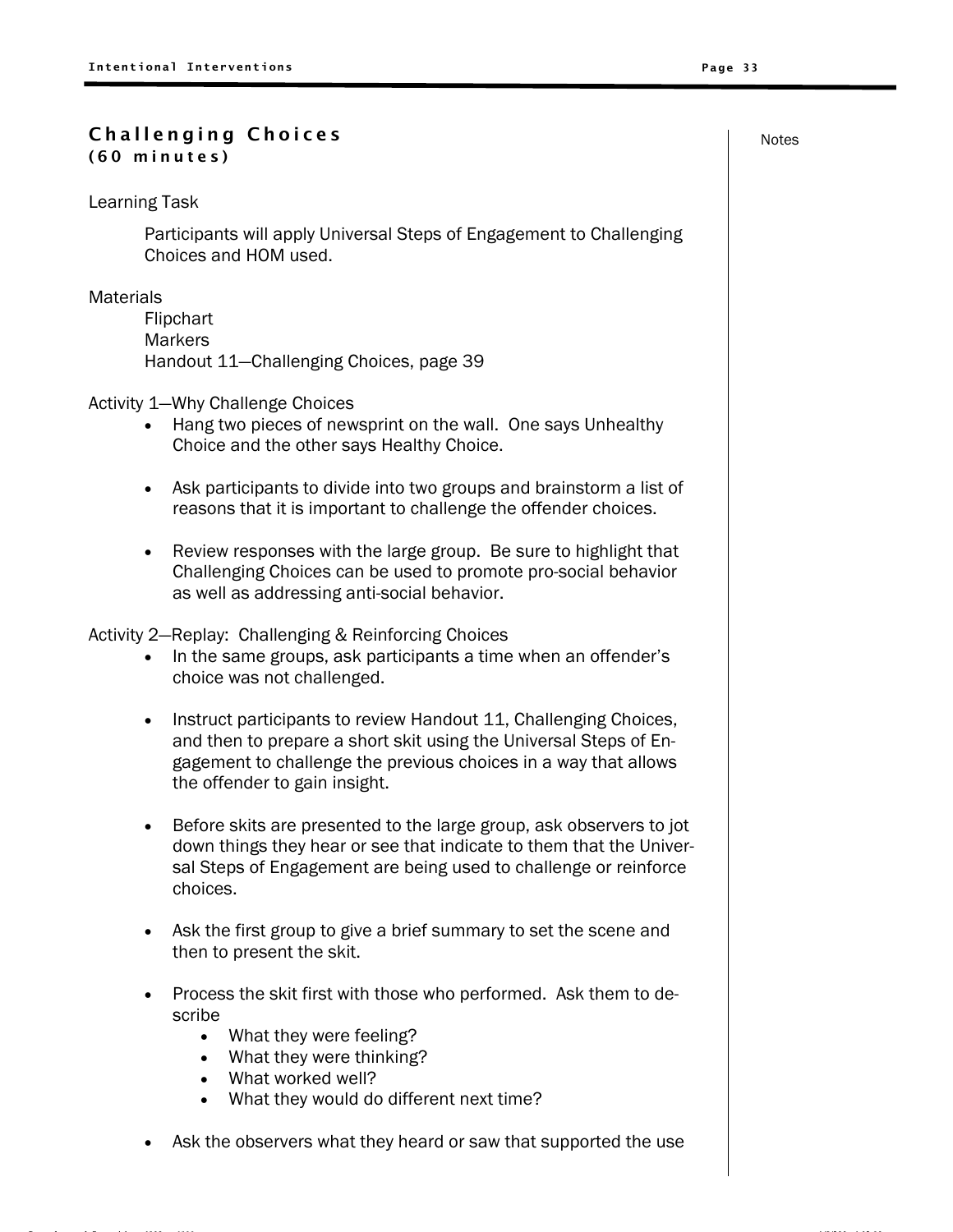Notes **Notes of Universal Steps of Engagement in challenging the choice. What** insights did the offender have? Did the person engaging the offender go far enough to allow the offender to gain insights? Did he or she go too far?

• Repeat with second group.

### Activity 3—HOM

- Refer participants to the list of HOM, Handout 7, page 26.
- In pairs, ask participants to reflect on what HOM the people in the skit utilized well and which ones they didn't.

### Making the Connection

Through our interactions with offenders, we can assist them to become more conscious of the choices they make and the effect of those choices on themselves and others. As offenders take greater ownership of their choices, they gain insight into the power of individual choice versus blaming the world around them for their situation. Engaging in interactions to encourage offenders to become conscious of their choices and how they are employing HOM assists them to build the skills and mindset to make better decisions and encourage long-term self-responsibility. There are countless opportunities in the day to challenge choices to build insight.

\_\_\_\_\_\_\_\_\_\_\_\_\_\_\_\_\_\_\_\_\_\_\_\_\_\_\_\_\_\_\_\_\_\_\_\_\_\_\_\_\_\_\_\_\_\_\_\_\_\_\_\_\_\_\_\_\_\_\_\_\_\_\_\_\_

### Cognitive Reflective Communication (60 minutes)

### Learning Task

Participants will apply Universal Steps of Engagement to Cognitive Reflective Communication.

### **Materials**

Flipchart **Markers** Handout 12—Cognitive Reflective Communication, page 40

Activity 1—Mini-Lecture Cognitive Reflective Communication

- Prepare Power Point slide, overhead, or newsprint with information from Handout 12. Provide participants with a copy of the handout.
- Through a mini-lecture, highlight key concepts of Cognitive Reflective Communication, noting definition, purpose, and principles. Give examples to illustrate points.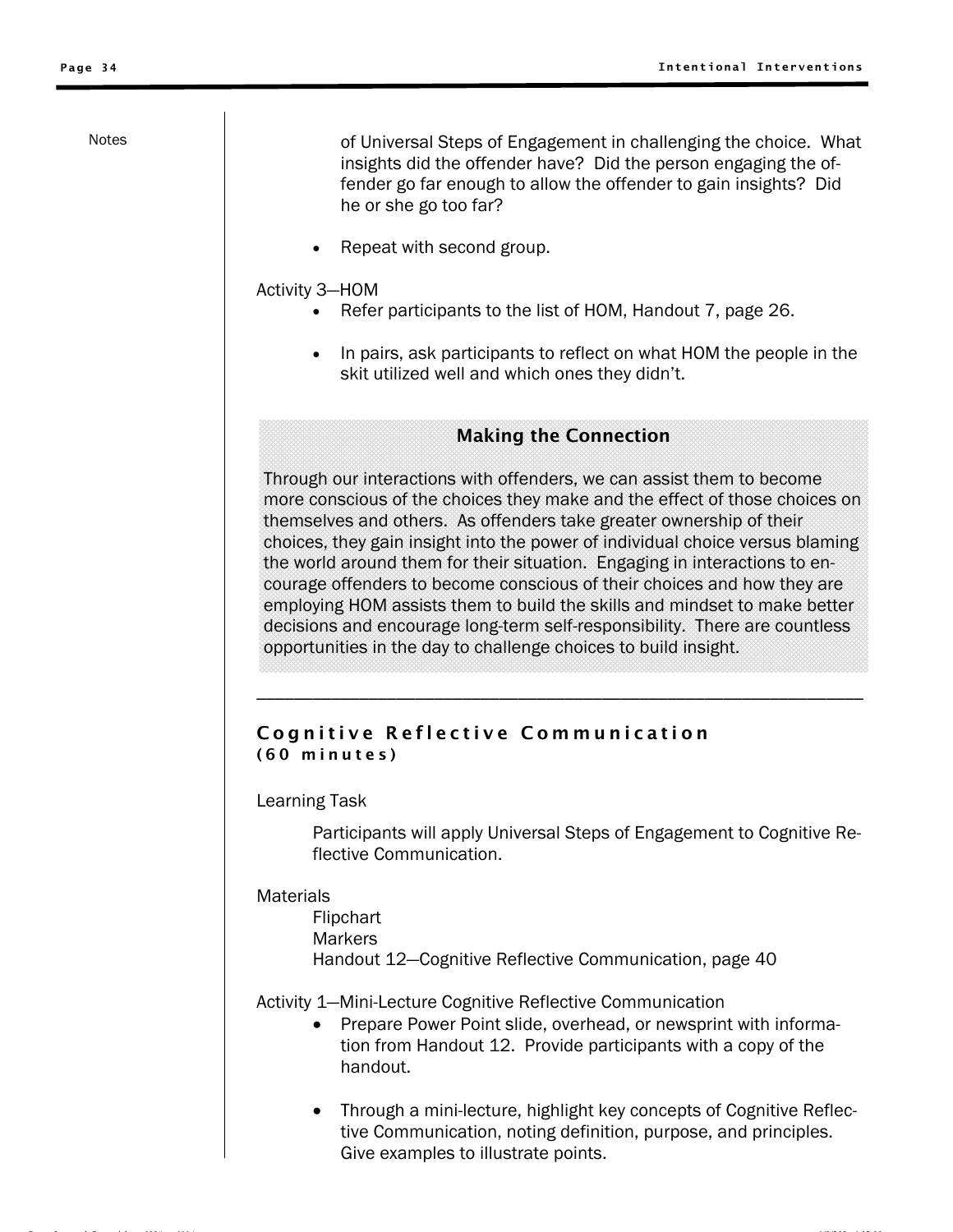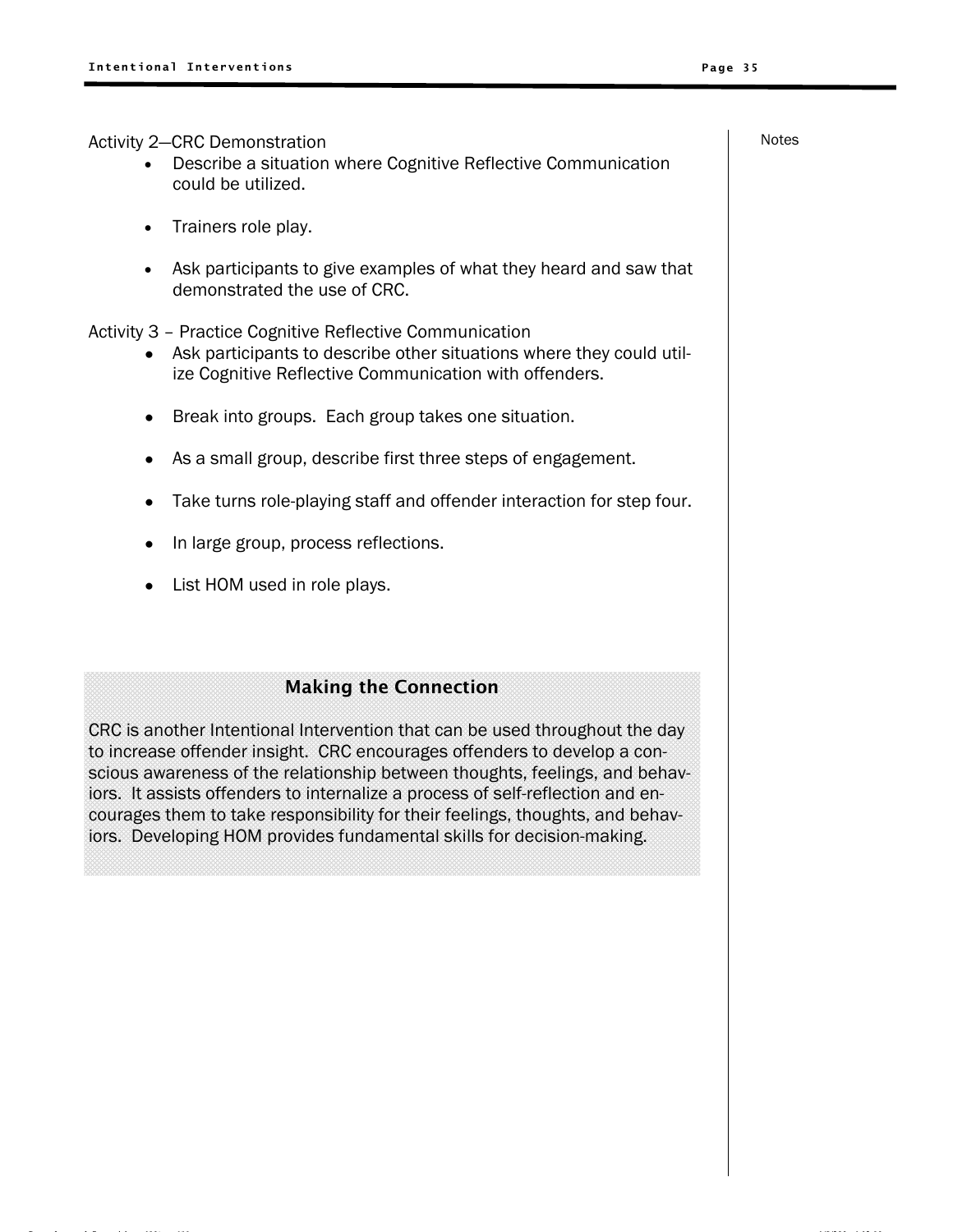### Putting It In Action (30 minutes)

Learning Task

Participants will describe the strength-based foundation of Challenging Choices and Cognitive Reflective Communication and plan steps to improve their practice.

**Materials** 

**Flipchart Markers** Handout 13—Belief Statements, page 41 Note cards with statement of beliefs

Activity 1—Statement of Beliefs

- Prepare note cards with the statement of belief from Handout 13. Write one belief on one note card.
- Divide into six groups, giving each group one note card.
- Instruct groups to discuss their reactions to the statement and then to give one example of what it would look like to demonstrate that belief in day-to-day interactions.
- As a large group, ask participants for examples of how Challenging Choices and Cognitive Reflective Communication are strengthbased.

### Activity 2—Pair and Share, I Want to Practice

- In pairs, have partners discuss
	- Their strengths using Supportive Authority, Intentional Interventions, and Habit of Mind.
	- Situations that are easy for them to practice the use of these techniques.

After each partner has discussed strengths, have them share the challenges.

- Something they would like to do better.
- A step they can take to improve their practice.
- In the large group, ask people to identify the strengths. Ask for a few examples of what people would like to work on.

*This activity is an opportunity to revisit some of the fundamental values discussed on day 1. Point out any changes in the group's opinion as a whole.*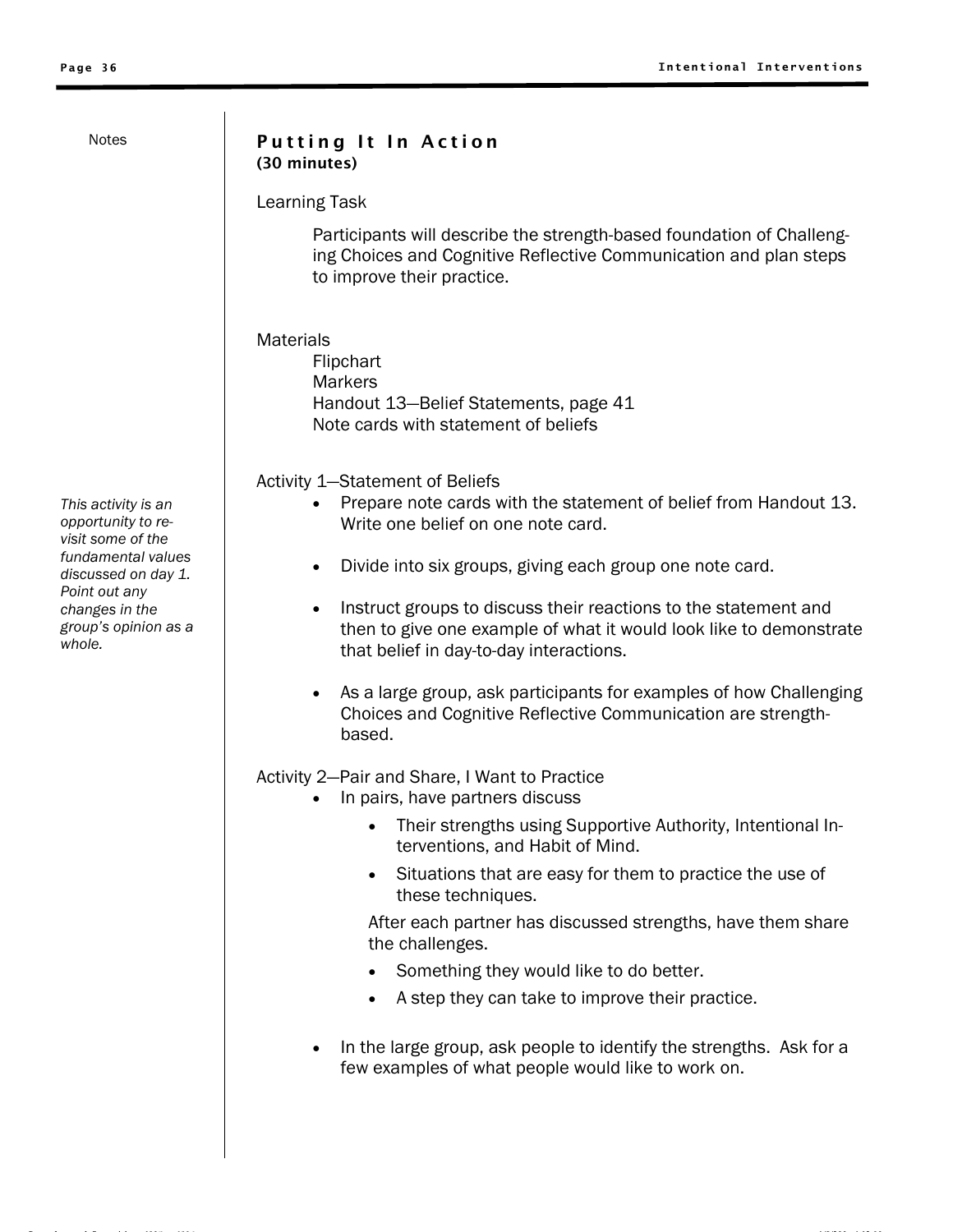### Making the Connection

CRC is sometimes described as a technique for addressing risky behavior. Risky behaviors are often reactive; that is, they are entered into when circumstances and conditions prompt habitual responses. Encouraging persons to reflect on thoughts and feelings that set off risky behaviors enables them to make the unconscious conscious and take responsibility for their behaviors.

CRC can also be used to reinforce positive behaviors. In all scenarios, it is important to balance too much intervention with too little. Active listening should be used to encourage the recognition of thoughts and feelings and these must be identified — given names — for the offender. The process of explicit identification of thoughts and feelings needs to be positively reinforced. However, once the thoughts and feelings have been brought to the surface and named, the professional needs to back off from the intervention and leave the offender to process these thoughts and feelings for him– or herself. It is always important to remain non-judgmental and recognize the point at which to step back.

### Wr ap-U p (10 minutes)

Learning Task

Participants will reflect on their experience.

Activity 1—Reflection

- Ask participants to write down a phrase that captures what they are feeling and thinking.
- Ask volunteers to share their phrase.
- Reflect.

### Making the Connection

Thank participants for their participation and willingness to practice new skills and refine others with the group.

For trainings scheduled over a period of time, ask participants to journal how they are enhancing their HOM and using Intentional Inventions. When are they comfortable using Intentional Inventions? When is it challenging? How are they using their resources? Have they been able to ask for the support they need? What changes are they noticing about themselves and their interactions with offenders?

6 K G 6 L L \$ GI 6 K 6 L L GI

Notes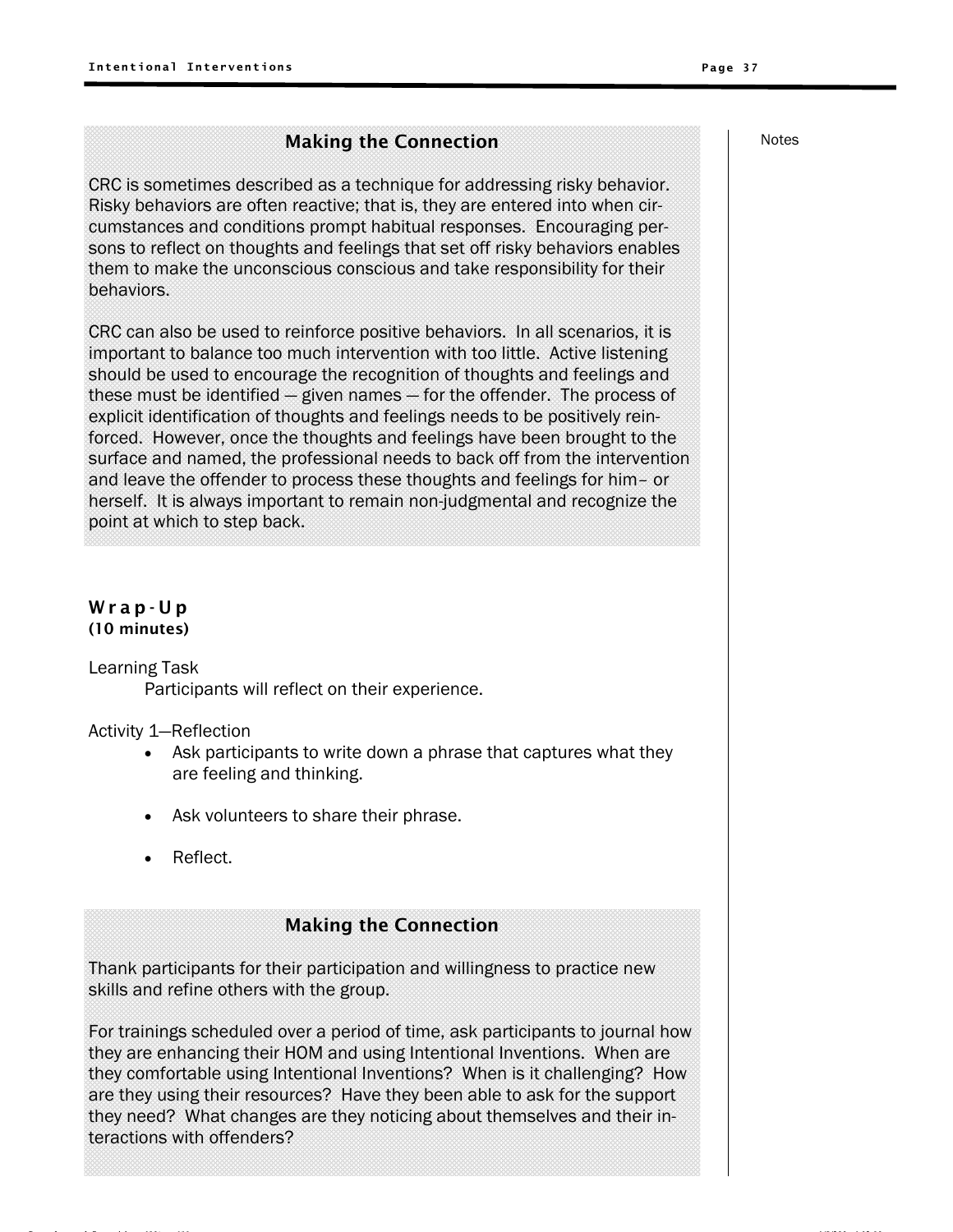# Handout 10—Intentional Intervention

### **Definition**

Focused, intentional communication with offenders to influence and effect offender change.

### Purpose

Intentional interventions promote offender self-awareness and develop offender motivation for self-change.

### **Principles**

- Human interactions are opportunities to influence behavior.
- Opportunities can be used to help all offenders practice new skills and attitudes.

### When to use

- In day-to-day interactions
- When reinforcing behavior
- When addressing behaviors of concern

### •

### How to use

- Universal Steps of Engagement
- 1. Observe behavior
- 2. Think about the thinking
- 3. Plan your approach
- 4. Engage and constantly adjust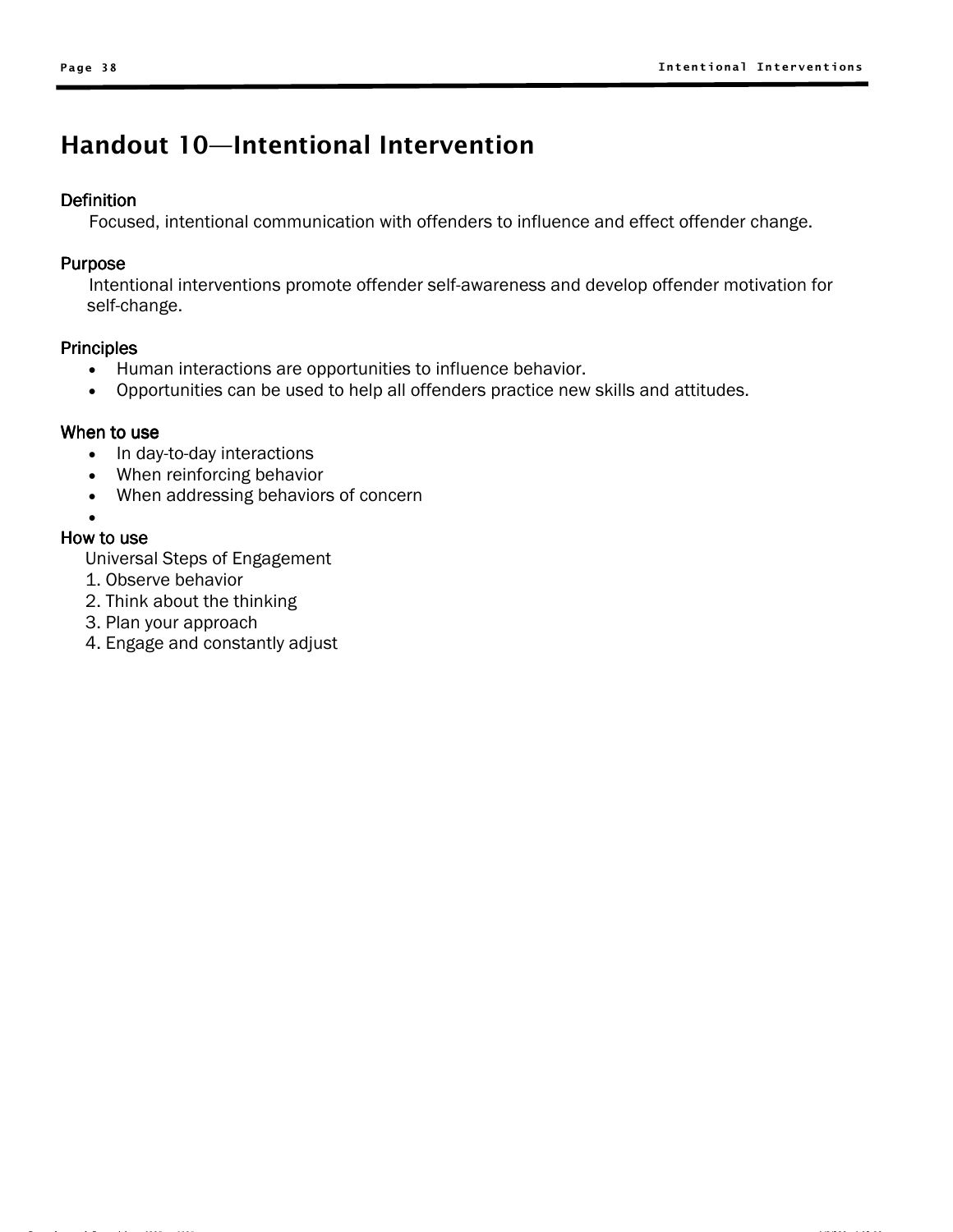# Handout 11—Challenging Choices

### **Definition**

Intervention tool used to increase awareness of "choice moments"

### Purpose

Challenging Choices helps offenders consciously examine the choices they make and the effect their choices have on others and themselves.

### **Principles**

- Choices result in outcomes.
- A person who consciously recognizes the choices and related consequences of the choices s/he makes begins to develop self-awareness and the motivation for self-change.
- "Choice moments" occur for both healthy and unhealthy choices.
- "Choice moments" are opportunities to reinforce many of the Habits of Mind.

### When to use

- In day-to-day situations where offender has made a choice
- When observing healthy choice-making or assisting to process previously healthy choices
- When observing unhealthy choice-making or assisting to process previously unhealthy choices

### How to use

- 1. Observe behavior:
	- Situation where offender has made a choice
	- Healthy or unhealthy? Conscious or not?
- 2. Think about the thinking:
	- What am I thinking?
	- What is the offender thinking?
	- Do I need to adjust my thinking to plan my approach?
- 3. Plan your approach:
	- Put the choice on the table.
- 4. Engage and constantly adjust:
	- Check for awareness; ask, did you make a conscious choice?
	- Ask offender to look at short- & long-term consequences or benefits to him/herself and others.
	- Relate to HOM: What HOM did you use or not use? How could you have thought about this differently?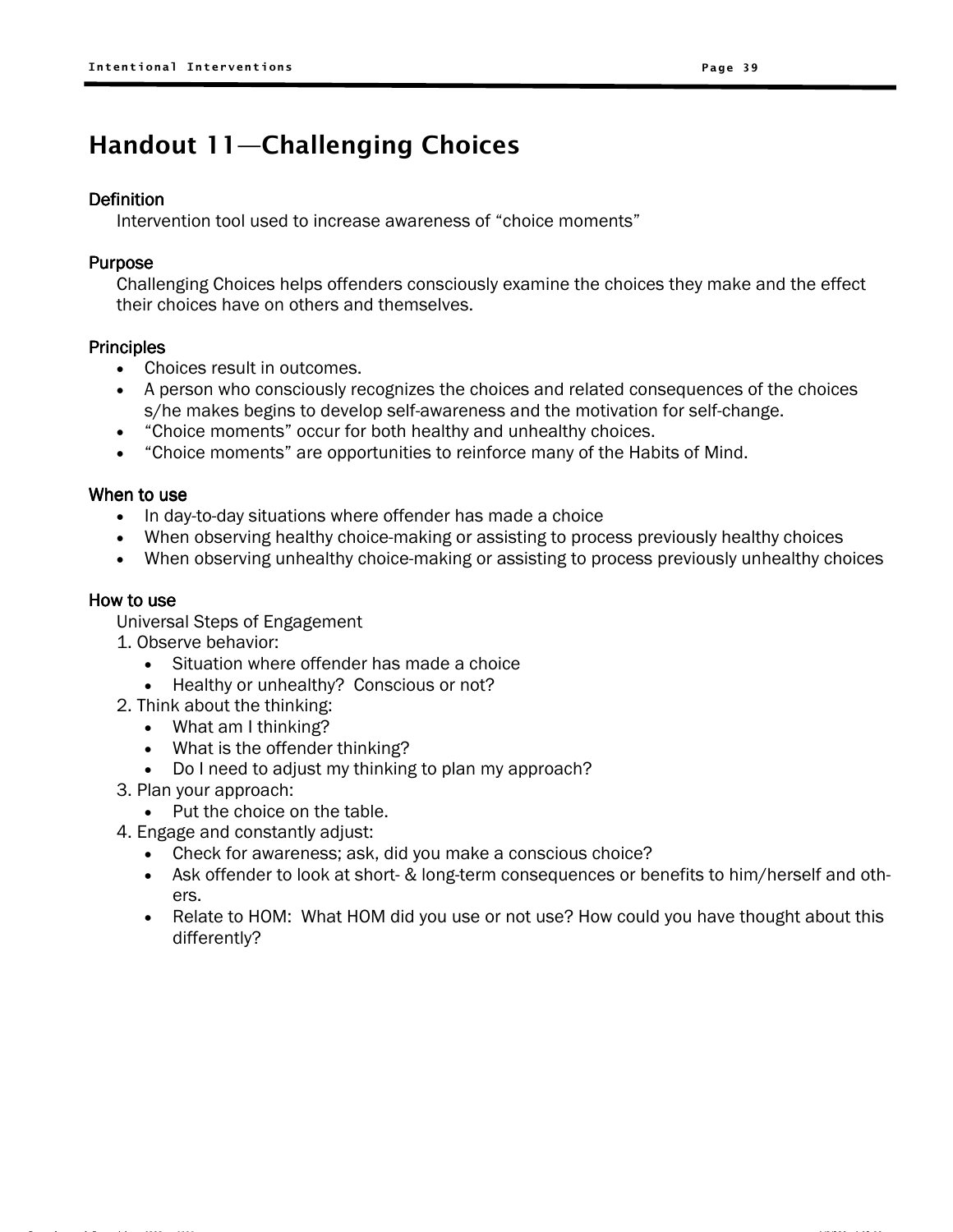# Handout 12—Cognitive Reflective Communication

### **Definition**

Active intervention tool used to help offenders examine the connection between their beliefs, thoughts, and feelings and their hurtful, harmful, and destructive behaviors.

### Purpose

Cognitive Reflective Communication helps offenders take responsibility for their beliefs, thoughts, and feelings and develop motivation for changing their habitual risk-taking while developing more pro-social patterns of behaving.

### **Principles**

- Offenders engage in patterns of cognitive/emotional response that can be altered by selfreflection.
- Cognitive/emotional response is an "internal" and "invisible" activity that underlies "visible" and "observable" risk-taking behavior.
- A person who consciously examines the relationship between thought, feelings, and behavior begins to develop self-awareness and the motivation for self-change.
- The CRC model uses choice instead of consequences as the means for managing risk (trying to add strength-based statements wherever possible to explicitly weave that thread into everything).
- Cognitive Reflective Communication supports reinforcement of many of the Habits of Mind.

### When to use

- Day-to-day interaction
- When offender has been observed responding reactively
- When processing past choices
- When reinforcing present or past use of HOM

### How to use

- 1. Observe behavior:
	- Any situation, with thought to timing and environment
- 2. Think about the thinking:
	- What am I thinking?
	- What is the offender thinking?
	- Do I need to adjust my thinking to plan my approach?
- 3. Plan your approach:
- 4. Engage & Constantly Adjust
	- Dig at the Cognitive/Emotional Roots
		- Engage with offender to assist them in exposing their emotional/cognitive basis of acting
	- Connect & Reflect
		- Assist offender to reflect and make connections between beliefs, thoughts, feelings, and behavior
	- HOM
		- Relate to HOM: what HOM did you use or not use? How could you have responded differently or how might you use this again in the future?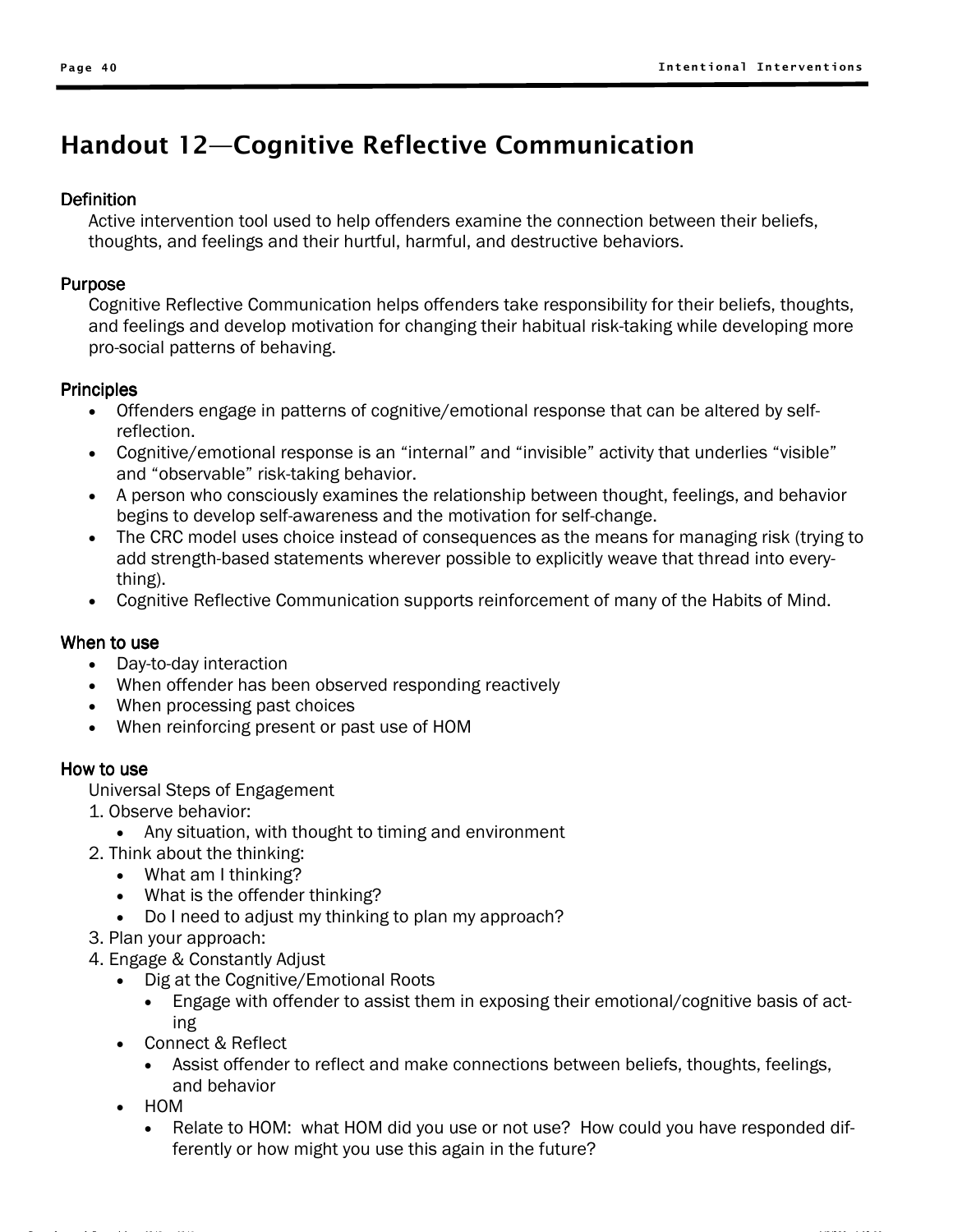# Handout 13—Belief Statements

Write each of the following statements on a note card.

- In order to effectively support offender real and lasting internal change, I have to believe change is possible.
- I have to "invest" in the offender's success.
- I have to supportively challenge the offender to look inward at internal workings that drive risk and result in offending / risk behavior.
- I have to respect the offender's absolute right to choose.
- The work that I do with the offender can and will result in greater protection for the public.
- Objectivity is an essential part of working with the offender.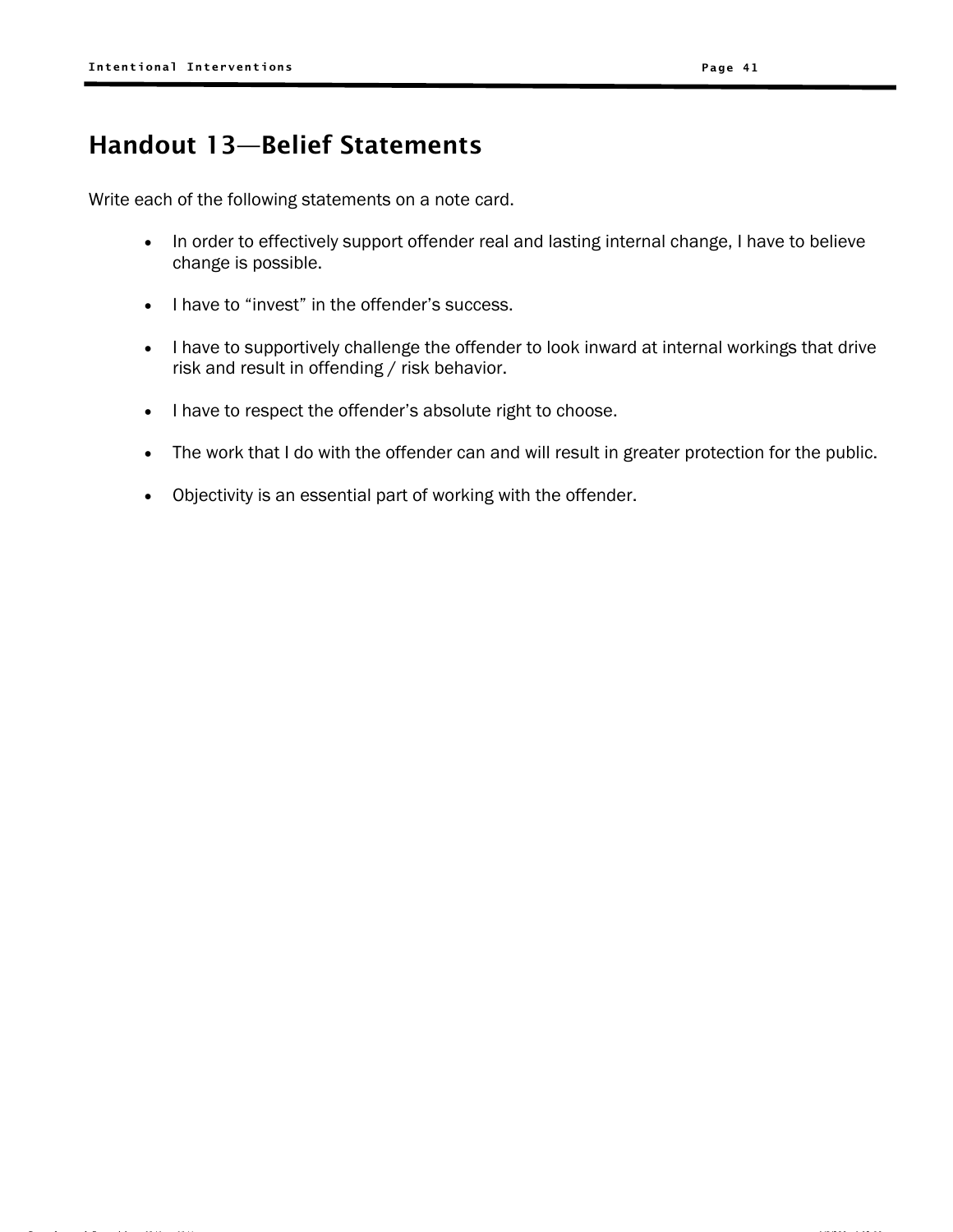# Notes **Day 3**

### Agenda

Part I

Reflection and Overview

Habits of Mind

Implications

Part II

Self-Reflection

Applications

### Learning Tasks:

### *Participants will:*

- Appraise the lens through which they view life events.
- Critique their strengths and areas for growth in using Habits of Mind.
- Practice ways to engage and activate Habits of Mind.
- Examine their internal and external resources to support the use of Supportive Authority, Intentional Interventions, and Habits of Mind.
- Create a Plan of Action.
- Present a summary of what they learned in their training.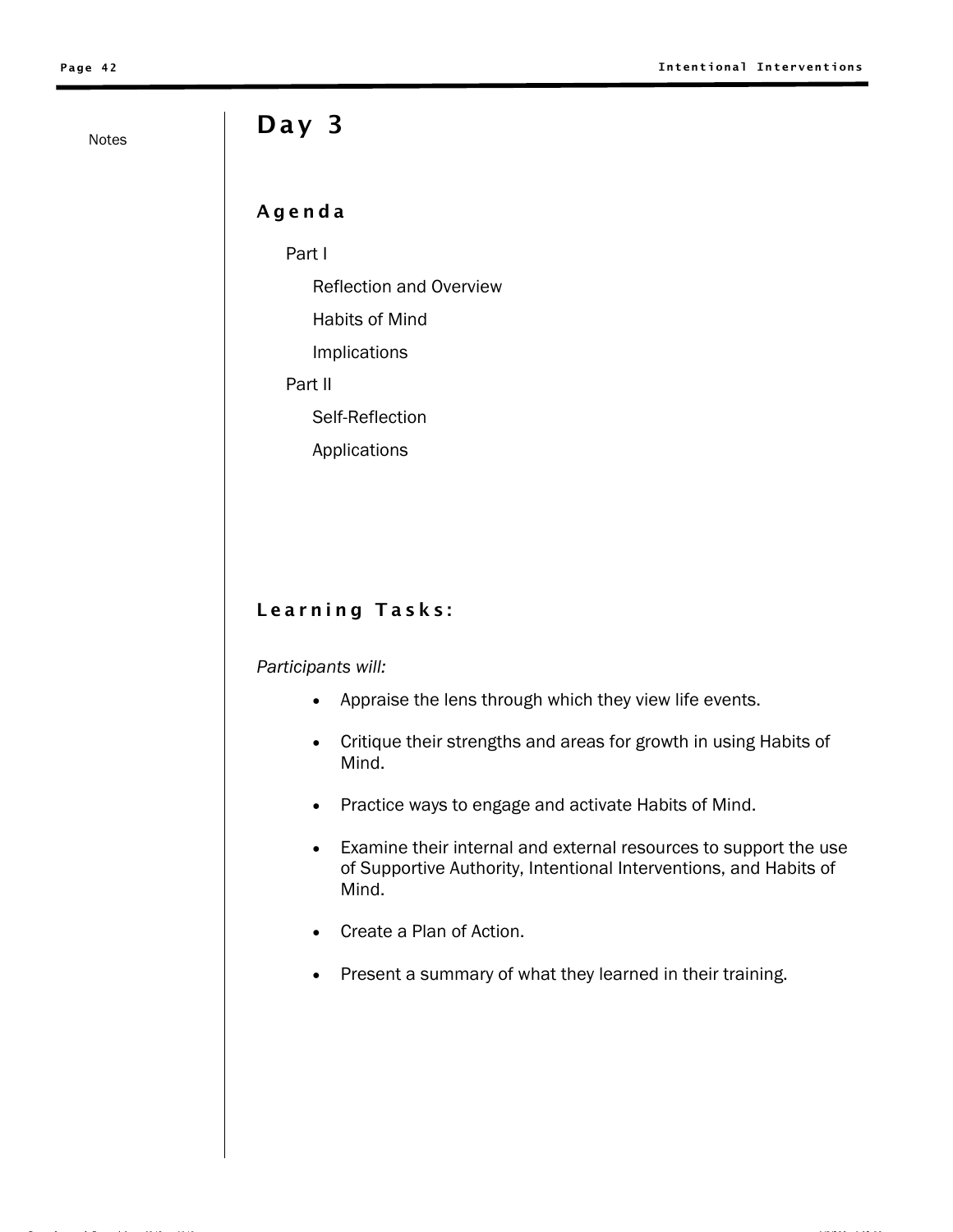### Reflections & Experiences and the set of the Notes (15 minutes)

• Ask for general reflections & thoughts from previous training. Let those who worked on an Action Plan know that they will be discussed in greater detail later.

————————————————————————————————————————————————

• Provide an overview of today's agenda.

### What You Don't Know—Warm-Up Exercise (15 minutes)

### Learning Task

Participants will appraise the lens through which they view life events.

### **Materials**

Paper and pencils

Activity 1—Things People Don't Know About Me

- Ask participants to list three things that most people do not know about them. Let participants know that this is for them and they will only share one event if they choose to. Minimize talking during this exercise.
- Ask participants to review the list and note how many things on their list they would consider to be strength-based.
- Reflect as a large group on the types of things listed and whether they were strength-based.
- Ask those who are comfortable to share one of the items on their list.

### Making the Connection

This exercise provides another glimpse into how we view the world. Some of us were more apt to list accomplishments or things we are proud of; some of us tended to list things that were a challenge or difficulty for us. We may have learned and grown from the challenge. It is important for us to constantly be aware of our thought processes so that we can become more strength-based in our focus and interactions with others.

6 K G 6 L L \$ GI 6 K 6 L L GI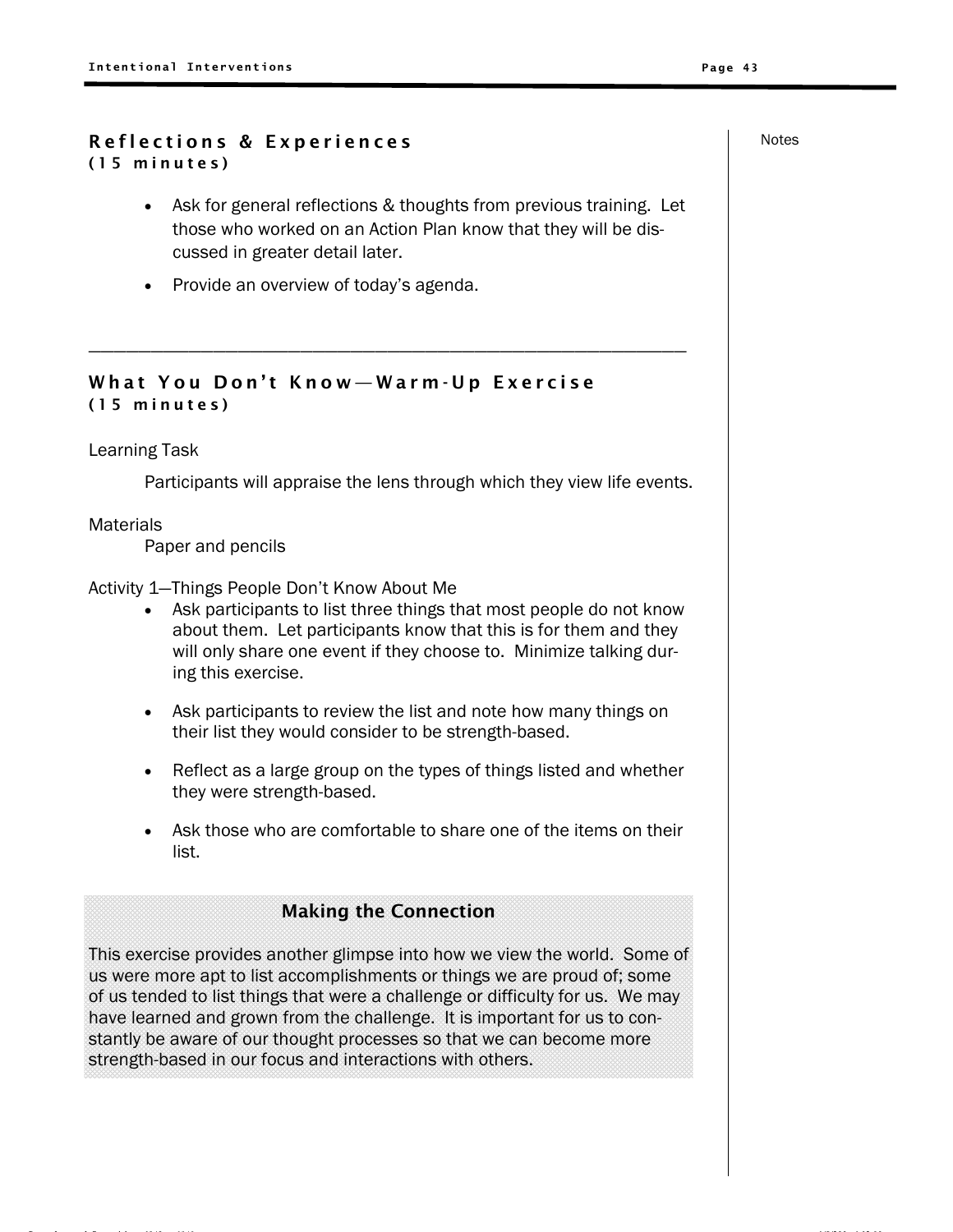### Notes | HOM-Revisited (30 minutes)

Learning Task

Participants will assess their strengths and areas for growth in using Habits of Mind.

**Materials** 

List of HOM

Activity 1—HOM, Where Do I Stand

- Create a space the length of the room to use as a line for participants to stand. Designate one end as Often, the middle as Sometimes, and the other end as Rarely.
- As you read each HOM, instruct participants to stand on the continuum from Often to Rarely to indicate how frequently they use that HOM in their daily life.
- Alternatively, the scale can be from very comfortable to challenging.
- After each HOM, ask people at various places along the spectrum to share. Draw out examples of how participants use the HOM. Ask group to reflect on which HOM are generally easier to us and which ones take more practice.

### Making the Connection

There are many HOM that we use instinctively because of our previous learning experiences and our personality. Some are harder and take more practice. Becoming more aware of the thinking strategies and consciously using them is what turns them into habits.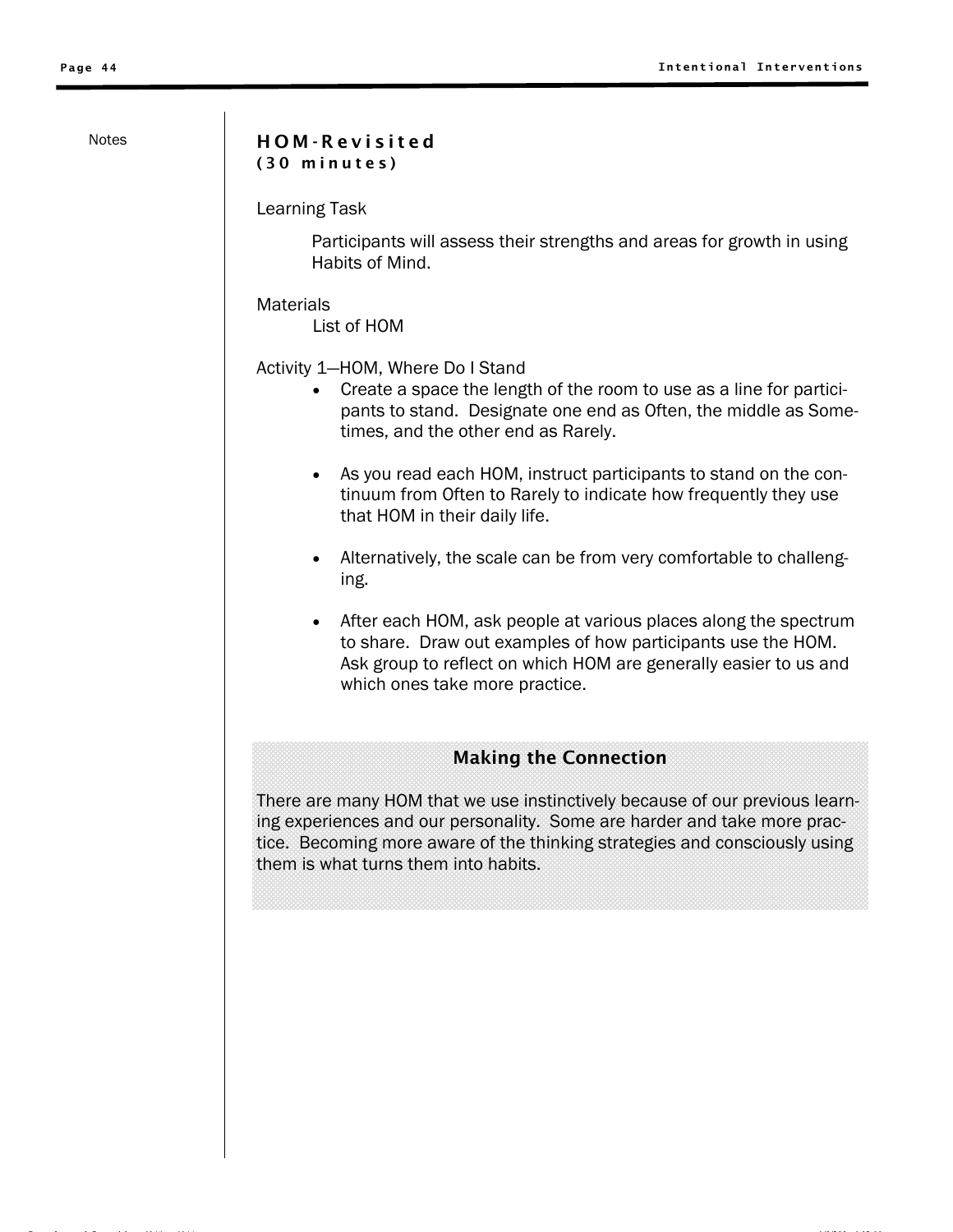### **HOM-At Work 2008 CONTROL** ( 4 5 mi nut e s )

Learning Task

Participants will practice ways to engage and activate Habits of Mind.

### **Materials**

Handout 14—Engaging and Activating HOM, page 50

- Activity 1—Engaging and Activating HOM
	- Tell participants there are five techniques that have been found helpful to engage and activate HOM.
		- Wait Time
		- Supplying Information
		- Accepting without Judgment
		- Clarifying
		- Empathizing

These are common techniques used to improve communication in general.

- Divide them into five groups. Give each group one of the five techniques.
- Ask each group to describe and give examples of what that technique looks and sounds like in general. Then ask groups to discuss specific scenarios and the application of the technique. They should prepare one exchange to demonstrate the technique to the larger group.
- Have each group report out and demonstrate one exchange.
- Review handout 14. Highlight any points that need clarification or more detail. As a small group, ask participants to share what interested them about this HOM and to discuss anything striking about the sticky notes.

### Making the Connection

The more intentional and skillful we can be about our interactions, the more likely we are to create the positive environments necessary for offender growth and self-awareness. In time, offenders will begin to generalize new patterns of thinking and acting and adopt them as their own.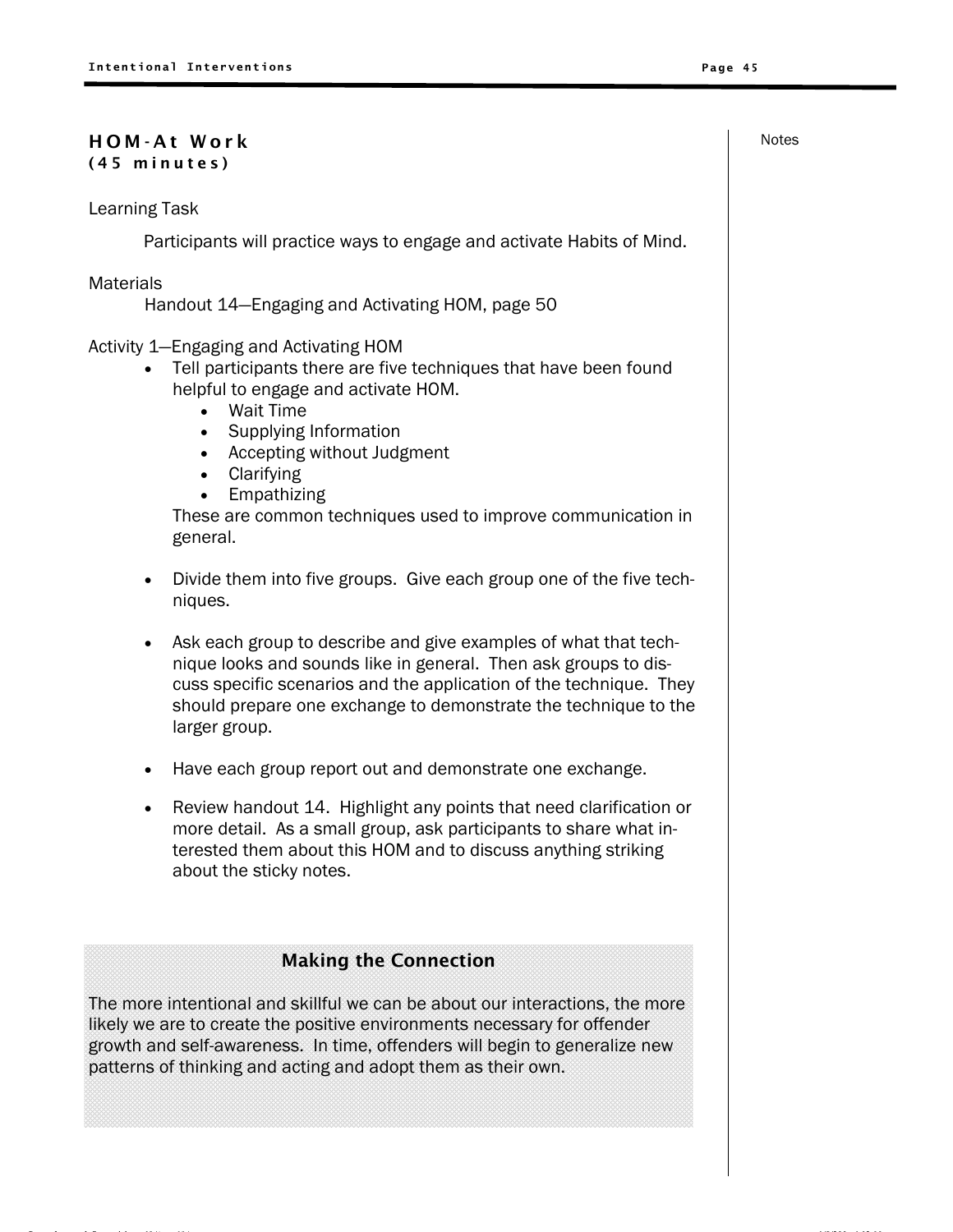### Notes | So What? ( 3 0 mi nut e s )

Learning Task

Participants will critique the use of Supportive Authority, Intentional Interventions, and Habits of Mind in their work place and make recommendations for change.

### **Materials**

Handout 15—How Does It Square, page 51

Activity 1—Pair and Share—Why I Come To Work

- Ask participants to share with a partner why they became involved with Corrections? What do they hope will be the result of their work? Why do they continue to show up for work every day?
- Hear a few of the responses in the large group.

Activity 2—What does this mean where I work?

- Divide into small groups of four. Try to group people from the same facility together.
- Ask each group to complete Handout 15 based on the facility where they work.
- Report back to the large group.

### Making the Connection

People do the best they can given their knowledge, skills, and the environment where they work. For practice to be transformed, people and the system need to change. The closer the changes are to the people affected, the more likely culture and climate will change. For change to be sustained over time, there may need to be changes to the infrastructure of the system, including such things as training, policy, and protocols, and supporting staff in transforming practice.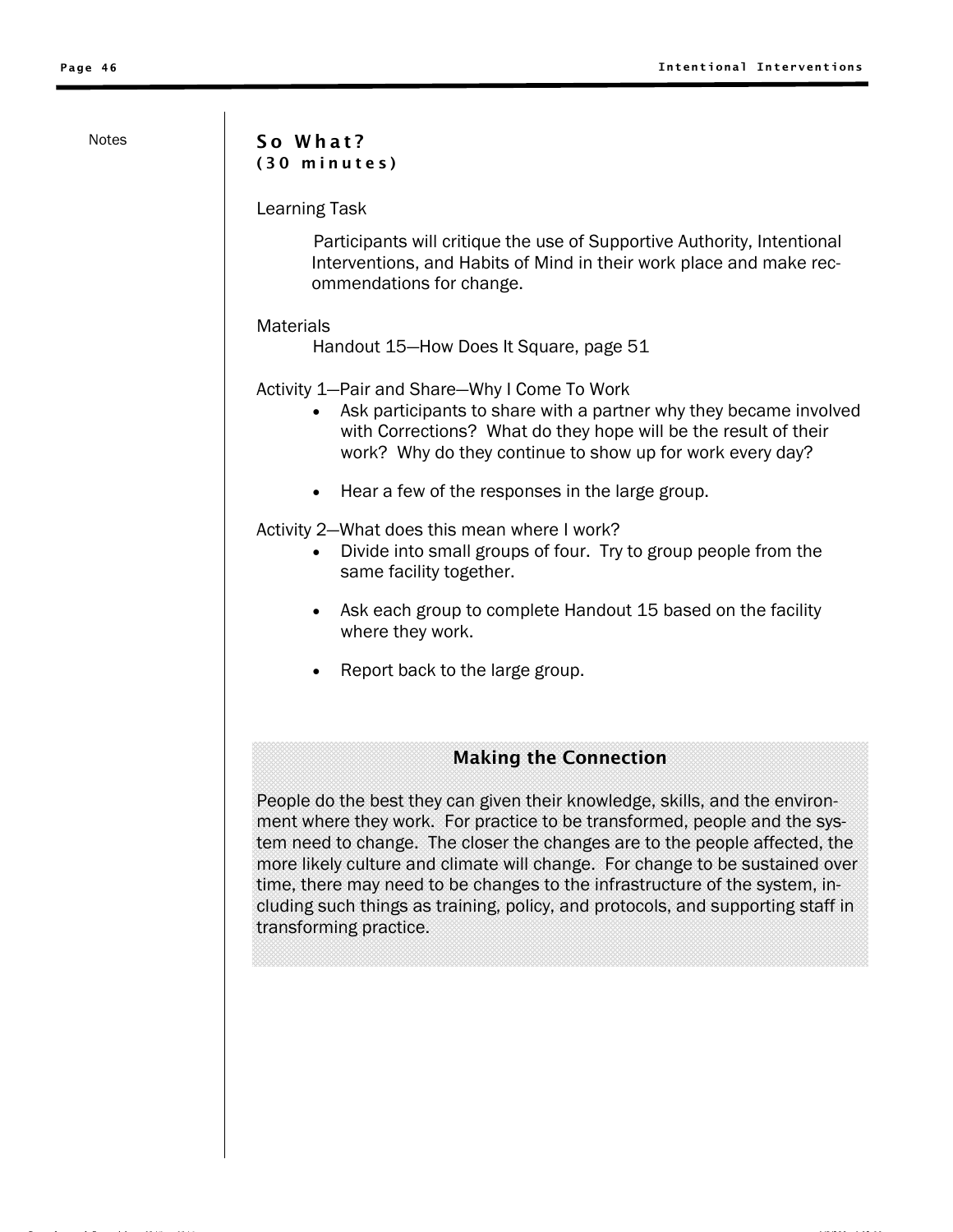## What Do I Give & What Do I Receive? (45 minutes)

### Learning Task

Participants will examine their internal and external resources to support the use of Supportive Authority, Intentional Interventions, and Habits of Mind.

### **Materials**

Construction Paper Circles 11 x 17 Construction Paper or Oak Tag **Glue Markers** 

Activity 1—Making It My Own

- Give each participant a large piece of oak tag and a construction paper circle.
- On top of the oak tag, participants will write—Supportive Authority, Intentional Interventions, and HOM.
- Ask participants to divide their circle in half. On one side they will write what they bring to Supportive Authority, Intentional Interventions, and HOM. On the other side, they will list what Supportive Authority, Intentional Interventions, and HOM bring to them.
- When finished, they will glue the circle in the middle of the oak tag.
- Next add arrows to and from the circle to show who they share with and who shares with them the items written in each half of the circle.
- When participants are done, have them hang them around the room. For those who are done quickly, have extra resource materials for them to view. For those who work close, let them know that they can go back and finish later.

View the designs. Ask for any general comments.

### Making the Connection

Each person connects to the mission of DOC in a different way. We are in different places with our understanding and use of Supportive Authority, Intentional Interventions, and HOM. We have things to give and things we need. Identifying our resources and building from a strength-based approach is a parallel process to that which we want others to use.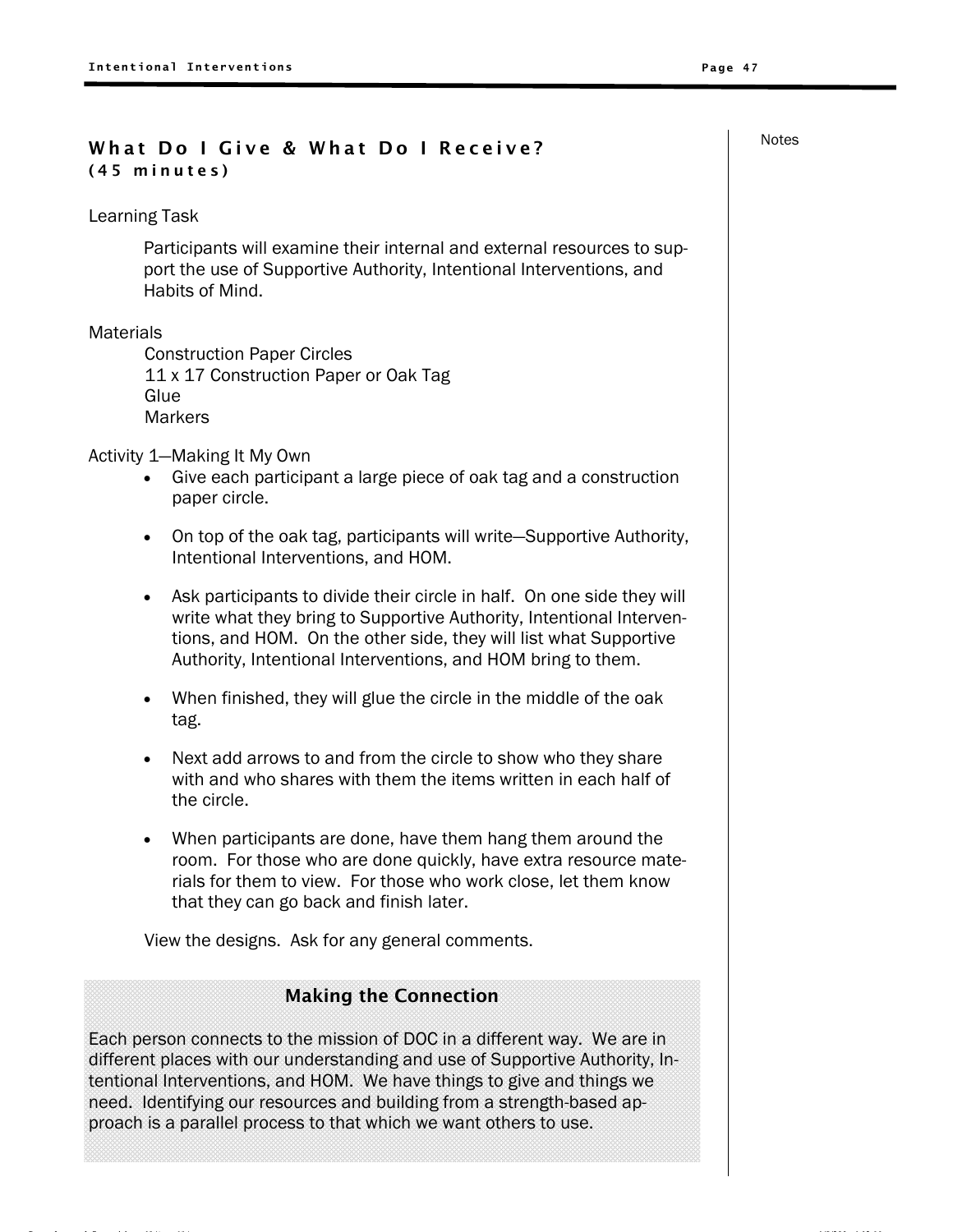### Notes | Moving Forward (60 minutes)

Learning Task

Participants will create a learning plan.

### **Materials**

Handout 16 —Self-Assessment Rubric, page 52 Handout 17—Plan of Action, page 54

### Activity 1—Where Am I

- Give an example of how to use the rubric.
- Ask participants to complete.

Activity 2—Making a Plan

- Using Handout 16, ask participants to reflect on the activities of the day and then to describe:
	- What knowledge and skills they already possess that will assist them with the Intentional Intervention of Challenging Choices and Cognitive Reflective Communication and use of Habits of Mind.
	- Situations that will be most challenging for them.
	- Resources available to them.
	- Support they will need.
	- One thing they will do differently when they return to work.

Activity 3—Personal Headlines

- Ask participants to come up with a headline to capture what will be different a year from now if they are successful in implementing their plan.
- Share headlines with the larger group.

### Making the Connection

### True or False?

A common response to difficult behavior is to react with hostility or retreat from relationships.

When offenders become defiant or physically aggressive, conflict cycles can easily escalate into volatile confrontations.

Influential rather than dictatorial responses to difficult behaviors can break the conflict cycle.

Influential responses base interactions on what the offender does well rather than on what s/he does wrong.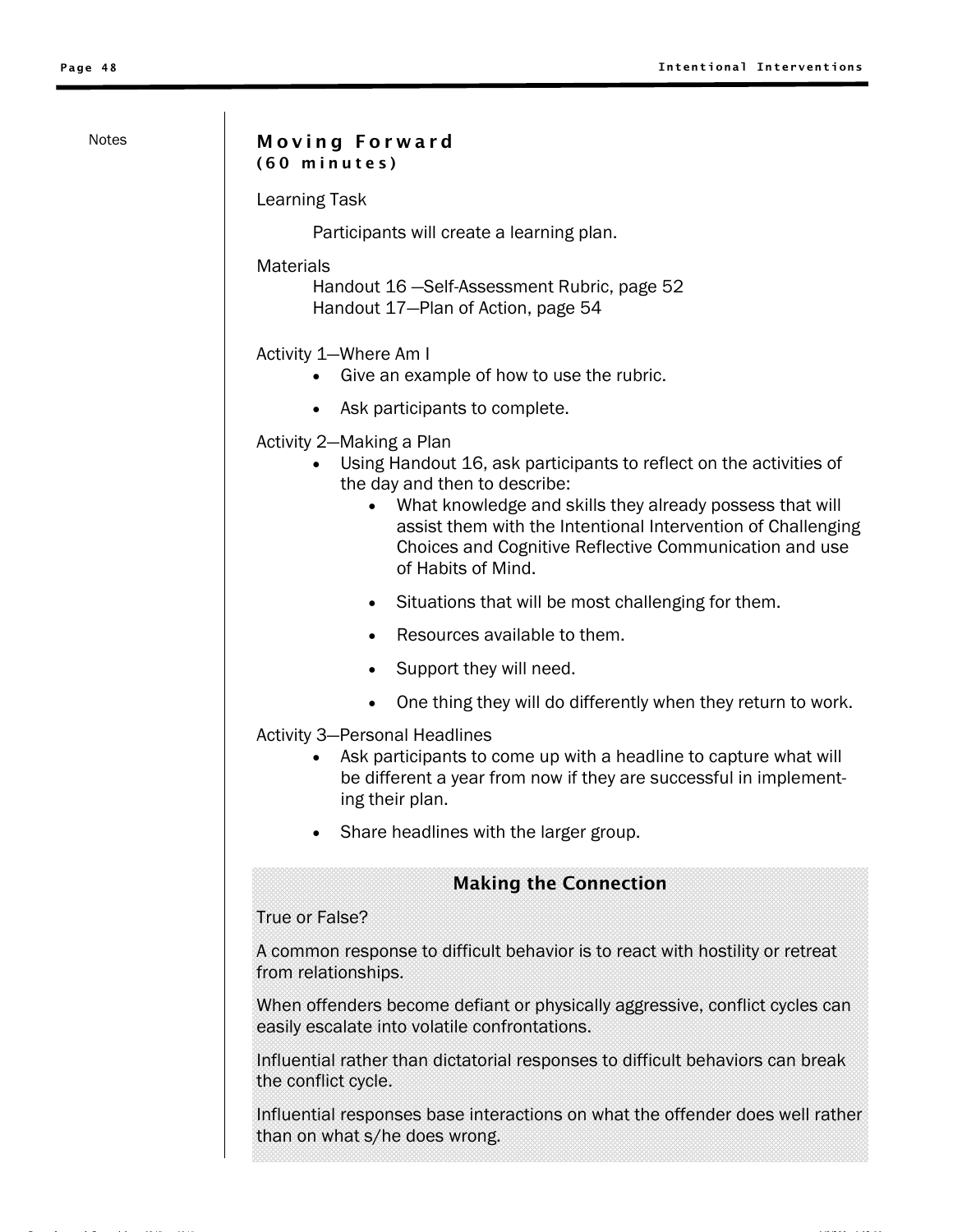### Tying It All Together Notes (45 minutes)

Learning Task

Participants will present a summary of what they learned in their training.

### **Materials**

Paper **Markers** Props

Activity 1—Ready, Set, Action

- Divide into small groups.
- Ask each group to creatively depict the learnings for the three days of training. They may do this through a skit, demonstration, song, poem, drawing, silhouette, or any other creative means they choose. Their presentation to the rest of the group should take less than five minutes.
- Ask participants to present their work.

Activity 2—The Last Word

• Ask each participant if he or she is ready to share a final thought.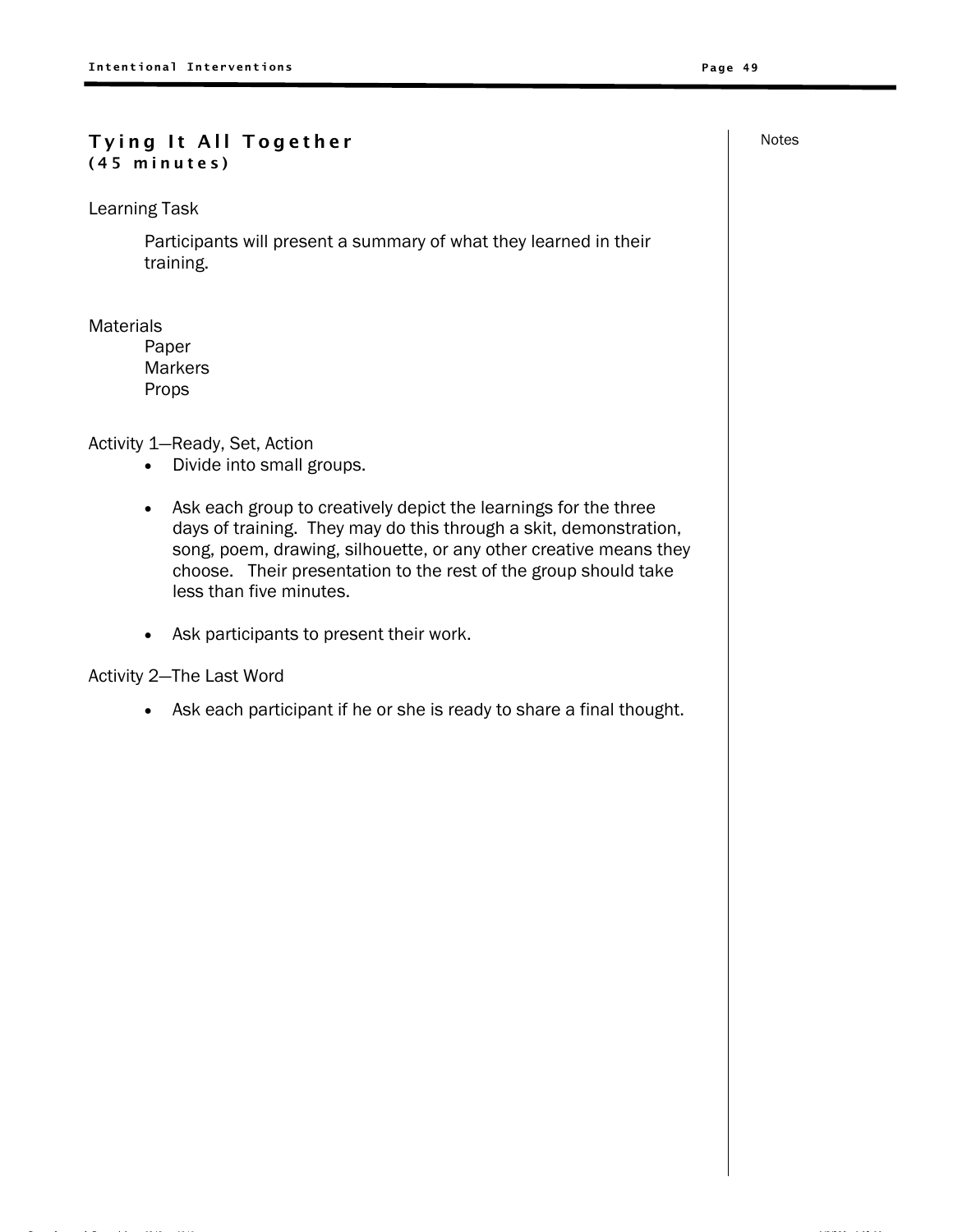# Handout 14—Engaging and Activating Habits of Mind

Wait time: length of pause

- After asking question
- After getting answer
- After offender asks question

Supplying information

- Feedback about performance
- "I" statements about personal info
- "See" ("try") for yourself
- Answer questions
- Ask questions ("how did that make you feel?")
- Provide labels/names

Accepting without judgment

- Posture, gesture, words are neutral
- Passive, nonverbal acknowledgment
- Paraphrasing

**Clarifying** 

- "Can you explain what you mean by . . . "
- "What you are saying is . . . is this correct?"
- "Please go over that again for me. I don't think I got it."

Empathizing

- "I can see why you're confused. Those directions are unclear to me, too."
- "It's hard to wait when you're anxious to do something."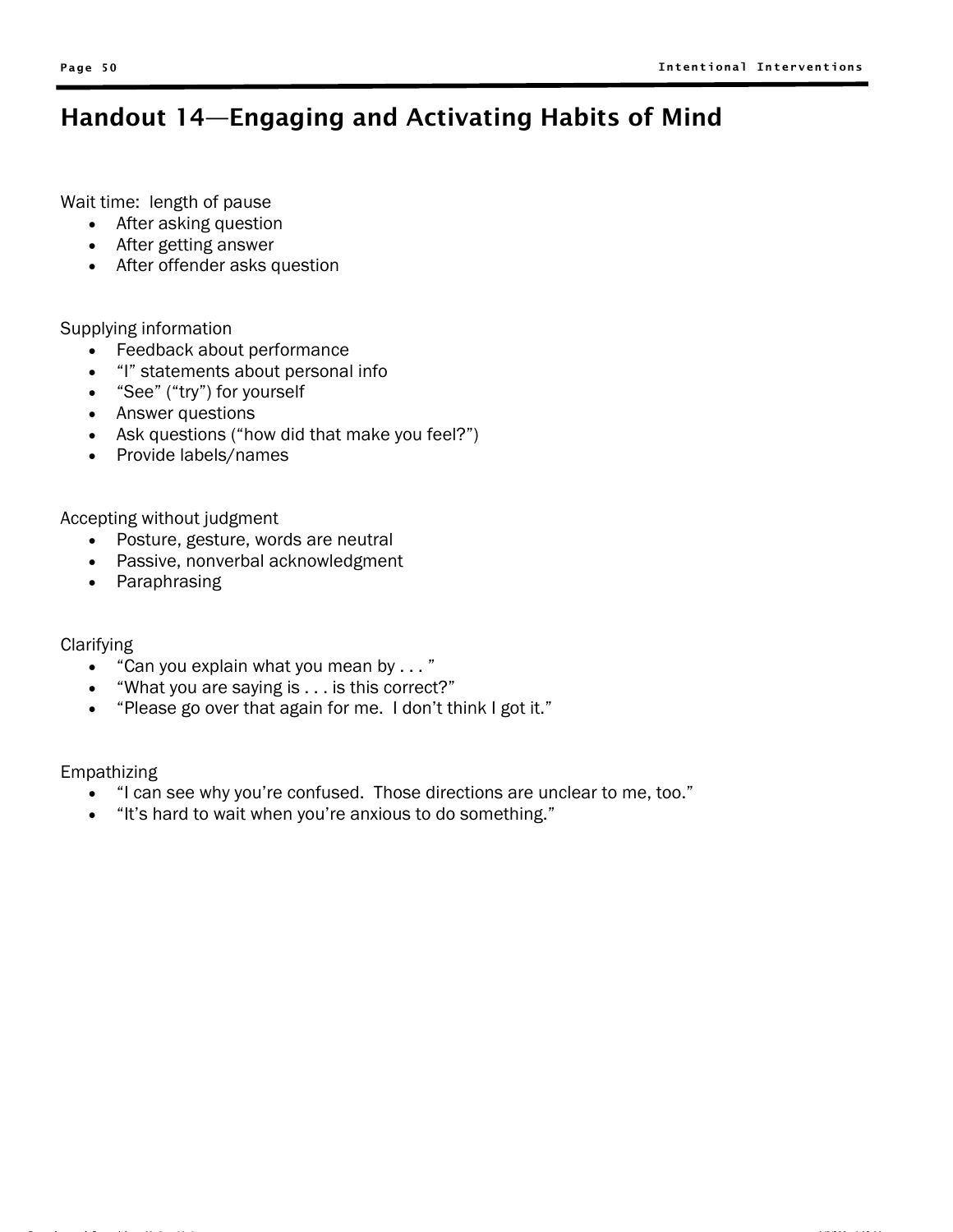# Handout 15—How Does It Square

# Supportive Authority, Intentional Interventions, HOM

| Examples of how these practices are instituted in                                                                  | Examples of how these practices could better be                                |
|--------------------------------------------------------------------------------------------------------------------|--------------------------------------------------------------------------------|
| your place:                                                                                                        | incorporated into your work place:                                             |
| How do these practices support longer-term<br>growth, personal responsibility, and re-integration<br>of offenders: | Three recommendations for future action and a<br>possible first step for each: |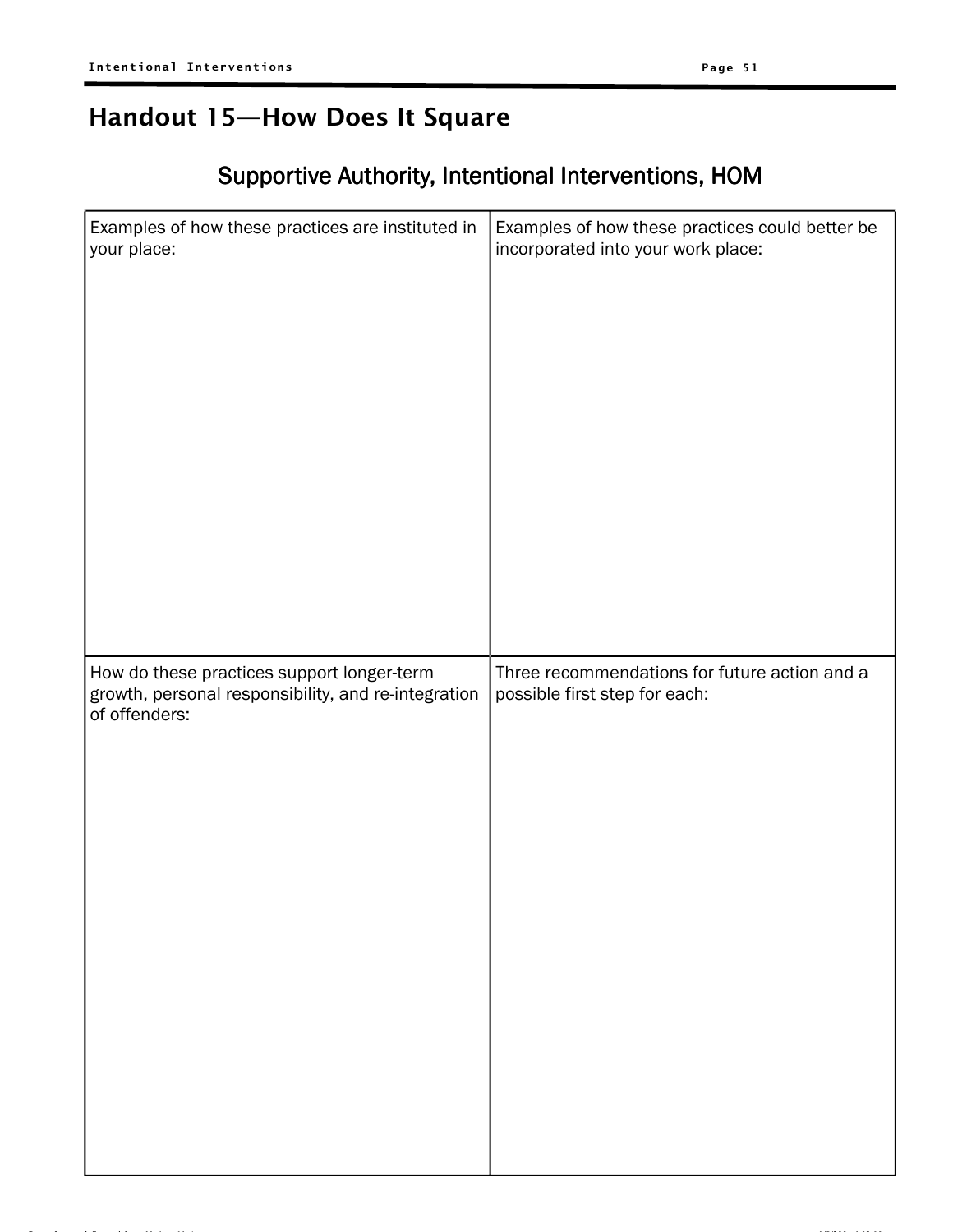# Handout 16—Self-Assessment Rubric

Read each description and choose the one that best reflects your current level of functioning.

Name\_\_\_\_\_\_\_\_\_\_\_\_\_\_\_\_\_\_\_\_\_\_\_\_\_\_\_\_\_\_\_\_\_\_\_\_\_\_\_\_\_\_\_\_\_\_\_\_\_\_\_\_ Date\_\_\_\_\_\_\_\_\_\_\_\_\_\_\_\_\_\_\_\_\_\_

|                                  | 1 (Developing)                                                                                                                                                                                                                              | 2 (Satisfactory)                                                                                                                                                                                                                                                                                             | 3 (Mastery)                                                                                                                                                                                                                                                                                      | Present<br>Level |
|----------------------------------|---------------------------------------------------------------------------------------------------------------------------------------------------------------------------------------------------------------------------------------------|--------------------------------------------------------------------------------------------------------------------------------------------------------------------------------------------------------------------------------------------------------------------------------------------------------------|--------------------------------------------------------------------------------------------------------------------------------------------------------------------------------------------------------------------------------------------------------------------------------------------------|------------------|
| Strength-Based<br>Practice       | Occasionally shifts<br>from focus on offender<br>deficits to focus on<br>offender strengths.<br>Sometimes recognizes<br>good qualities in of-<br>fender and acknowl-<br>edges these good<br>qualities to him or her-<br>self and to others. | Usually recognizes<br>opportunities to help<br>offenders to generalize<br>the use of strengths<br>and attributes. Tries<br>to address negative<br>behaviors of concern<br>by actively reinforcing<br>assets and strengths<br>offender possesses.                                                             | Consistently demonstrates<br>strong determination to<br>focus on offender<br>strengths rather than<br>weaknesses, identify capa-<br>bilities rather than deficits,<br>and reinforce successes<br>rather than failures.<br>Uses interactions and in-<br>terventions to promote skill<br>building. |                  |
| Supportive Authority             | Gives examples of how<br>he or she can estab-<br>lish a rapport with of-<br>fenders. Usually<br>maintains a respectful<br>attitude toward offend-<br>ers.                                                                                   | Regularly engages in<br>relationship building<br>with offenders to sup-<br>port offender learning<br>and growth by reinforc-<br>ing positive behaviors<br>in day-to-day interac-<br>tions.                                                                                                                   | Consistently capitalizes on<br>established relationships<br>with offenders to influence<br>offender attitudes, behav-<br>iors, and potential for long-<br>term success.                                                                                                                          |                  |
| Universal Steps of<br>Engagement | Identifies how s/he is<br>thinking in three or<br>more volatile situa-<br>tions; identifies and<br>considers how of-<br>fender is thinking in<br>same situation; waits<br>to intervene until s/he<br>has considered both<br>perspectives.   | Observes multiple in-<br>stances of offender<br>behavior that provide<br>opportunity for inter-<br>ventions from which<br>offender can learn:<br>remains flexible and<br>makes adjustments<br>during intervention.<br>Uses active listening,<br>clarifying, comments,<br>empathy, and non-<br>verbal skills. | Seeks out opportunities to<br>approach offenders; con-<br>sistently uses effective<br>listening and communica-<br>tion skills while intervening<br>and uses interventions as<br>opportunities for offenders<br>to develop and practice<br>self-regulation skills.                                |                  |
| <b>Challenging Choices</b>       | Identifies situations<br>where it can be helpful<br>to offenders to recog-<br>nize choice-making<br>and consequences of<br>choices.                                                                                                         | Usually assists offend-<br>ers to independently<br>make judgments about<br>future actions and de-<br>cisions and develop<br>long-term self-<br>responsibility.                                                                                                                                               | Regularly facilitates of-<br>fender ability to make con-<br>scious, deliberate choices<br>and self-motivated positive<br>contributions to social envi-<br>ronment.                                                                                                                               |                  |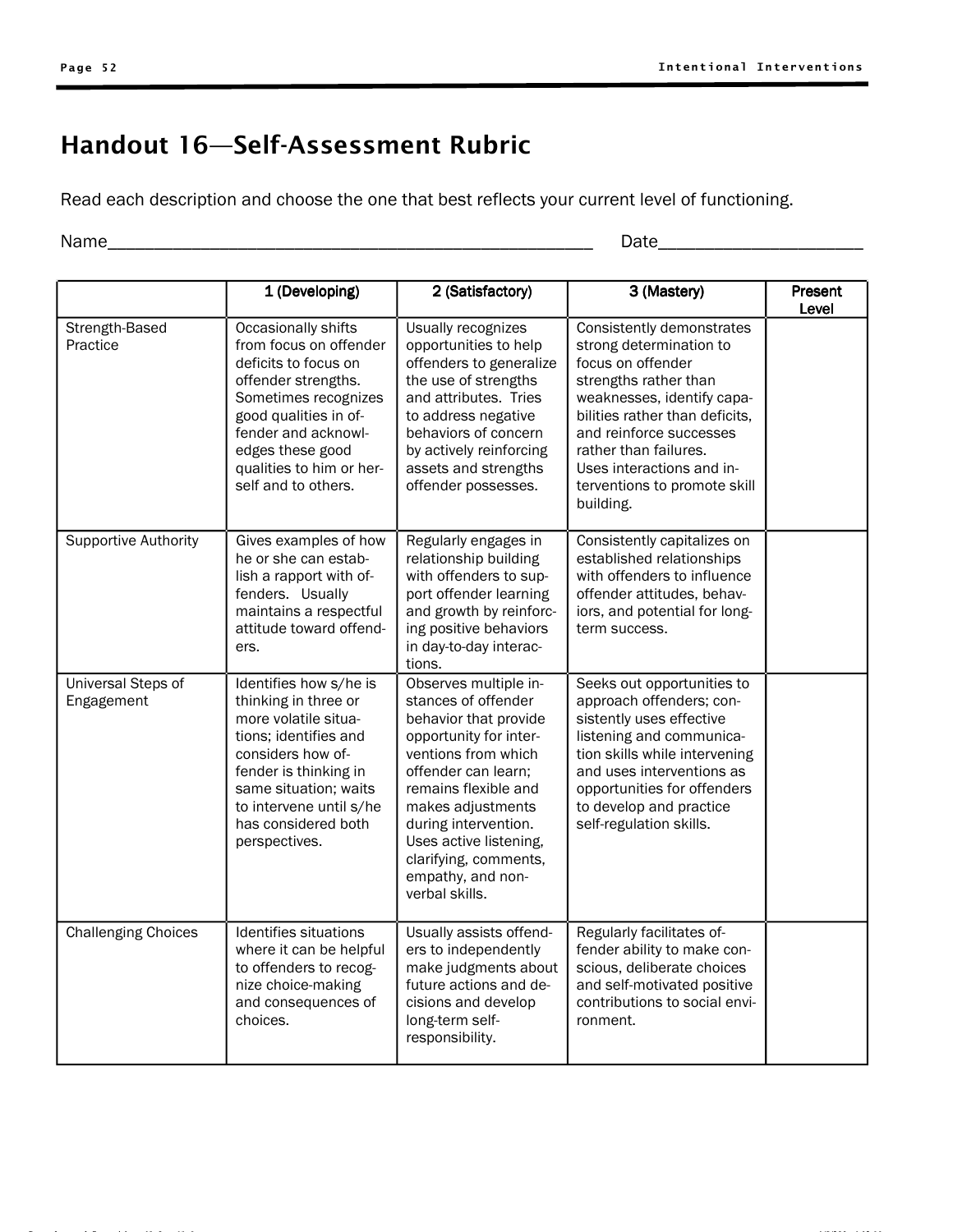| Cognitive-Reflective<br>Communication | Observes the need for<br>offenders to change<br>habitual risk-taking be-<br>haviors and develop<br>self-awareness of the<br>relationship between<br>thoughts, feelings, and<br>behaviors. Begins to<br>use choice instead of<br>consequences as a<br>means for managing<br>risk and fostering moti-<br>vation for self-change. | Usually can assist of-<br>fender to describe the<br>degree of risk and the<br>value of the benefit to<br>many scenarios and<br>make thoughtful deci-<br>sions about the risk.                                                                                                                                                                          | Consistently supports<br>offender motivation for<br>self-change by engaging<br>offender in self-<br>reflection and examina-<br>tion of the relationship<br>between thought, feel-<br>ing, and behavior.                                                                                                                                                                                                    |  |
|---------------------------------------|--------------------------------------------------------------------------------------------------------------------------------------------------------------------------------------------------------------------------------------------------------------------------------------------------------------------------------|--------------------------------------------------------------------------------------------------------------------------------------------------------------------------------------------------------------------------------------------------------------------------------------------------------------------------------------------------------|------------------------------------------------------------------------------------------------------------------------------------------------------------------------------------------------------------------------------------------------------------------------------------------------------------------------------------------------------------------------------------------------------------|--|
| Habits of Mind                        | Lists the 16 HOM and<br>recognizes him/herself<br>modeling at least five of<br>these in interactions<br>with offenders and in<br>Intentional Interven-<br>tions.                                                                                                                                                               | Recognizes when of-<br>fender is using HOM in<br>various contexts and is<br>able to reinforce use by<br>naming the HOM for the<br>offender. Intentional<br>Interventions reflect an<br>accurate understanding<br>of the importance of<br>using strength-based<br>approaches to facilitate<br>offender reliance on<br>HOM.                              | Consistently helps of-<br>fenders systematically<br>apply decision-making<br>and problem-solving<br>strategies learned from<br>HOM to scenarios.                                                                                                                                                                                                                                                           |  |
| Reflection                            | Sometimes inclusive of<br>personal thoughts or<br>observations of of-<br>fender behavior and<br>corrections setting and<br>professional's own<br>working situation.                                                                                                                                                            | Usually thorough and<br>includes personal<br>thoughts about inter-<br>ventions with offenders,<br>strength-based ap-<br>proaches, and offender<br>growth. Occasionally<br>poses questions or new<br>ideas related to discus-<br>sions with professional<br>staff, observations of<br>offender behavior, or<br>experiences in Correc-<br>tions setting. | Thorough, ongoing, ex-<br>tensive, and includes<br>personal thoughts re-<br>garding Intentional In-<br>terventions, strength-<br>based approaches, ob-<br>servations, and experi-<br>ences of professional<br>role in Corrections set-<br>ting. Consistently<br>poses questions and<br>reveals new ideas indi-<br>cating thoughtful analy-<br>sis of discussions, ob-<br>servations, and experi-<br>ences. |  |
| <b>Training Participation</b>         | Attends to and offers<br>thoughts or comments<br>on discussions and ac-<br>tivities; usually listens<br>to others.                                                                                                                                                                                                             | Actively participates in<br>most discussions and<br>activities; listens to oth-<br>ers and builds on their<br>comments. Is careful<br>not to dominate learn-<br>ing forums.                                                                                                                                                                            | Actively participates in<br>all discussions and ac-<br>tivities and offers<br>meaningful and<br>thought-provoking<br>points for on-topic dis-<br>cussion. Listens to the<br>comments of others<br>and builds on their<br>ideas to further develop<br>ideas under discussion.                                                                                                                               |  |